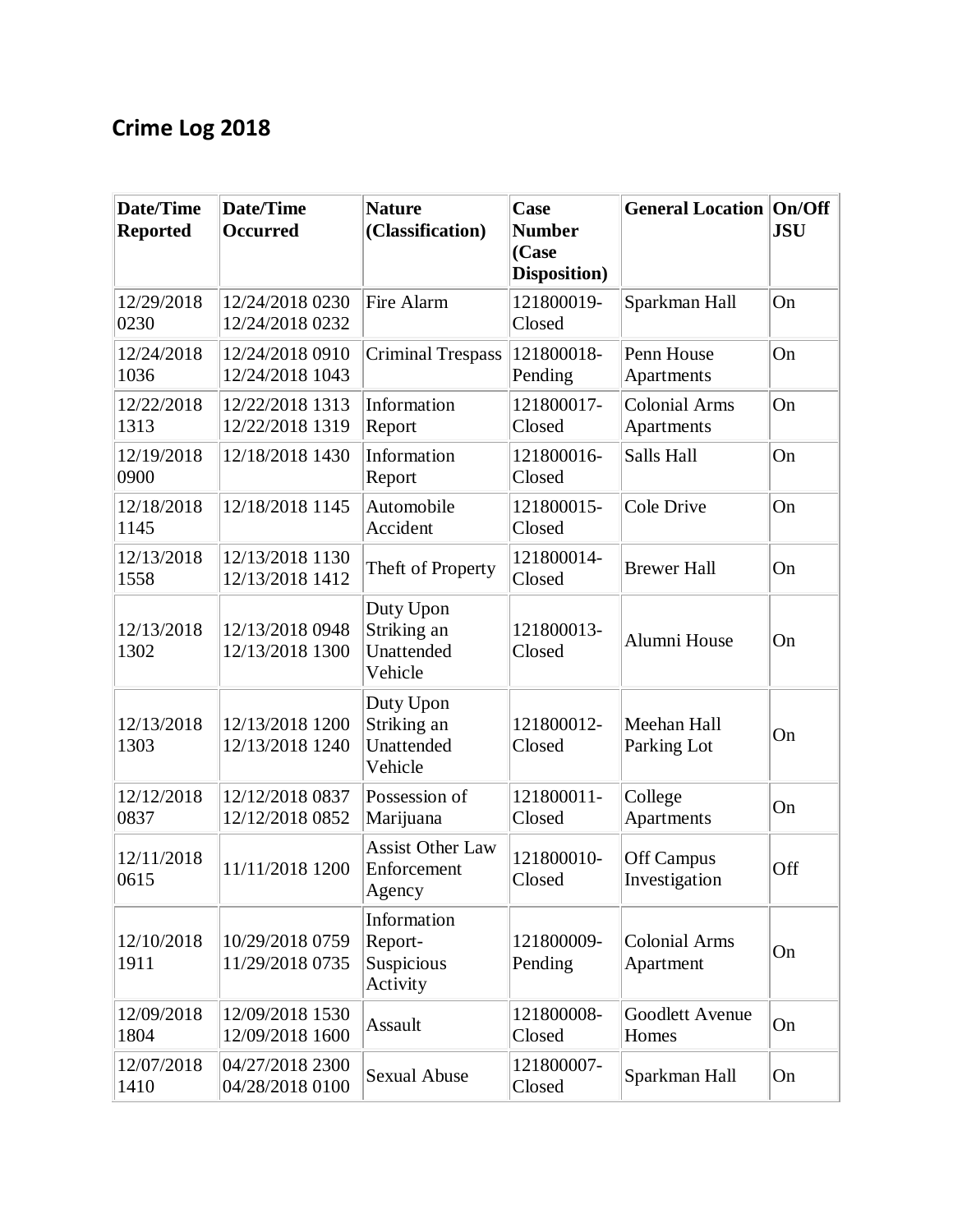| 12/06/2018<br>1137 | 12/06/2018 1137                    | Arrest- Criminal<br>Trespassing                  | 121800006-1<br>Closed | Theron<br>Montgomery<br><b>Building</b> | On  |
|--------------------|------------------------------------|--------------------------------------------------|-----------------------|-----------------------------------------|-----|
| 12/05/2018<br>1136 | 12/05/2018 1000<br>12/05/2018 1030 | Information<br>Report-Property<br>Damage         | 121800005-<br>Closed  | Jim Case Stadium                        | On  |
| 12/05/2018<br>0927 | 12/05/2018 0927<br>12/05/2018 0941 | <b>Assist Other Law</b><br>Enforcement<br>Agency | 121800004-<br>Closed  | <b>Brewer Hall</b>                      | On  |
| 12/03/2018<br>0816 | 12/03/2018 0816                    | Domestic<br>Violence                             | 121800003-<br>Closed  | Meehan Hall                             | On  |
| 12/02/2018<br>0610 | 12/02/2018 0555<br>12/02/2018 0620 | <b>Arrest-Domestic</b><br>Violence               | 121800002-1<br>Closed | Meehan Hall                             | On  |
| 12/01/2018<br>1344 | 12/01/2018 1250<br>12/01/2018 1320 | <b>Welfare Check</b>                             | 121800001-<br>Closed  | International<br>House                  | On  |
| 12/01/2018<br>1337 | 11/30/2018 1325<br>11/30/2018 1330 | Violation of<br>Student Code of<br>Conduct       | 111800044-<br>Closed  | <b>Crow Hall</b>                        | On  |
| 11/30/2018<br>1311 | 11/29/2018 0130<br>11/29/2018 1200 | <b>Criminal Mischief</b>                         | 111800043-<br>Pending | Meehan Hall<br>Parking Lot              | On  |
| 11/30/2018<br>1240 | 11/30/2018 1200<br>11/30/2018 1230 | Medical<br>Emergency                             | 111800042-<br>Closed  | Medical<br>Emergency                    | On  |
| 11/30/2018<br>2222 | 11/29/2018 2200<br>11/29/2018 2238 | Unlawful<br>Breaking &<br>Entering A<br>Vehicle  | 111800041-<br>Closed  | <b>Curtiss Hall</b><br>Parking Lot      | On  |
| 11/29/2018<br>1046 | 11/29/2018 1030<br>11/29/2018 1107 | Information<br>Report-Domestic<br>Dispute        | 111800040-<br>Closed  | <b>Stone Center</b><br>Parking Lot      | On  |
| 11/29/2018<br>2201 | 11/28/2018 2200<br>11/28/2018 2217 | Medical<br>Emergency                             | 111800039-<br>Closed  | International<br>House                  | On  |
| 11/28/2018<br>1600 | 11/28/2016 1600                    | Automobile<br>Accident                           | 111800038-<br>Closed  | <b>Johnson Avenue</b>                   | On  |
| 11/27/2018<br>0545 | 11/26/2018 0000<br>11/27/2018 0211 | <b>Assist Other Law</b><br>Enforcement<br>Agency | 111800037-<br>Closed  | Off Campus                              | Off |
| 11/26/2018<br>1300 | 11/22/2018 0800                    | Information<br>Report                            | 111800036-<br>Pending | Church Avenue                           | On  |
| 11/24/2018<br>1826 | 11/24/2018 1820<br>11/24/2018 1827 | Medical<br>Emergency                             | 111800035-<br>Closed  | <b>JSU Stadium</b>                      | On  |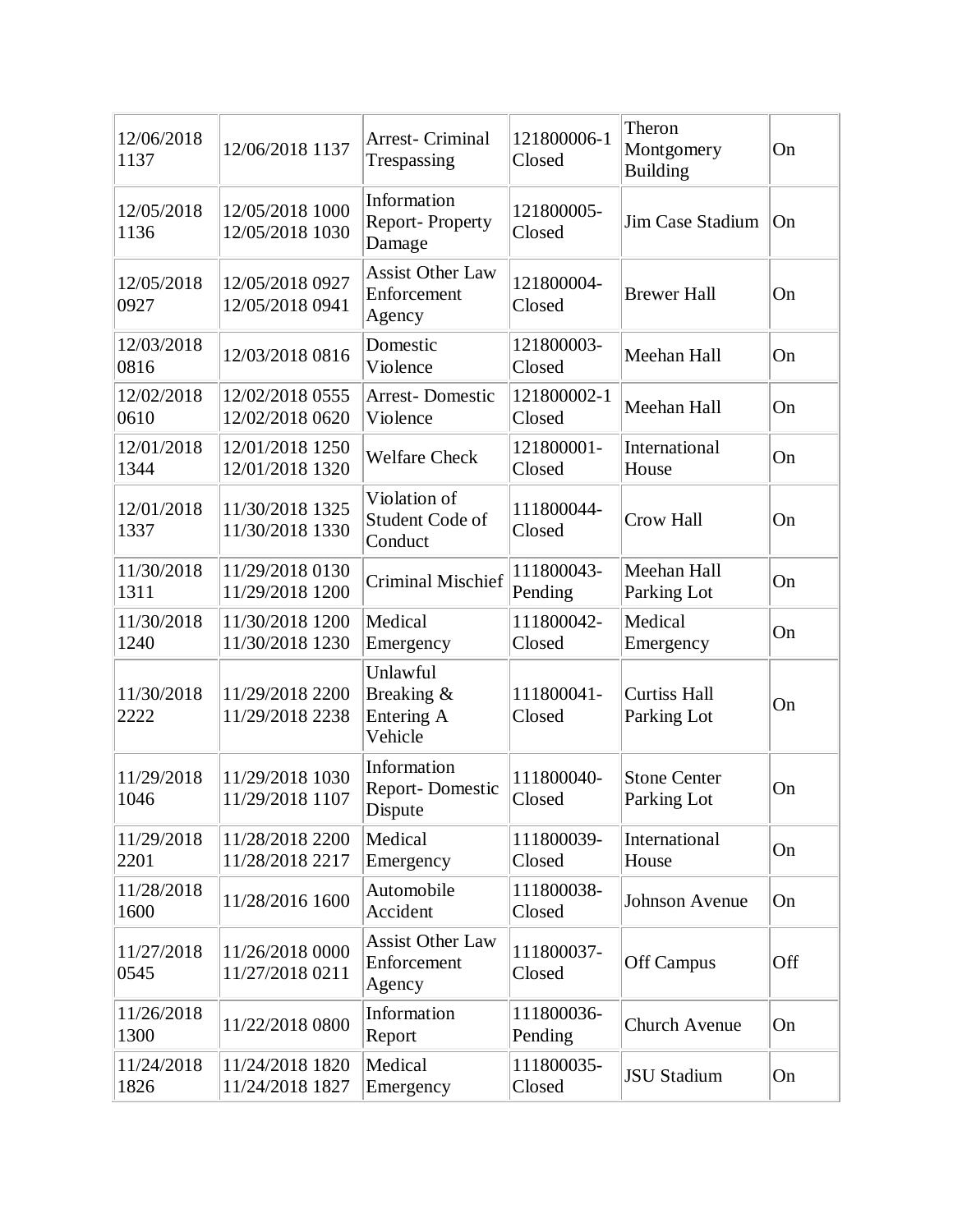| 11/23/2018<br>0326 | 11/23/2018 0326<br>11/23/2018 0403 | Threats                                                                 | 111800034-<br>Closed  | <b>Houston Cole</b><br>Library                | On |
|--------------------|------------------------------------|-------------------------------------------------------------------------|-----------------------|-----------------------------------------------|----|
| 11/16/2018<br>1055 | 11/15/2018 2300<br>11/16/2018 1103 | Duty Upon<br>Striking an<br>Unattended<br>Vehicle                       | 111800033-<br>Closed  | <b>Curtiss Hall</b>                           | On |
| 11/15/2018<br>1159 | 11/10/2018 0800<br>11/15/2018 1213 | Theft of Property                                                       | 111800032-<br>Pending | <b>Jack Hopper</b><br>Dining Hall             | On |
| 11/15/2018<br>1846 | 11/15/2018 1835<br>11/15/2018 1853 | Violation of<br>Student Code of<br>Conduct                              | 111800031-<br>Closed  | <b>JSU Stadium</b>                            | On |
| 11/14/2018<br>1813 | 11/14/2018 1813<br>11/14/2018 1836 | <b>Assist Other Law</b><br>Enforcement<br>Agency                        | 111800030-<br>Closed  | Pelham Road<br>North                          | On |
| 11/14/2018<br>1319 | 11/14/2018 1318<br>11/14/2018 1321 | Medical<br>Emergency                                                    | 111800029-<br>Closed  | Kennamer Hall                                 | On |
| 11/14/2018<br>1230 | 11/14/2018 1230                    | Automotive<br>Accident                                                  | 111800028-<br>Closed  | <b>Houston Cole</b><br>Library<br>Parking Lot | On |
| 11/14/2018<br>0507 | 11/14/2018 0505<br>11/14/2018 0507 | Information<br>Report-Referred<br>to Other Law<br>Enforcement<br>Agency | 111800027-<br>Closed  | Salls Hall                                    | On |
| 11/13/2018<br>1841 | 11/13/2018 1840<br>11/13/2018 1857 | Possession of<br>Marijuana                                              | 111800026-<br>Closed  | Meehan Hall                                   | On |
| 11/13/2018<br>1712 | 11/13/2018 1705<br>11/13/2018 1718 | Violation of<br>Student Code of<br>Conduct                              | 111800025-<br>Closed  | Campus Inn<br><b>Apartments</b>               | On |
| 11/13/2018<br>1156 | 11/13/2018 0830<br>11/13/2018 0930 | Unlawful<br>Breaking &<br>Entering a<br>Vehicle                         | 111800024-<br>Pending | <b>SBIC</b><br>Parking Lot                    | On |
| 11/12/2018<br>1556 | 11/12/2018 1030<br>11/12/2018 1608 | Information<br>Report-Injury                                            | 111800023-<br>Closed  | <b>Ayers Hall</b>                             | On |
| 11/11/2018<br>1950 | 11/11/2018 1950                    | Arrest-<br>Possession of<br>Marijuana                                   | 111800022-1<br>Closed | Crow Hall                                     | On |
| 11/09/2018<br>1416 | 10/07/2018 1002                    | Violation of<br>Student Code of<br>Conduct                              | 111800021-<br>Closed  | <b>Curtiss Hall</b>                           | On |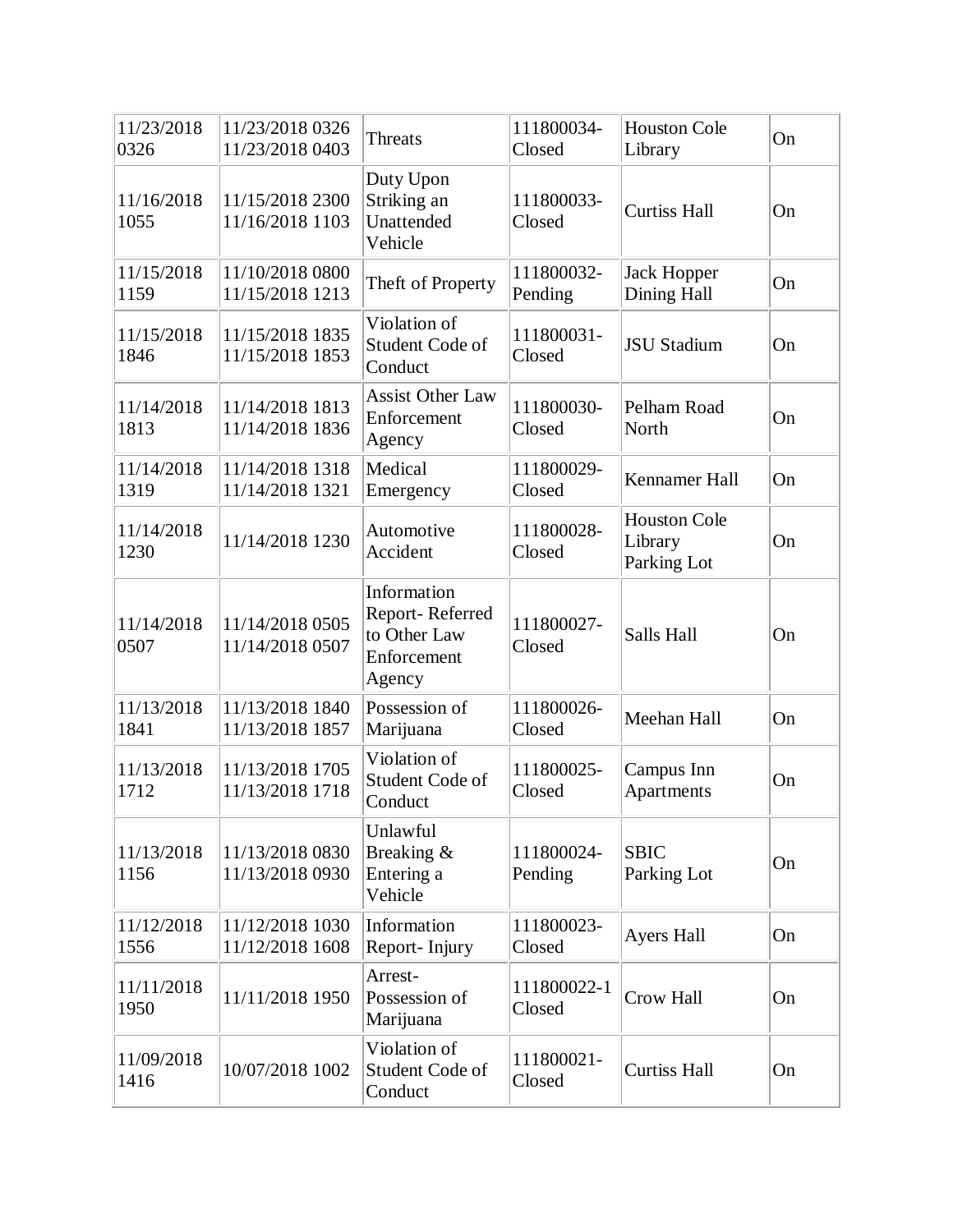| 11/09/2018<br>0513 | 11/08/2018 2315<br>11/09/2018 0513 | <b>Criminal Mischief</b>                                  | 111800020-<br>Pending | Stephenson Hall                                        | On  |
|--------------------|------------------------------------|-----------------------------------------------------------|-----------------------|--------------------------------------------------------|-----|
| 11/08/2018<br>2104 | 11/08/2018 2100<br>11/08/2018 2104 | Information<br>Report-Found<br>Property                   | 111800019-<br>Closed  | <b>Crow Hall</b>                                       | On  |
| 11/17/2018<br>2125 | 11/07/2018 2115<br>11/07/2018 2144 | Information<br>Report                                     | 111800018-<br>Closed  | <b>Stone Center</b><br>Parking Lot                     | On  |
| 11/07/2018<br>1240 | 11/07/2018 1218<br>11/07/2018 1220 | <b>Accident Report</b>                                    | 111800017-<br>Closed  | Ayers Hall<br>Parking Lot                              | On  |
| 11/06/2018<br>1645 | 11/06/2018 1645                    | Automobile<br>Accident                                    | 111800016-<br>Closed  | Theron<br>Montgomery<br><b>Building</b><br>Parking Lot | On  |
| 11/05/2018<br>2105 | 11/03/2018 2330<br>11/04/2018 1200 | Information<br>Report-Property<br>Damage                  | 111800015-<br>Closed  | Meehan Hall                                            | On  |
| 11/05/2018<br>1505 | 09/24/2018 0001<br>09/25/2018 0000 | Information<br>Report-Assist<br>Title IX<br>Investigation | 111800014-<br>Closed  | Off Campus                                             | Off |
| 11/06/2018<br>1322 | 11/01/2018 0500<br>11/01/2018 0900 | Theft of Property                                         | 111800013-<br>Closed  | <b>Pete Mathews</b><br>Coliseum                        | On  |
| 11/05/2018<br>1118 | 11/05/2018 1115<br>11/05/2018 1137 | Information<br>Report-Property<br>Recovered               | 111800012-<br>Closed  | Meehan Hall<br>Parking Lot                             | On  |
| 11/05/2018<br>0835 | 11/05/2018 0835                    | Possession of<br>Marijuana &<br>Drug<br>Paraphernalia     | 111800011-1<br>Closed | <b>Stone Center</b>                                    | On  |
| 11/04/2018<br>1646 | 11/04/2018 1640<br>11/04/2018 1713 | Possession of<br>Marijuana                                | 111800010-<br>Closed  | Meehan Hall                                            | On  |
| 11/02/2018<br>1833 | 11/02/2018 1833<br>11/02/2018 1834 | Information<br><b>Report-Property</b><br>Damage           | 111800009-<br>Closed  | <b>Tredaway Avenue</b>                                 | On  |
| 11/02/2018<br>1626 | 11/02/2018 1550<br>11/02/2018 1626 | Information<br><b>Report-Missing</b><br>Property          | 111800008-<br>Closed  | Crow Hall                                              | On  |
| 11/01/2018<br>1740 | 11/01/2018 1730<br>11/01/2018 1753 | Violation of<br>Student Code of<br>Conduct                | 111800007-<br>Closed  | Campus Inn<br>Apartments                               | On  |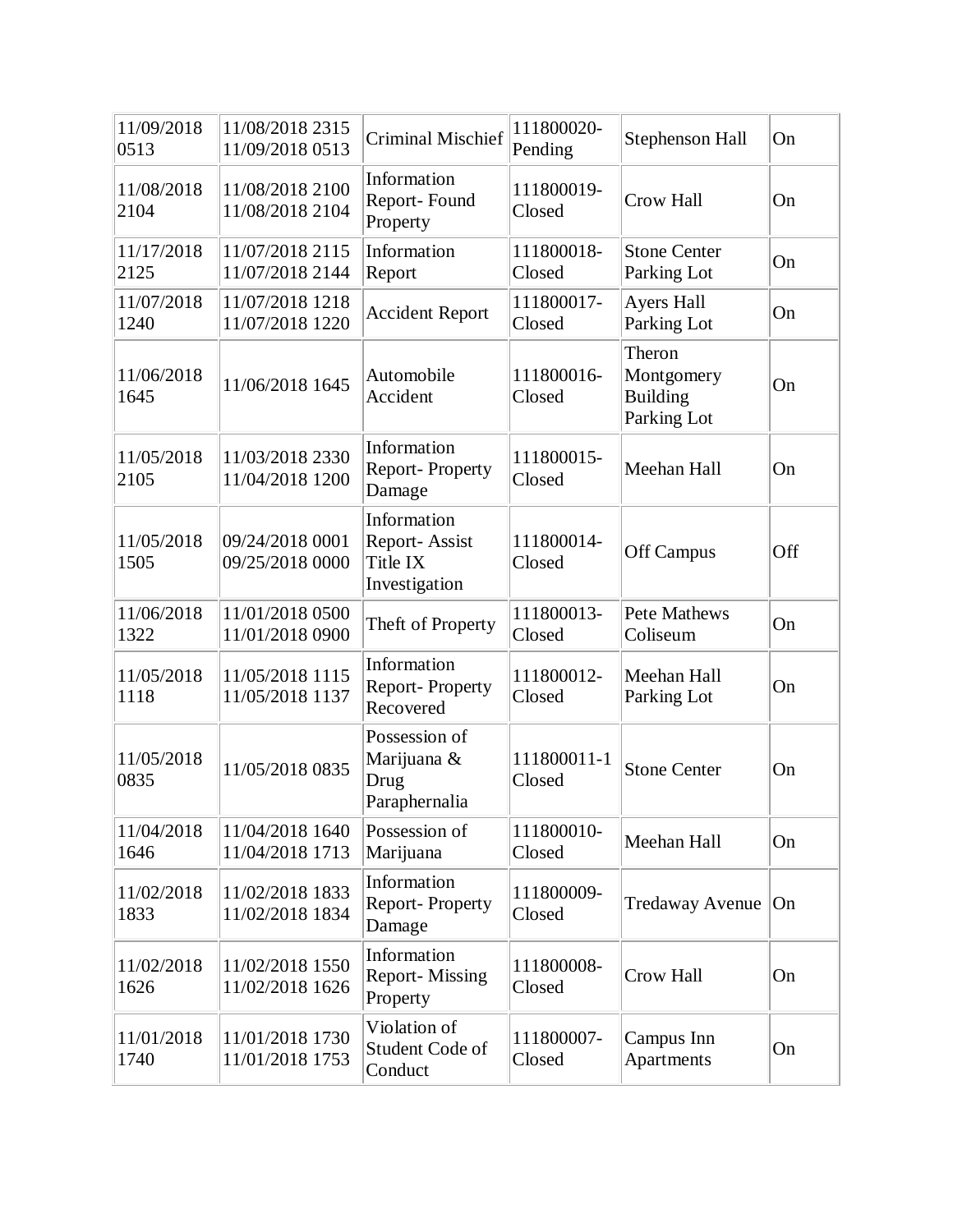| 11/01/2018<br>1515 | 11/01/2018 1515                    | <b>Assist Other Law</b><br>Enforcement<br>Agency | 111800006-<br>Closed  | Salls Hall                 | On  |
|--------------------|------------------------------------|--------------------------------------------------|-----------------------|----------------------------|-----|
| 11/01/2018<br>1200 | 01/26/2018 0054<br>05/26/2018 0426 | Violation of<br>Student Code of<br>Conduct       | 111800005-<br>Closed  | Off Campus                 | Off |
| 11/01/2018<br>0900 | 10/25/2018 0800<br>11/01/2018 0944 | Information<br>Report-Lost<br>Property           | 111800004-<br>Closed  | Off Campus                 | Off |
| 11/01/2018<br>0100 | 11/01/2018 0100<br>11/01/2018 0103 | Consumption of<br>Alcohol by a<br>Minor          | 111800003-<br>Closed  | Crow Hall                  | On  |
| 11/01/2018<br>0052 | 11/01/2018 0052<br>11/01/2018 0104 | Consumption of<br>Alcohol by a<br>Minor          | 111800002-<br>Closed  | Meehan Hall                | On  |
| 10/31/2018<br>2258 | 10/31/2018 2250<br>10/31/2018 2258 | Information<br><b>Report-Domestic</b><br>Dispute | 111800001-<br>Closed  | Penn House<br>Apartments   | On  |
| 10/31/2018<br>1000 | 10/30/2018 1700<br>10/31/2018 0800 | <b>Burglary</b>                                  | 101800063-<br>Closed  | Meehan Hall                | On  |
| 10/31/2018<br>0930 | 10/31/2018 0930                    | Automobile<br>Accident                           | 101800062-<br>Closed  | <b>Trustee Circle</b>      | On  |
| 10/30/2018<br>1915 | 10/30/2018 1915                    | Automobile<br>Accident                           | 101800061-<br>Closed  | <b>Miller Street</b>       | On  |
| 10/30/2011<br>1528 | 10/30/2018 1400<br>10/30/2018 1555 | Violation of<br>Student Code of<br>Conduct       | 101800060-<br>Closed  | <b>Jax Apartments</b>      | On  |
| 10/29/2018<br>2225 | 10/29/2018 2030<br>10/29/2018 2200 | Unlawful<br>Breaking &<br>Entering a<br>Vehicle  | 101800059-<br>Pending | Paul Carpenter<br>Village  | On  |
| 10/29/2018<br>1640 | 09/11/2018 0000<br>10/29/2018 1640 | Information<br>Report-Lost<br>Property           | 101800058-<br>Closed  | <b>Fitzpatrick Hall</b>    | On  |
| 10/29/2018<br>0840 | 10/29/2018 0840<br>10/29/2018 0849 | Information<br>Report-<br>Recovered<br>Property  | 101800057-<br>Closed  | Meehan Hall<br>Parking Lot | On  |
| 10/27/2018<br>1136 | 10/27/2018 1134<br>10/27/2018 1159 | Information<br>Report-Welfare<br>Check           | 101800056-<br>Closed  | Crow Hall                  | On  |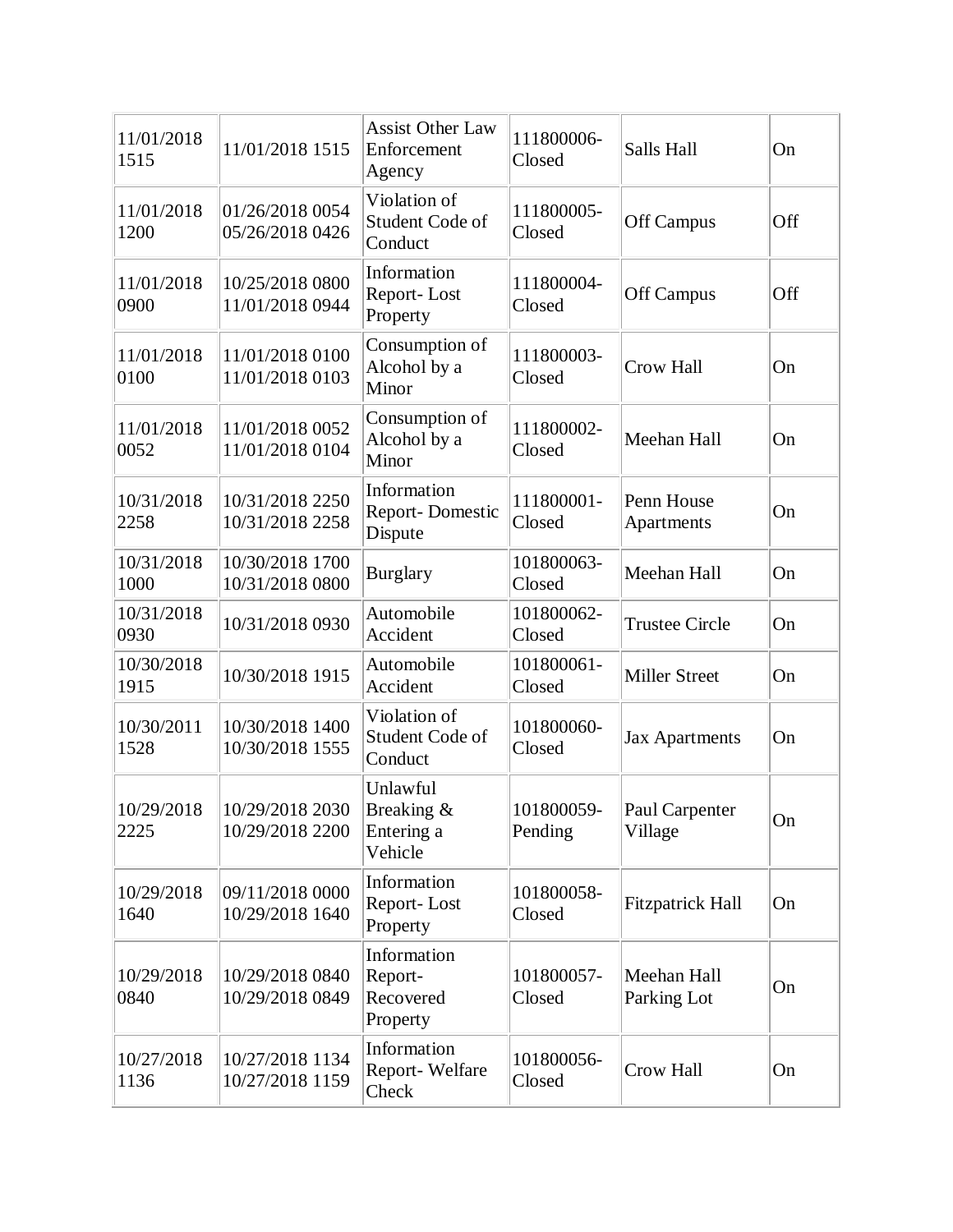| 10/26/2018<br>2338 | 10/26/2018 2338                    | <b>Arrest-Public</b><br>Intoxication                             | 101800055-<br>Closed  | International<br>House             | On  |
|--------------------|------------------------------------|------------------------------------------------------------------|-----------------------|------------------------------------|-----|
| 10/26/2018<br>1229 | 10/26/2018 0000<br>10/26/2018 1234 | Information<br>Report-<br>Recovered<br>Property                  | 101800054-<br>Closed  | <b>Crow Hall</b>                   | On  |
| 10/25/2018<br>1840 | 10/25/2018 1830<br>10/25/2018 1900 | Violation of<br>Student Code of<br>Conduct                       | 101800053-<br>Closed  | <b>Colonial Arms</b><br>Apartments | On  |
| 10/25/2018<br>1219 | 10/24/2018 1600<br>10/24/2018 1800 | Theft of Property                                                | 101800052-<br>Closed  | Stephenson Hall                    | On  |
| 10/25/2018<br>1139 | 10/25/2018 0600<br>10/25/2018 0700 | Duty Upon<br>Striking an<br>Unattended<br>Vehicle                | 101800051-<br>Closed  | Kennamer Hall                      | On  |
| 10/25/2018<br>1015 | 10/25/2018 1015                    | Information<br>Report                                            | 101800050-<br>Closed  | <b>JSU</b>                         | On  |
| 10/24/2018<br>2157 | 10/24/2018 1200<br>10/24/2018 2155 | <b>Criminal Mischief</b>                                         | 101800049-<br>Closed  | Sparkman Hall                      | On  |
| 10/24/2018<br>1324 | 10/16/2018 1030<br>10/18/2018 1234 | Information<br><b>Report-Property</b><br>Damage                  | 101800048-<br>Closed  | Salls Hall                         | On  |
| 10/23/2018<br>1517 | 10/23/2018 1517                    | Arrest-<br>Possession of<br>Marijuana                            | 101800047-1<br>Closed | Crow Hall<br>Parking Lot           | On  |
| 10/23/2018<br>1126 | 10/22/2018 1813                    | Delayed Accident<br>Report                                       | 101800046-<br>Closed  | Meehan Hall<br>Parking Lot         | On  |
| 10/27/2018<br>1051 | 10/27/2018 1051                    | Arrest-<br>Possession of<br>Marijuana &<br>Drug<br>Paraphernalia | 101800045-1<br>Closed | Crow Hall<br>Parking Lot           | On  |
| 10/23/2018<br>0845 | 10/19/2018 1200                    | <b>Unauthorized Use</b><br>of a Credit Card                      | 101800044-<br>Closed  | Gamecock Liquor                    | Off |
| 10/23/2018<br>0013 | 10/23/2018 0000<br>10/23/2018 0045 | Violation of<br>Student Code of<br>Conduct                       | 101800043-<br>Closed  | <b>Fitzpatrick Hall</b>            | On  |
| 10/20/2018<br>1000 | 10/20/2018 1000<br>10/20/2018 2200 | Medical<br>Emergency                                             | 101800042-<br>Closed  | <b>JSU Stadium</b>                 | On  |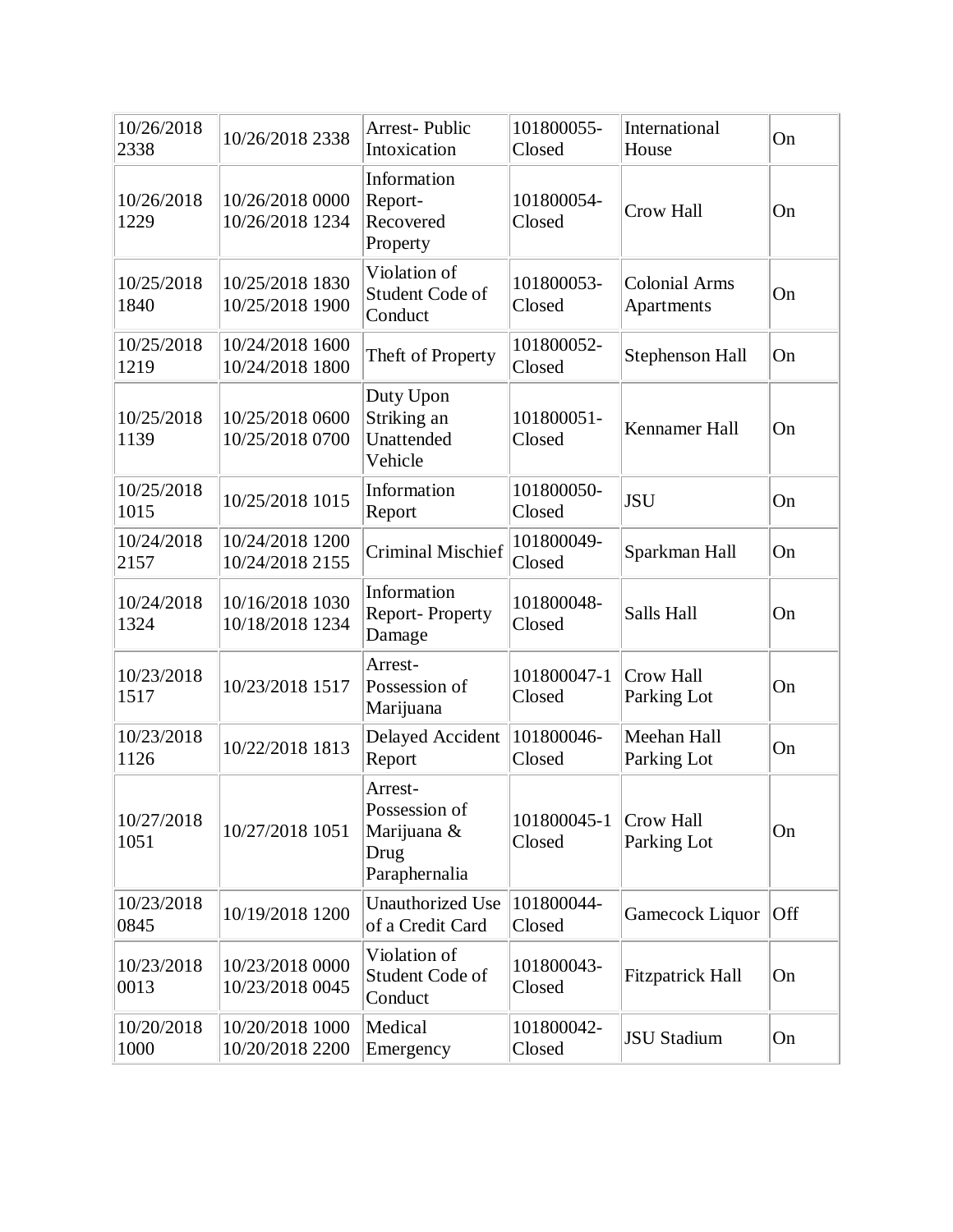| 10/18/2018<br>1834 | 10/18/2018 1834<br>10/18/2018 1844 | Information<br>Report-Welfare<br>Check            | 101800041-<br>Closed  | Pannell Hall                            | On  |
|--------------------|------------------------------------|---------------------------------------------------|-----------------------|-----------------------------------------|-----|
| 10/18/2018<br>1750 | 10/18/2018 1750                    | Automobile<br>Accident                            | 101800040-<br>Closed  | <b>Field House</b><br>Parking Lot       | On  |
| 10/18/2018<br>1332 | 10/18/2018 1030<br>10/18/2018 1100 | Information<br>Report-Property<br>Damage          | 101800039-<br>Closed  | <b>Brewer Hall</b>                      | On  |
| 10/18/2018<br>1131 | 10/18/2018 1125<br>10/18/2018 1154 | <b>Criminal Mischief</b>                          | 101800038-<br>Pending | <b>JSU Student</b><br>Health            | On  |
| 10/18/2018<br>0800 | 10/17/2018 0800                    | Information<br>Report                             | 101800037-<br>Pending | <b>JSU</b>                              | On  |
| 10/16/2018<br>2258 | 10/16/2018 2230<br>10/16/2018 2317 | Duty Upon<br>Striking an<br>Unattended<br>Vehicle | 101800036-<br>Pending | <b>Tredaway Avenue</b>                  | On  |
| 10/16/2018<br>1540 | 10/16/2018 1540                    | Automobile<br>Accident                            | 101800035-<br>Closed  | <b>Martin Hall</b>                      | On  |
| 10/16/2018<br>1309 | 10/16/2018 1100<br>10/16/2018 1315 | Information<br>Report-Noise<br>Complaint          | 101800034-<br>Closed  | Theron<br>Montgomery<br><b>Building</b> | On  |
| 10/15/2018<br>1845 | 10/13/2018 0800<br>10/14/2018 0900 | Theft of Property                                 | 101800033-<br>Closed  | Dixon Hall                              | On  |
| 10/15/2018<br>1130 | 10/14/2018 1300<br>10/15/2018 0945 | <b>Welfare Check</b>                              | 101800032-<br>Closed  | <b>Crow Hall</b>                        | On  |
| 10/13/2018<br>1317 | 10/13/2018 1317                    | Medical<br>Emergency                              | 101800031-<br>Closed  | <b>JSU Stadium</b>                      | On  |
| 10/12/2018<br>1056 | 10/12/2018 1054<br>10/12/2018 1113 | Medical<br>Emergency                              | 101800030-<br>Closed  | <b>Forney Avenue</b>                    | Off |
| 10/12/2018<br>0743 | 10/09/2018 0630<br>10/09/2018 0715 | Theft of Lost<br>Property                         | 101800029-<br>Closed  | Theron<br>Montgomery<br><b>Building</b> | On  |
| 10/11/2018<br>1652 | 10/11/2018 1200<br>10/11/2018 1700 | Information<br>Report                             | 101800028-<br>Closed  | Daugette Hall                           | On  |
| 10/11/2018<br>1632 | 10/11/2018 1200<br>10/11/2018 1700 | Theft of Property                                 | 101800027-<br>Pending | Meehan Hall                             | On  |
| 10/11/2018<br>1600 | 10/11/2018 1500<br>10/11/2018 1600 | Theft of Property                                 | 101800026-<br>Pending | Pete Mathews<br>Coliseum<br>Parking Lot | On  |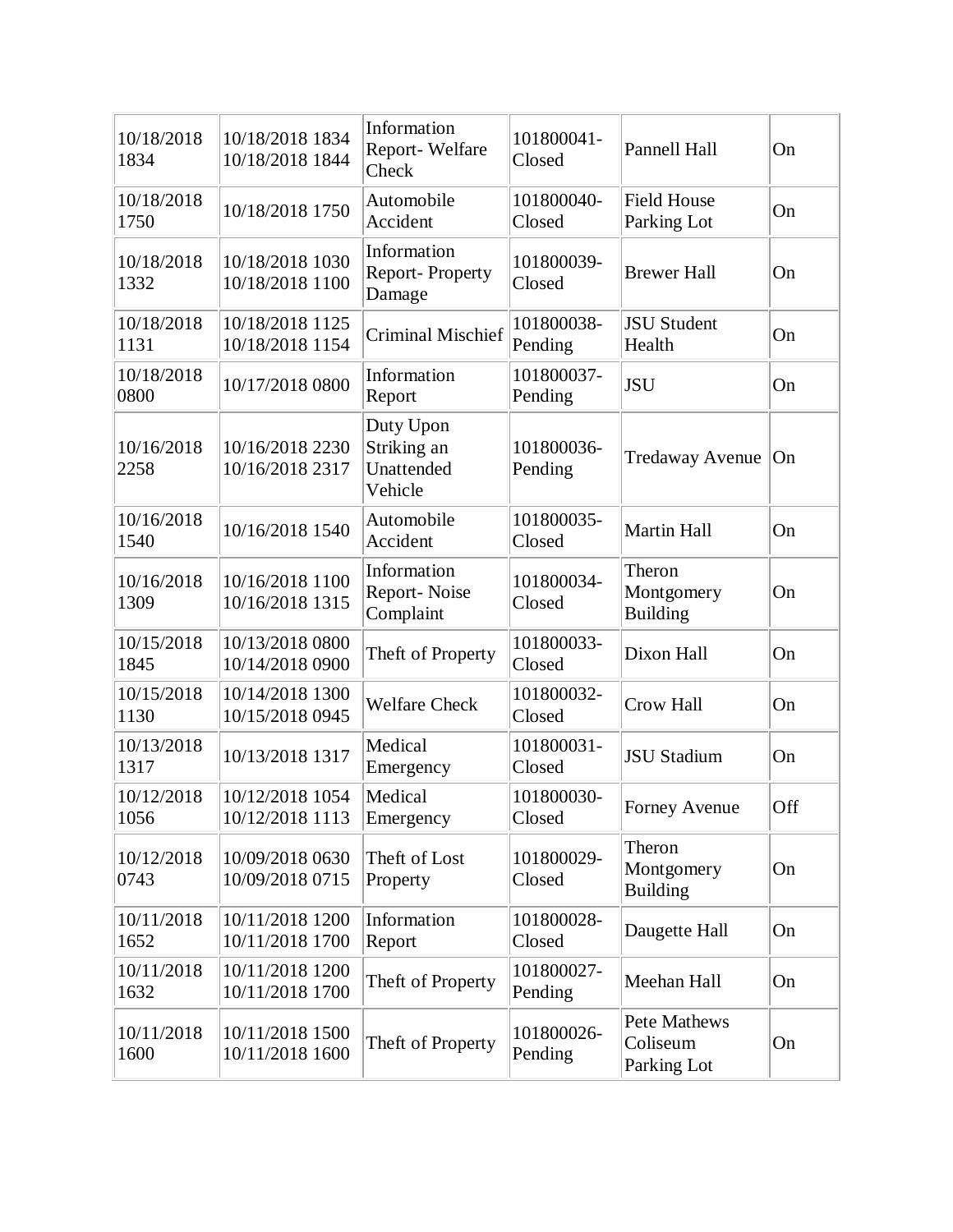|                    |                                    | Violation of                                          |                       |                                                        |    |
|--------------------|------------------------------------|-------------------------------------------------------|-----------------------|--------------------------------------------------------|----|
| 10/11/2018<br>1424 | 10/11/2018 1415<br>10/11/2018 1435 | Student Code of<br>Conduct                            | 101800025-<br>Closed  | <b>Jax Apartments</b>                                  | On |
| 10/11/2018<br>1039 | 10/11/2018 1035<br>10/11/2018 1050 | Medical<br>Emergency                                  | 101800024-<br>Closed  | <b>Bibb Graves</b>                                     | On |
| 10/11/2018<br>0324 | 10/11/2018 0320<br>10/11/2018 0340 | Medical<br>Emergency                                  | 101800023-<br>Closed  | Meehan Hall                                            | On |
| 10/11/2018<br>0122 | 10/11/2018 0120<br>10/11/2018 0141 | Medical<br>Emergency                                  | 101800022-<br>Closed  | Pete Mathews<br>Coliseum<br>Parking Lot                | On |
| 10/10/2018<br>1215 | 10/10/2018 1210<br>10/10/2018 1242 | Medical<br>Emergency                                  | 101800021-<br>Closed  | <b>Ayers Hall</b>                                      | On |
| 10/09/2018<br>1015 | 10/09/2018 0945                    | Information<br>Report                                 | 101800020-<br>Closed  | <b>JSU</b>                                             | On |
| 10/08/2018<br>1525 | 10/08/2018 0815<br>10/08/2018 1130 | Information<br>Report                                 | 101800019-<br>Pending | <b>Houston Cole</b><br>Library<br>Parking Lot          | On |
| 10/06/2018<br>0000 | 10/06/2018 1000<br>10/06/2018 2315 | Medical<br>Emergency                                  | 101800018-<br>Closed  | <b>JSU Stadium</b>                                     | On |
| 10/06/2018<br>1048 | 10/05/2018 1048<br>10/05/2018 1059 | <b>Criminal Mischief</b>                              | 101800017-<br>Closed  | Paul Carpenter<br>Village                              | On |
| 10/06/2018<br>0908 | 10/06/2018 0905<br>10/06/2018 0922 | Medical<br>Emergency                                  | 101800016-<br>Closed  | Paul Carpenter<br>Village                              | On |
| 10/05/2018<br>1416 | 10/04/2018 1900<br>10/05/2018 1416 | Information<br>Report-Lost<br>Property                | 101800015-<br>Pending | Sparkman Hall                                          | On |
| 10/04/2018<br>0820 | 10/04/2018 1200                    | Threat<br>Assessment                                  | 101800014-<br>Pending | <b>Bibb Graves</b>                                     | On |
| 10/04/2018<br>1140 | 10/04/2018 1135<br>10/04/2018 1140 | Medical<br>Emergency                                  | 101800013-<br>Closed  | <b>Houston Cole</b><br>Library                         | On |
| 10/04/2018<br>1006 | 10/02/2018 1200<br>10/04/2018 1015 | <b>Identity Theft</b>                                 | 101800012-<br>Pending | Sparkman Hall                                          | On |
| 10/03/2018<br>1758 | 10/03/2018 1700<br>10/03/2018 1758 | Information<br>Report-<br>Reported<br>Accident        | 101800011-<br>Closed  | Theron<br>Montgomery<br><b>Building</b><br>Parking Lot | On |
| 10/03/2018<br>1657 | 10/03/2018 1655<br>10/03/2018 1713 | Possession of<br>Marijuana &<br>Drug<br>Paraphernalia | 101800010-<br>Closed  | <b>Patterson Hall</b>                                  | On |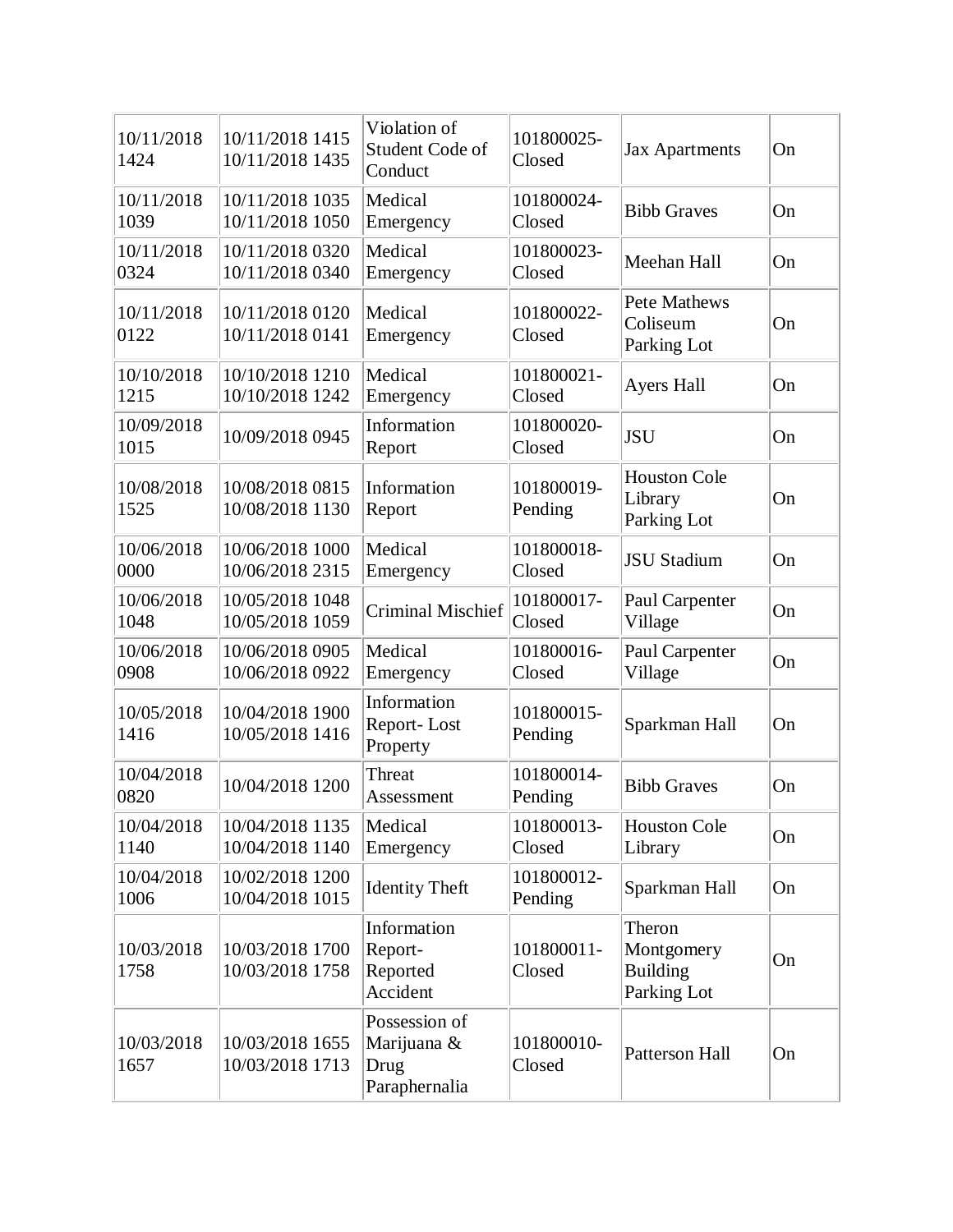| 10/03/2018<br>1242 | 10/01/2018 2100<br>10/02/2018 0730 | Duty Upon<br>Striking an<br>Unattended<br>Vehicle | 101800009-<br>Closed  | Logan Hall<br>Parking Lot         | On  |
|--------------------|------------------------------------|---------------------------------------------------|-----------------------|-----------------------------------|-----|
| 10/02/2018<br>1350 | 10/02/2018 1350                    | Automobile<br>Accident                            | 101800008-<br>Closed  | <b>Field House</b><br>Parking Lot | On  |
| 10/02/2018<br>1027 | 10/02/2018 1000<br>10/02/2018 1015 | Information<br>Report-<br>Recovered<br>Property   | 101800007-<br>Closed  | <b>University Circle</b>          | On  |
| 10/02/2018<br>0843 | 09/29/2018 1430<br>09/29/2018 1900 | Theft of Property                                 | 101800006-<br>Closed  | Alumni House                      | On  |
| 10/01/2018<br>1148 | 09/24/2018 0000<br>10/01/2018 1153 | Theft of Property                                 | 101800005-<br>Pending | Logan Hall                        | On  |
| 10/01/2018<br>1108 | 10/01/2018 1108                    | Automobile<br>Accident                            | 101800004-<br>Closed  | <b>Nelson Avenue</b>              | On  |
| 10/01/2018<br>0957 | 10/01/2018 0957                    | Automobile<br>Accident                            | 101800003-<br>Closed  | <b>Field House</b><br>Parking Lot | On  |
| 10/01/2018<br>0911 | 10/01/2018 0908<br>10/01/2018 0935 | Medical<br>Emergency                              | 101800002-<br>Closed  | <b>Hammond Hall</b>               | On  |
| 10/01/2018<br>0840 | 09/29/2018 1515                    | Information<br>Report                             | 101800001-<br>Closed  | <b>Tredaway Avenue</b>            | On  |
| 09/30/2018<br>2051 | 09/30/2018 2051                    | Automobile<br>Accident                            | 091800054-<br>Closed  | <b>Field House</b><br>Parking Lot | On  |
| 09/29/2018<br>1632 | 09/29/2018 1630<br>09/29/2018 1708 | Medical<br>Emergency                              | 091800053-<br>Closed  | <b>JSU Stadium</b>                | On  |
| 09/27/2018<br>1538 | 09/27/2018 0932<br>09/27/2018 1546 | Information<br>Report                             | 091800052-<br>Closed  | <b>Bibb Graves</b>                | On  |
| 09/27/2018<br>1500 | 09/27/2018 1500                    | Automobile<br>Accident                            | 091800051-<br>Closed  | Carolina Drive                    | Off |
| 09/27/2018<br>0910 | 09/27/2018 0109                    | Violation of<br>Student Code of<br>Conduct        | 091800050-<br>Closed  | Pelham's Bar                      | Off |
| 09/26/2018<br>2207 | 09/26/2018 2207<br>09/26/2018 2235 | Medical<br>Emergency                              | 091800049-<br>Closed  | <b>Burgess Snow</b><br>Field      | On  |
| 09/25/2018<br>1154 | 09/25/2018 1056                    | Duty Upon<br>Striking an<br>Unattended<br>Vehicle | 091800048-<br>Closed  | Crow Hall<br>Parking Lot          | On  |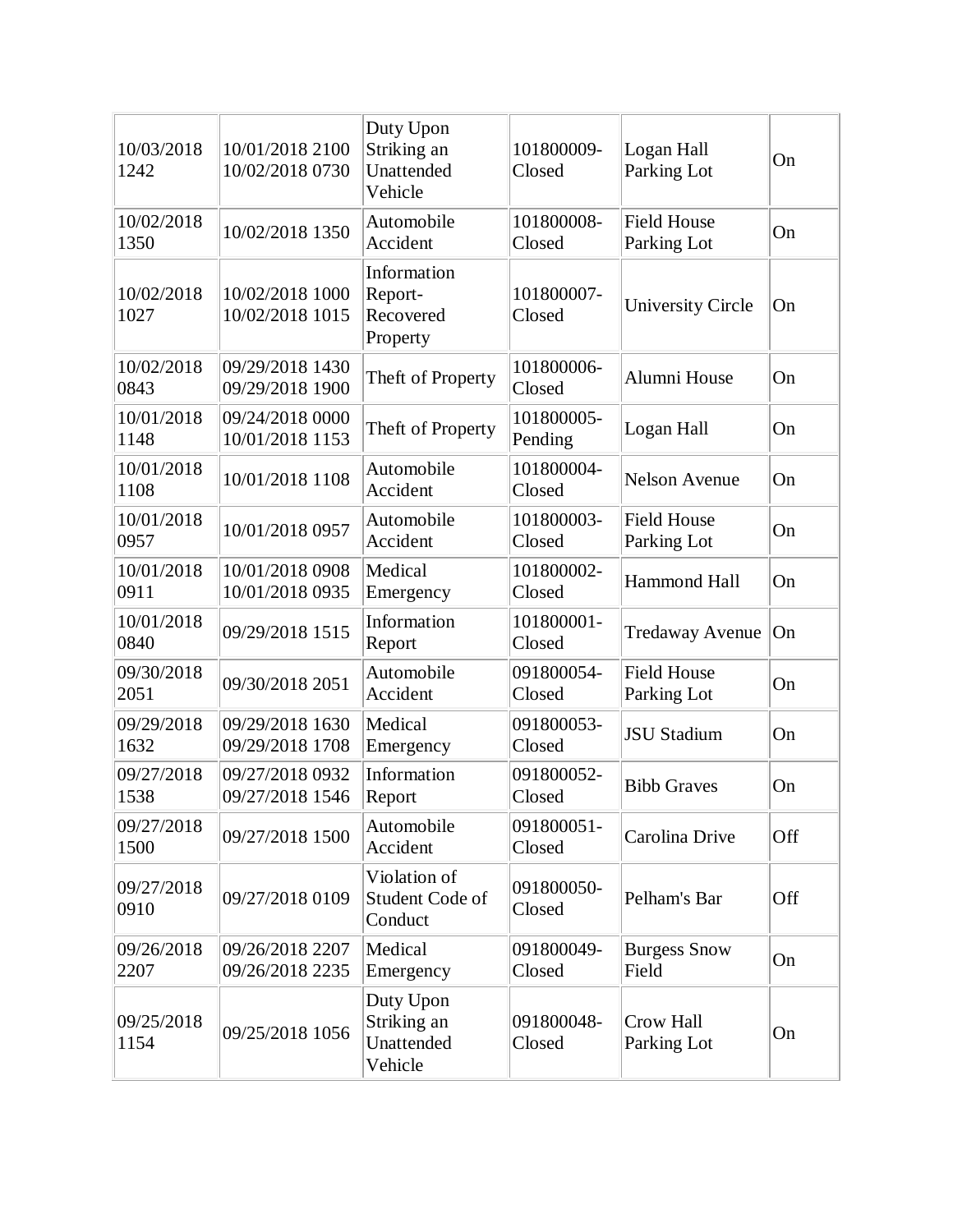| 09/24/2018<br>1717 | 09/24/2018 1710<br>09/24/2018 1717 | <b>Property Damage</b>                                | 091800047-<br>Closed  | <b>Trustee Circle</b>            | On |
|--------------------|------------------------------------|-------------------------------------------------------|-----------------------|----------------------------------|----|
| 09/24/2018<br>1007 | 09/24/2018 1005<br>09/24/2018 1030 | Medical<br>Emergency                                  | 091800046-<br>Closed  | Meehan Hall                      | On |
| 09/23/2018<br>1856 | 09/23/2018 1800<br>09/23/2018 1903 | Information<br>Report                                 | 091800045-<br>Closed  | <b>SBIC</b>                      | On |
| 09/23/2018<br>0904 | 09/22/2018 1900<br>09/22/2018 1905 | Theft of Property                                     | 091800044-<br>Closed  | Dillon Field                     | On |
| 09/23/2018<br>2331 | 09/22/2018 2331<br>09/22/2018 2354 | Duty Upon<br>Striking an<br>Unattended<br>Vehicle     | 091800043-<br>Closed  | Paul Carpenter<br>Village        | On |
| 09/23/2018<br>1614 | 09/22/2018 1610<br>09/22/2018 1615 | Medical<br>Emergency                                  | 091800042-<br>Closed  | <b>Dillon Field</b>              | On |
| 09/21/2018<br>0110 | 09/21/2018 0110<br>09/21/2018 0111 | <b>Welfare Check</b>                                  | 091800041-<br>Closed  | Logan Hall                       | On |
| 09/22/2018<br>0045 | 09/21/2018 0045<br>09/21/2018 0051 | Violation of<br>Student Code of<br>Conduct            | 091800040-<br>Closed  | Campus Inn<br>Apartments         | On |
| 09/20/2018<br>1249 | 09/20/2018 1130<br>09/20/2018 1257 | Information<br><b>Report-Property</b><br>Damage       | 091800039-<br>Closed  | <b>SBIC</b><br>Parking Lot       | On |
| 09/19/2018<br>1612 | 09/19/2018 1530<br>09/19/2018 1626 | Possession of<br>Marijuana &<br>Drug<br>Paraphernalia | 091800038-<br>Closed  | Dixon Hall                       | On |
| 09/19/2018<br>1214 | 09/19/2018 1100<br>09/19/2018 1215 | Information<br>Report-Property<br>Damage              | 091800037-<br>Closed  | <b>Bibb Grave</b><br>Parking Lot | On |
| 09/19/2018<br>0944 | 09/19/2018 0940<br>09/19/2018 0959 | Medical<br>Emergency                                  | 091800036-<br>Closed  | <b>Curtiss Hall</b>              | On |
| 09/19/2018<br>0233 | 09/19/2018 0230<br>09/19/2018 0325 | Information<br>Report                                 | 091800035-<br>Pending | Sall Halls                       | On |
| 09/18/2018<br>1912 | 09/18/2018 1900<br>09/18/2018 1919 | Violation of<br>Student Code of<br>Conduct            | 091800034-<br>Closed  | Campus Inn<br>Apartments         | On |
| 09/18/2018<br>1514 | 09/18/2018 1414<br>09/18/2018 1553 | Possession of<br>Marijuana &<br>Drug<br>Paraphernalia | 091800033-<br>Closed  | Meehan Hall                      | On |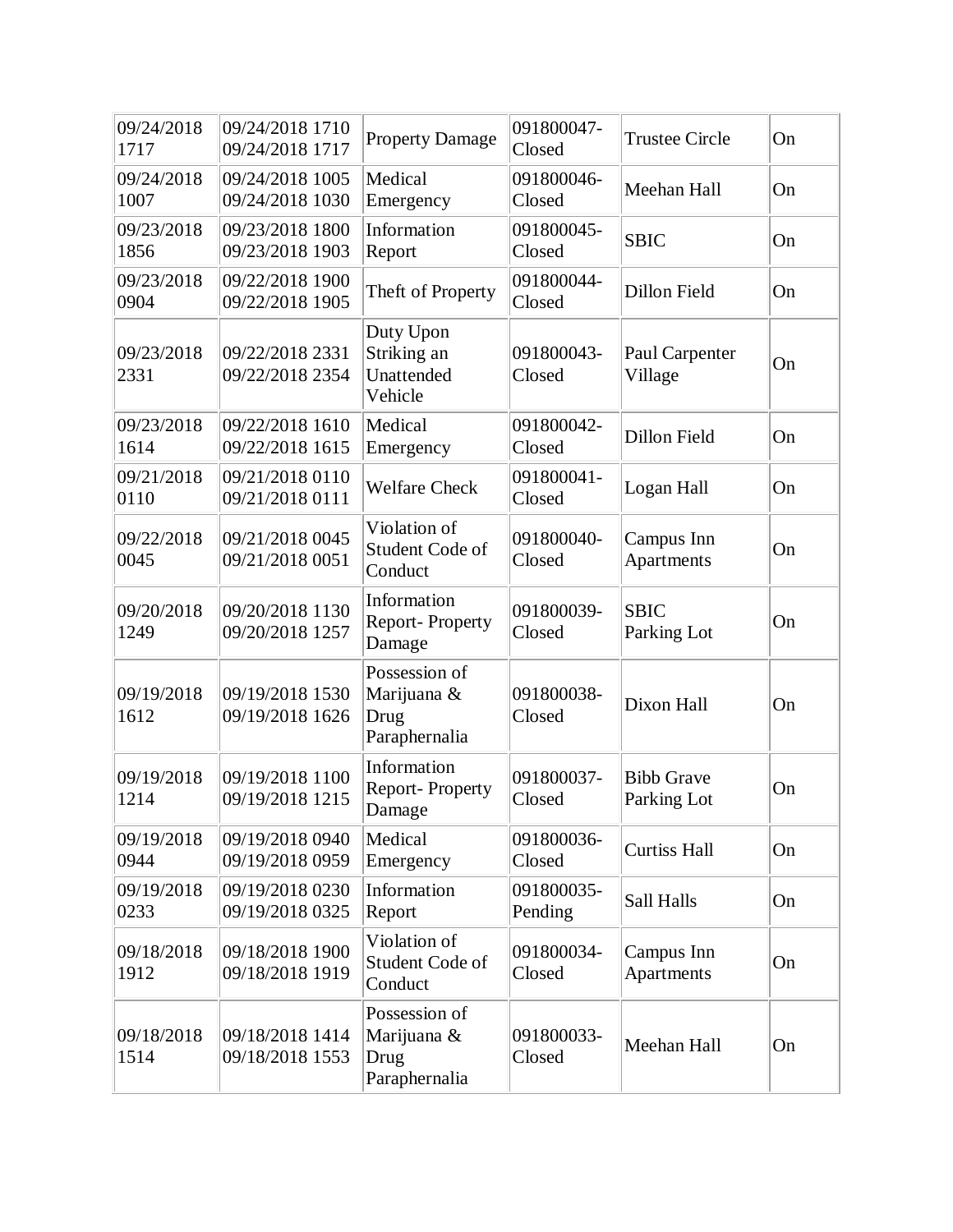| 09/18/2018<br>1215 | 09/18/2018 1215<br>09/18/2018 1300 | Information<br>Report                                 | 091800032-<br>Closed  | Salls Hall                      | On  |
|--------------------|------------------------------------|-------------------------------------------------------|-----------------------|---------------------------------|-----|
| 09/18/2018<br>1252 | 09/14/2018 1100<br>09/14/2018 1250 | Duty Upon<br>Striking an<br>Unattended<br>Vehicle     | 091800031-<br>Closed  | Meehan Hall<br>Parking Lot      | On  |
| 09/17/2018<br>1852 | 09/17/2018 1852<br>09/17/2018 1907 | Possession of<br>Marijuana &<br>Drug<br>Paraphernalia | 091800030-<br>Closed  | Meehan Hall                     | On  |
| 09/17/2018<br>1423 | 09/10/2018 1800<br>09/17/2018 1423 | Information<br>Report                                 | 091800029-<br>Pending | Salls Hall                      | On  |
| 09/17/2018<br>1335 | 09/14/2018 2300<br>09/14/2018 0200 | <b>Sexual Abuse</b>                                   | 091800028-<br>Pending | International<br>House          | On  |
| 09/14/2018<br>1300 | 09/14/2018 0000<br>09/14/2018 0030 | Threat<br>Assessment                                  | 091800027-<br>Closed  | Meehan Hall                     | On  |
| 09/14/2018<br>1505 | 07/29/2018 1800                    | Violation of<br>Student Code of<br>Conduct            | 091800026-<br>Pending | <b>Cane Creek</b><br>Apartments | Off |
| 09/13/2018<br>1650 | 09/13/2018 1640<br>09/13/2018 1712 | Assault 3rd                                           | 091800025-<br>Pending | <b>JSU</b> Stadium              | On  |
| 09/13/2018<br>1440 | 09/08/2018 2005                    | Violation of<br>Student Code of<br>Conduct            | 091800024-<br>Closed  | <b>Forney Avenue</b>            | Off |
| 09/13/2018<br>1415 | 09/07/2018 1033                    | Violation of<br>Student Code of<br>Conduct            | 091800023-<br>Closed  | <b>Mountain Street</b>          | Off |
| 09/13/2018<br>1324 | 09/13/2018 1324                    | Automobile<br>Accident                                | 091800022-<br>Closed  | MeGee Hall<br>Parking Lot       | On  |
| 09/13/2018<br>1237 | 09/13/2018 1235<br>09/13/2018 1253 | Medical<br>Emergency                                  | 091800021-<br>Closed  | McGee Hall<br>Parking Lot       | On  |
| 09/13/2018<br>2126 | 09/12/2018 2100<br>09/12/2018 2139 | <b>Criminal Trespass</b><br>Issued                    | 091800020-<br>Closed  | <b>Curtiss Hall</b>             | On  |
| 09/12/2018<br>1633 | 09/10/2018 1905<br>09/12/2018 1304 | Theft of Property                                     | 091800019-<br>Pending | <b>JSU</b>                      | On  |
| 09/11/2018<br>2252 | 09/11/2018 2252                    | Automobile<br>Accident                                | 091800018-<br>Closed  | Crow Hall<br>Parking Lot        | On  |
| 09/11/2018<br>1930 | 09/11/2018 1930                    | Automobile<br>Accident                                | 091800017-<br>Closed  | <b>Beck Circle</b>              | On  |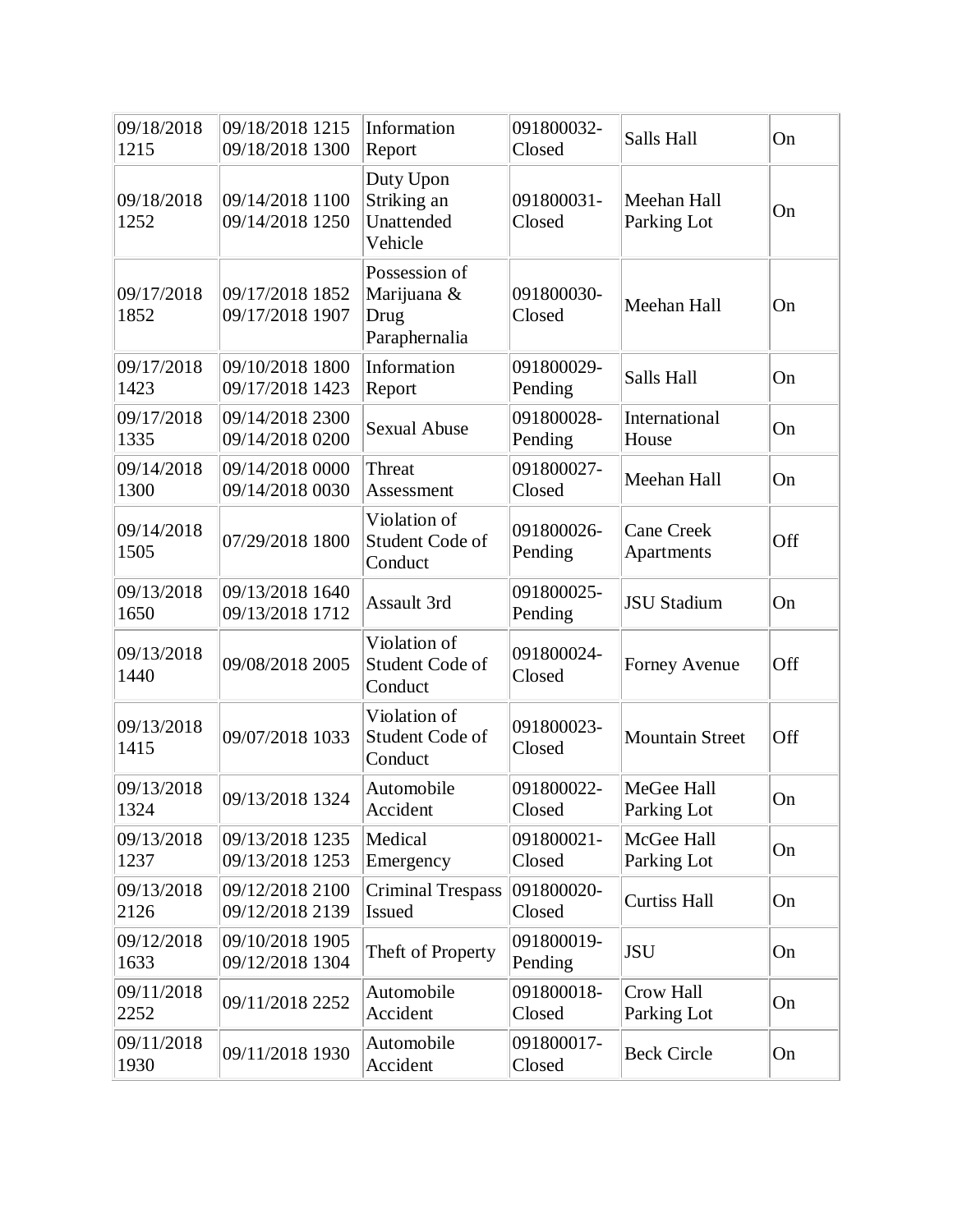| 09/11/2018<br>1216 | 09/11/2018 1216                    | Information<br>Report-Towed<br>Vehicle                                     | 091800016-<br>Closed  | Paul Carpenter<br>Village          | On  |
|--------------------|------------------------------------|----------------------------------------------------------------------------|-----------------------|------------------------------------|-----|
| 09/10/2018<br>1328 | 09/10/2018 1328<br>09/10/2018 1600 | Making a False<br>Report                                                   | 091800015-<br>Closed  | Salls Hall                         | On  |
| 09/10/2018<br>1120 | 09/10/2018 1118<br>09/10/2018 1141 | Possession of<br>Marijuana                                                 | 091800014-<br>Closed  | Meehan Hall                        | On  |
| 09/08/2018<br>1920 | 09/08/2018 1910                    | Information<br>Report-<br>Suspicious Person                                | 091800013-<br>Pending | <b>JSU Stadium</b>                 | On  |
| 09/10/2018<br>2127 | 09/09/2018 2100<br>09/10/2018 2200 | Possession of<br>Marijuana                                                 | 091800012-<br>Closed  | Campus Inn<br>Apartments           | On  |
| 09/08/2018<br>1655 | 09/08/2018 1650<br>09/08/2018 1655 | Medical<br>Emergency                                                       | 091800011-<br>Closed  | <b>JSU Stadium</b>                 | On  |
| 09/08/2018<br>2130 | 09/08/2018 2115<br>09/08/2018 2130 | Medical<br>Emergency                                                       | 091800010-<br>Closed  | Paul Carpenter<br>Village          | On  |
| 09/06/2018<br>1240 | 09/06/2018 1240                    | Automobile<br>Accident                                                     | 091800009-<br>Closed  | <b>Stone Center</b><br>Parking Lot | On  |
| 09/06/2018<br>1835 | 09/06/2018 1825<br>09/06/2018 1846 | Possession of<br>Alcohol by a<br>Minor                                     | 091800008-<br>Closed  | <b>Curtiss Hall</b>                | On  |
| 09/05/2018<br>1123 | 09/05/2018 1120<br>09/05/2018 1141 | Medical<br>Emergency                                                       | 091800007-<br>Closed  | <b>Ayers Hall</b>                  | On  |
| 09/05/2018<br>1125 | 09/05/2018 1124<br>09/05/2018 1125 | <b>Assist Other Law</b><br>Enforcement<br>Agency                           | 091800006-<br>Closed  | Highway 204                        | Off |
| 09/04/2018<br>1920 | 09/04/2018 1920                    | Automobile<br>Accident                                                     | 091800005-<br>Closed  | <b>Patterson Hall</b>              | On  |
| 09/04/2018<br>1821 | 09/04/2018 1821<br>09/04/2018 1840 | Violation of<br>Student Code of<br>Conduct &<br>Possession of<br>Marijuana | 091800004-<br>Closed  | Crow Hall                          | On  |
| 09/04/2018<br>0919 | 09/04/2018 0915<br>09/04/2018 0945 | Medical<br>Emergency                                                       | 091800003-<br>Closed  | <b>Curtiss Hall</b>                | On  |
| 09/04/2018<br>2248 | 09/03/2018 2245<br>09/03/2018 2249 | Domestic Dispute                                                           | 091800002-<br>Closed  | Meehan Hall                        | On  |
| 09/03/2018<br>2131 | 09/03/2018 2131<br>09/03/2018 2143 | Consumption of<br>Alcohol by a<br>Minor                                    | 091800001-<br>Closed  | <b>Curtiss Hall</b>                | On  |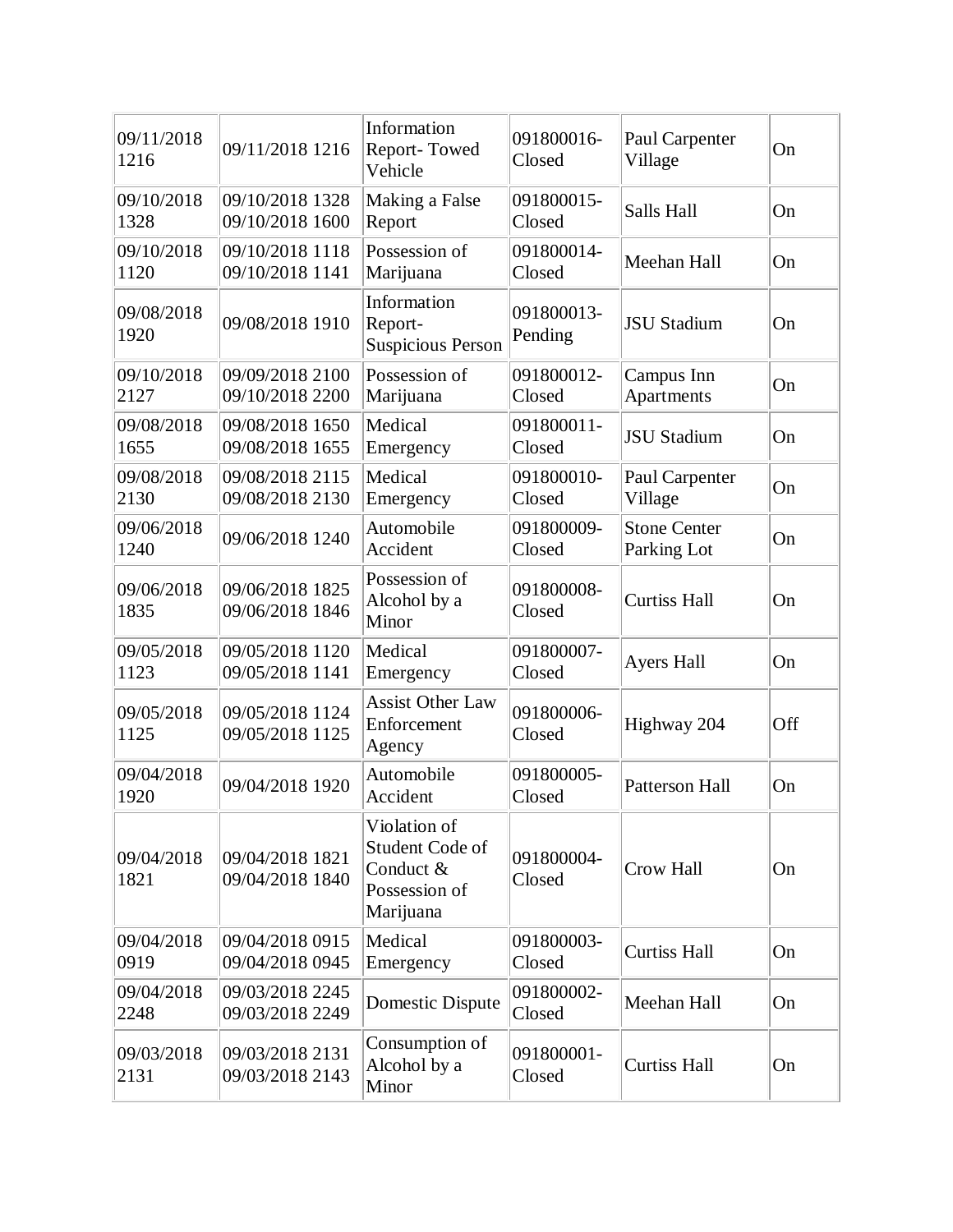| 08/31/2018<br>1410 | 08/31/2018 1400<br>08/31/2018 1400 | Information<br>Report-<br><b>Suspicious Person</b>                                               | 081800051-<br>Pending | Duncan<br>Maintenance Shop                    | On  |
|--------------------|------------------------------------|--------------------------------------------------------------------------------------------------|-----------------------|-----------------------------------------------|-----|
| 08/31/2018<br>0000 | 08/31/2018 0000<br>08/31/2018 0017 | Medical<br>Emergency                                                                             | 081800050-<br>Closed  | <b>Jack Hopper</b><br><b>Dining Facility</b>  | On  |
| 08/30/2018<br>1315 | 08/30/2018 1313<br>08/30/2018 1336 | Medical<br>Emergency                                                                             | 081800049-<br>Closed  | Ramona Wood                                   | On  |
| 08/30/2018<br>1058 | 08/30/2018 0930<br>08/30/2018 0950 | <b>Suspicious Person</b>                                                                         | 081800048-<br>Closed  | Ramona Wood                                   | On  |
| 08/29/2018<br>1006 | 08/29/2018 1006<br>08/30/2018 0915 | Information<br>Report-<br><b>Suspicious Person</b>                                               | 081800047-<br>Closed  | <b>JSU</b> Campus                             | On  |
| 08/29/2018<br>1400 | 08/29/2018 1354<br>08/29/2018 1444 | Duty Upon<br>Striking an<br>Unattended<br>Vehicle                                                | 081800046-<br>Closed  | <b>Houston Cole</b><br>Library<br>Parking Lot | On  |
| 08/29/2018<br>1355 | 08/29/2018 1343<br>05/29/2018 1405 | Violation of<br>Student Code of<br>Conduct                                                       | 081800045-<br>Closed  | <b>Crow Hall</b>                              | On  |
| 08/29/2018<br>2310 | 08/28/2018 2205<br>08/28/2018 2305 | <b>Suspicious Person</b>                                                                         | 081800044-<br>Closed  | International<br>House                        | On  |
| 08/28/2018<br>1152 | 08/28/2018 1200                    | Violation of<br>Student Code of<br>Conduct                                                       | 081800043-<br>Closed  | Salls Hall                                    | On  |
| 08/28/2018<br>0857 | 08/28/2018 0715<br>08/28/2018 0845 | Duty Upon<br>Striking an<br>Unattended<br>Vehicle                                                | 081800042-<br>Closed  | <b>Brewer Hall</b>                            | On  |
| 08/27/2018<br>0808 | 08/27/2018 0800<br>08/27/2018 0814 | Violation of<br>Student Code of<br>Conduct &<br><b>Assist Other Law</b><br>Enforcement<br>Agency | 081800041-<br>Closed  | <b>Coffee Street</b>                          | Off |
| 08/27/2018<br>2239 | 08/26/2018 2235<br>08/26/2018 2239 | Violation of<br>Student Code of<br>Conduct                                                       | 081800040-<br>Closed  | <b>Curtiss Hall</b>                           | On  |
| 08/26/2018<br>0006 | 08/26/2018 0000<br>08/26/2018 0027 | Violation of<br>Student Code of<br>Conduct                                                       | 081800039-<br>Closed  | <b>Jax Apartments</b>                         | On  |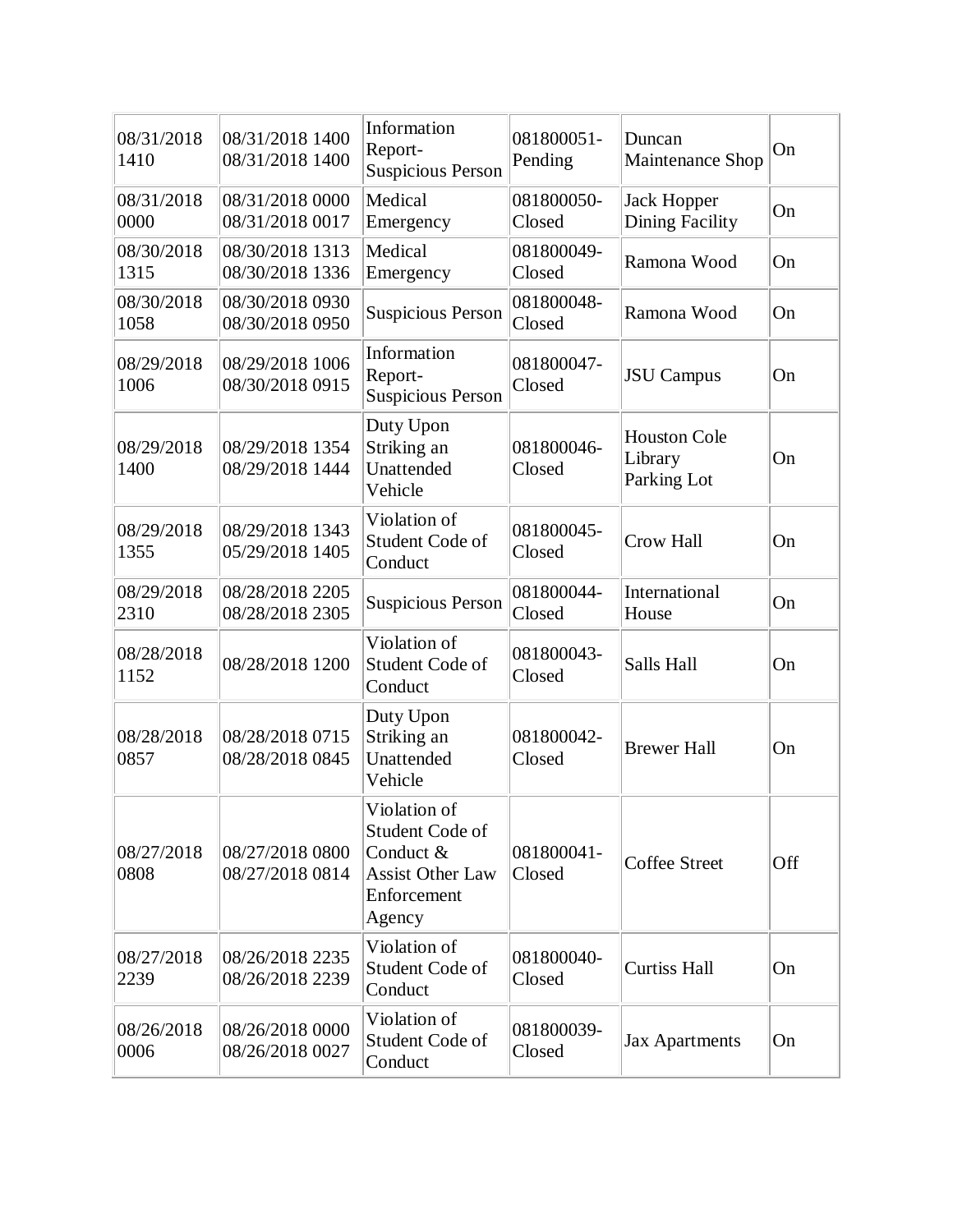| 08/26/2018<br>0222 | 08/26/2018 0202<br>08/26/2018 0302 | Consumption of<br>Alcohol by a<br>Minor $&$<br>Violation of<br>Student Code of<br>Conduct | 081800038-<br>Closed  | <b>Crow Hall</b>                 | On |
|--------------------|------------------------------------|-------------------------------------------------------------------------------------------|-----------------------|----------------------------------|----|
| 08/24/2018<br>1807 | 08/24/2018 0800<br>08/24/2018 1730 | Duty Upon<br>Striking an<br>Unattended<br>Vehicle                                         | 081800037-<br>Closed  | <b>Ayers Hall</b><br>Parking Lot | On |
| 08/24/2018<br>0956 | 08/23/2018 1900<br>08/24/2018 0957 | Duty Upon<br>Striking an<br>Unattended<br>Vehicle                                         | 081800036-<br>Closed  | Meehan Hall<br>Parking Lot       | On |
| 08/23/2018<br>2158 | 08/23/2018 2015<br>08/23/2018 2145 | Duty Upon<br>Striking an<br>Unattended<br>Vehicle                                         | 081800035-<br>Closed  | <b>Building Services</b>         | On |
| 08/23/2018<br>2114 | 08/22/2018 1400<br>08/27/2018 2114 | Duty Upon<br>Striking an<br>Unattended<br>Vehicle                                         | 081800034-<br>Closed  | Meehan Hall<br>Parking Lot       | On |
| 08/23/2018<br>2255 | 08/23/2018 2250<br>08/23/2018 2256 | Medical<br>Emergency &<br>Violation of<br>Student Code of<br>Conduct                      | 081800033-<br>Closed  | Meehan Hall                      | On |
| 08/22/2018<br>2207 | 08/22/2018 2200<br>08/22/2018 2212 | Violation of<br>Student Code of<br>Conduct                                                | 081800032-<br>Closed  | <b>Patterson Hall</b>            | On |
| 08/21/2018<br>1200 | 03/16/2018 1800<br>03/21/2018 1130 | Theft of Property                                                                         | 081800031-<br>Pending | Hammond Hall                     | On |
| 08/21/2018<br>1315 | 08/19/2018 1220<br>08/19/2018 1250 | Medical<br>Emergency                                                                      | 081800030-<br>Closed  | <b>JSU Stadium</b>               | On |
| 08/20/2018<br>2316 | 08/20/2018 2316<br>08/20/2018 2340 | Medical<br>Emergency                                                                      | 081800029-<br>Closed  | Crow Hall                        | On |
| 08/19/2018<br>1832 | 08/12/2018 0000<br>08/19/2018 1832 | <b>Burglary</b>                                                                           | 081800028-<br>Pending | <b>Crow Hall</b>                 | On |
| 08/18/2018<br>1610 | 08/18/2018 1610                    | Automobile<br>Accident                                                                    | 081800027-<br>Closed  | Penn House<br>Parking Lot        | On |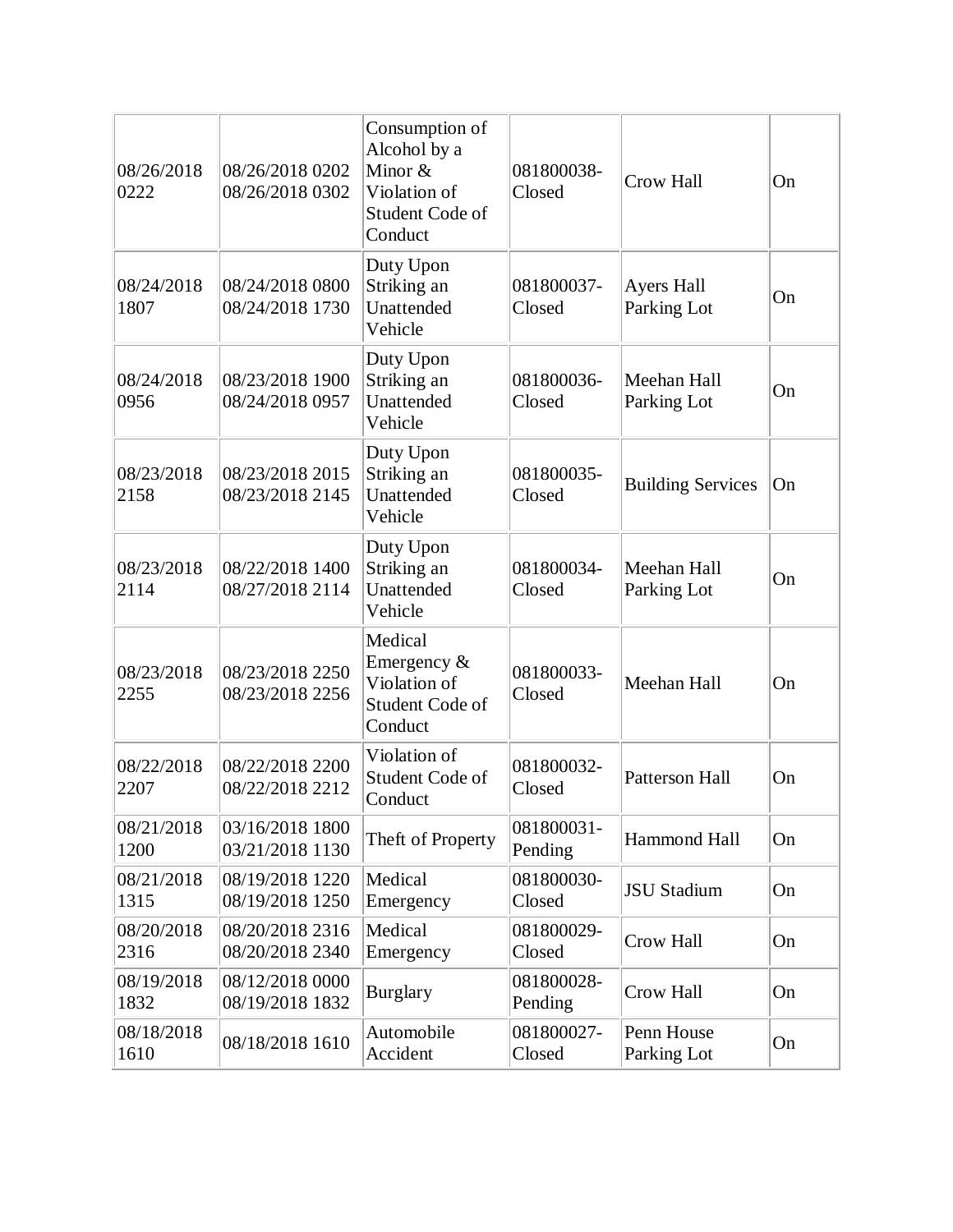| 08/17/2018<br>2100 | 08/17/2018 2100                    | Automobile<br>Accident                            | 081800026-<br>Closed  | <b>SBIC</b><br>Parking Lot   | On  |
|--------------------|------------------------------------|---------------------------------------------------|-----------------------|------------------------------|-----|
| 08/17/2018<br>1045 | 08/09/2018 0201                    | Violation of<br>Student Code of<br>Conduct        | 081800025-<br>Closed  | <b>Elm Street</b>            | Off |
| 08/17/2018<br>1000 | 08/17/2018 0800<br>08/17/2018 0900 | Duty Upon<br>Striking an<br>Unattended<br>Vehicle | 081800024-<br>Closed  | Daugette Hall<br>Parking Lot | On  |
| 08/17/2018<br>1020 | 08/07/2018 2218                    | Violation of<br>Student Code of<br>Conduct        | 081800023-<br>Closed  | <b>Greenleaf Street</b>      | Off |
| 08/16/2018<br>1025 | 08/16/2018 1020<br>08/16/2018 1049 | Medical<br>Emergency                              | 081800022-<br>Closed  | <b>JSU Stadium</b>           | On  |
| 08/15/2018<br>1130 | 08/07/2018 0600<br>08/09/2018 0600 | Information<br>Report                             | 081800021-<br>Closed  | <b>JSU</b>                   | On  |
| 08/15/2018<br>1015 | 08/06/2018 1200                    | Arrest-Theft by<br>Deception                      | 081800020-1<br>Closed | <b>Bibb Graves</b>           | On  |
| 08/14/2018<br>2027 | 08/14/2018 2027<br>08/14/2018 2043 | Possession of<br>Marijuana                        | 081800019-<br>Closed  | Crow Hall                    | On  |
| 08/14/2018<br>1523 | 04/30/2018 0001<br>08/04/2018 1548 | Theft of Property                                 | 081800018-<br>Pending | International<br>House       | On  |
| 08/13/2018<br>1425 | 08/10/2018 1200<br>08/13/2018 1425 | Theft of Property                                 | 081800017-<br>Closed  | <b>Martin Hall</b>           | On  |
| 08/13/2018<br>1132 | 08/13/2018 1130<br>08/13/2018 1147 | Medical<br>Emergency                              | 081800016-<br>Closed  | <b>Stephenson Hall</b>       | On  |
| 08/12/2018<br>2012 | 08/12/2018 2000<br>08/12/2018 2026 | Violation of<br>Student Code of<br>Conduct        | 081800015-<br>Closed  | Crow Hall                    | On  |
| 08/11/2018<br>1903 | 08/11/2018 1850<br>08/11/2018 1916 | Medical<br>Emergency                              | 081800014-<br>Closed  | Patterson Hall               | On  |
| 08/10/2018<br>1330 | 08/10/2018 1305<br>08/10/2018 1320 | Information<br>Report-Property<br>Disposition     | 081800013-<br>Closed  | <b>Bibb Graves</b>           | On  |
| 08/09/2018<br>1155 | 08/09/2018 1145<br>08/09/2018 1155 | <b>Assist Other Law</b><br>Enforcement<br>Agency  | 081800012-<br>Closed  | <b>Bundrum Drive</b>         | Off |
| 08/07/2018<br>1814 | 08/07/2018 1717<br>08/07/2018 1827 | Information<br>Report-Property<br>Damage          | 081800011-<br>Closed  | Campus Inn<br>Apartments     | On  |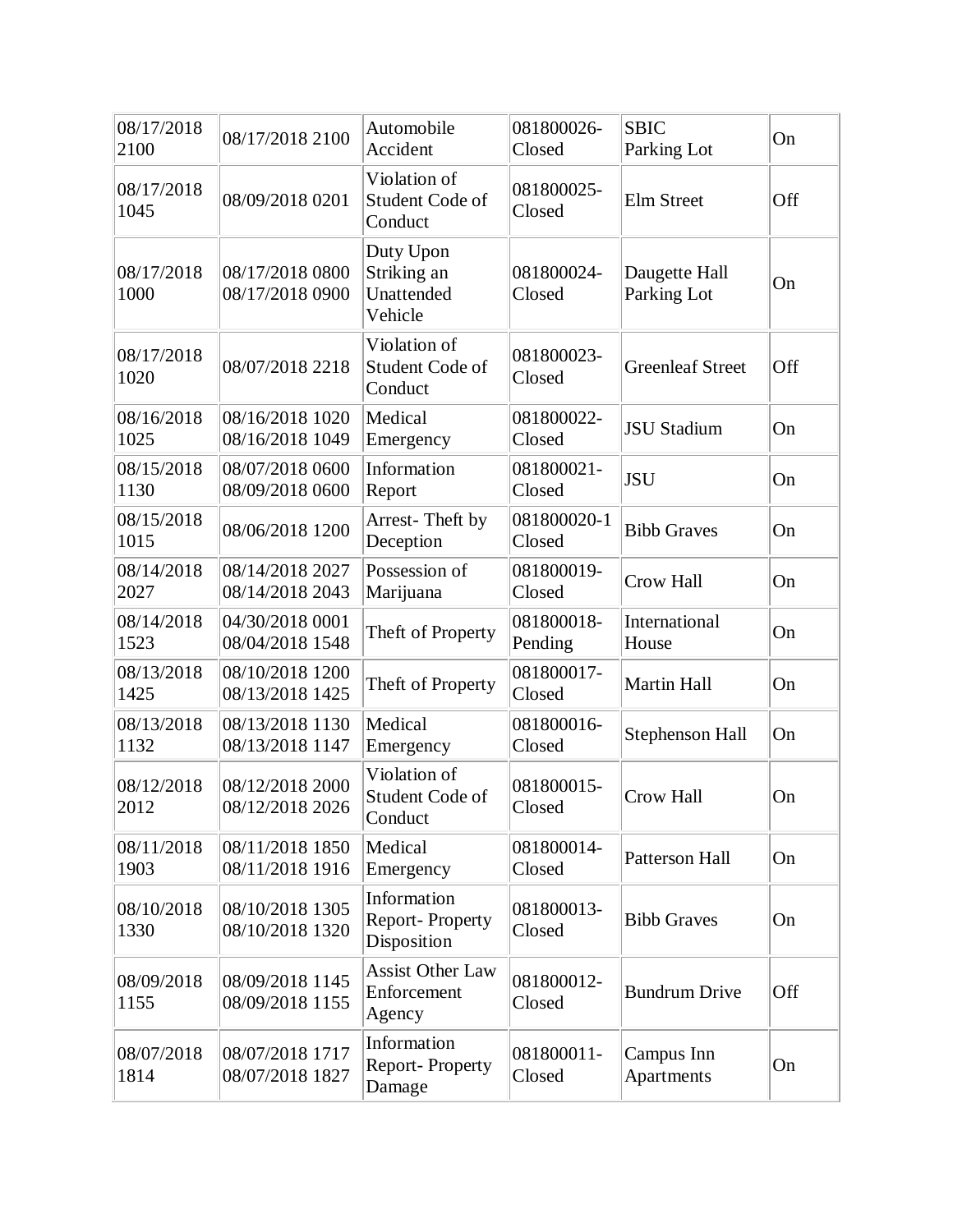| 08/07/2018<br>1020 | 06/01/2018 1200<br>08/07/2018 1200 | Information<br><b>Report-Property</b><br>Dispute      | 081800010-<br>Closed | Pannell Hall                       | On  |
|--------------------|------------------------------------|-------------------------------------------------------|----------------------|------------------------------------|-----|
| 08/07/2018<br>0850 | 08/04/2018 0400                    | Violation of<br>Student Code of<br>Conduct            | 081800009-<br>Closed | Pelham Rd North                    | Off |
| 08/06/2018<br>1407 | 02/01/2018 0000                    | Theft of Property                                     | 081800008-<br>Closed | Paul Carpenter<br>Village          | On  |
| 08/06/2018<br>1250 | 08/06/2018 1250                    | Automobile<br>Accident                                | 081800007-<br>Closed | Kennamer Hall<br>Parking Lot       | On  |
| 08/06/2018<br>0003 | 08/06/2018 0003<br>08/06/2018 0105 | <b>Assist Other Law</b><br>Enforcement<br>Agency      | 081800006-<br>Closed | Jamestown<br>Apartments            | Off |
| 08/05/2018<br>0238 | 08/05/2018 0230<br>08/05/2018 0238 | Information<br>Report                                 | 081800005-<br>Closed | Campus Inn<br>Apartments           | On  |
| 08/04/2018<br>0755 | 08/04/2018 0755<br>08/04/2018 0922 | Information<br>Report-Towed<br>Vehicles               | 081800004-<br>Closed | Campus Inn<br>Apartments           | On  |
| 08/02/2018<br>1421 | 08/02/2018 1421<br>08/02/2018 1423 | Possession of<br>Marijuana                            | 081800001-<br>Closed | Campus Inn<br>Apartments           | On  |
| 08/02/2018<br>1531 | 08/02/2018 1530<br>08/02/2018 1541 | <b>Illegal Possession</b><br>of Prescription<br>Drugs | 081800002-<br>Closed | Campus Inn<br>Apartments           | On  |
| 08/02/2018<br>1953 | 08/02/2018 1900<br>08/02/2018 2026 | <b>Assist Other Law</b><br>Enforcement<br>Agency      | 081800003-<br>Closed | Jamestown<br>Apartments            | Off |
| 07/31/2018<br>0810 | 07/29/2018 at<br>0056              | Violation of<br>Student Code of<br>Conduct            | 071800018-<br>Closed | Gayle Ave                          | Off |
| 07/27/2018<br>1023 | 07/18/2018 1200                    | Information<br>Report-Property<br>Damage              | 071800014-<br>Closed | Daugette Hall                      | On  |
| 07/27/2018<br>1208 | 07/27/2018 1200<br>07/27/2018 1242 | Medical<br>Emergency                                  | 071800015-<br>Closed | Leone Cole<br>Auditorium           | On  |
| 07/27/2018<br>1326 | 07/27/2018 1324<br>07/27/2018 1345 | Information<br>Report-Property<br>Damage              | 071800016-<br>Closed | <b>Colonial Arms</b><br>Apartments | On  |
| 07/27/2018<br>1807 | 07/27/2018 1807<br>07/27/2018 1812 | Violation of<br>Student Code of<br>Conduct            | 071800017-<br>Closed | Salls Hall                         | On  |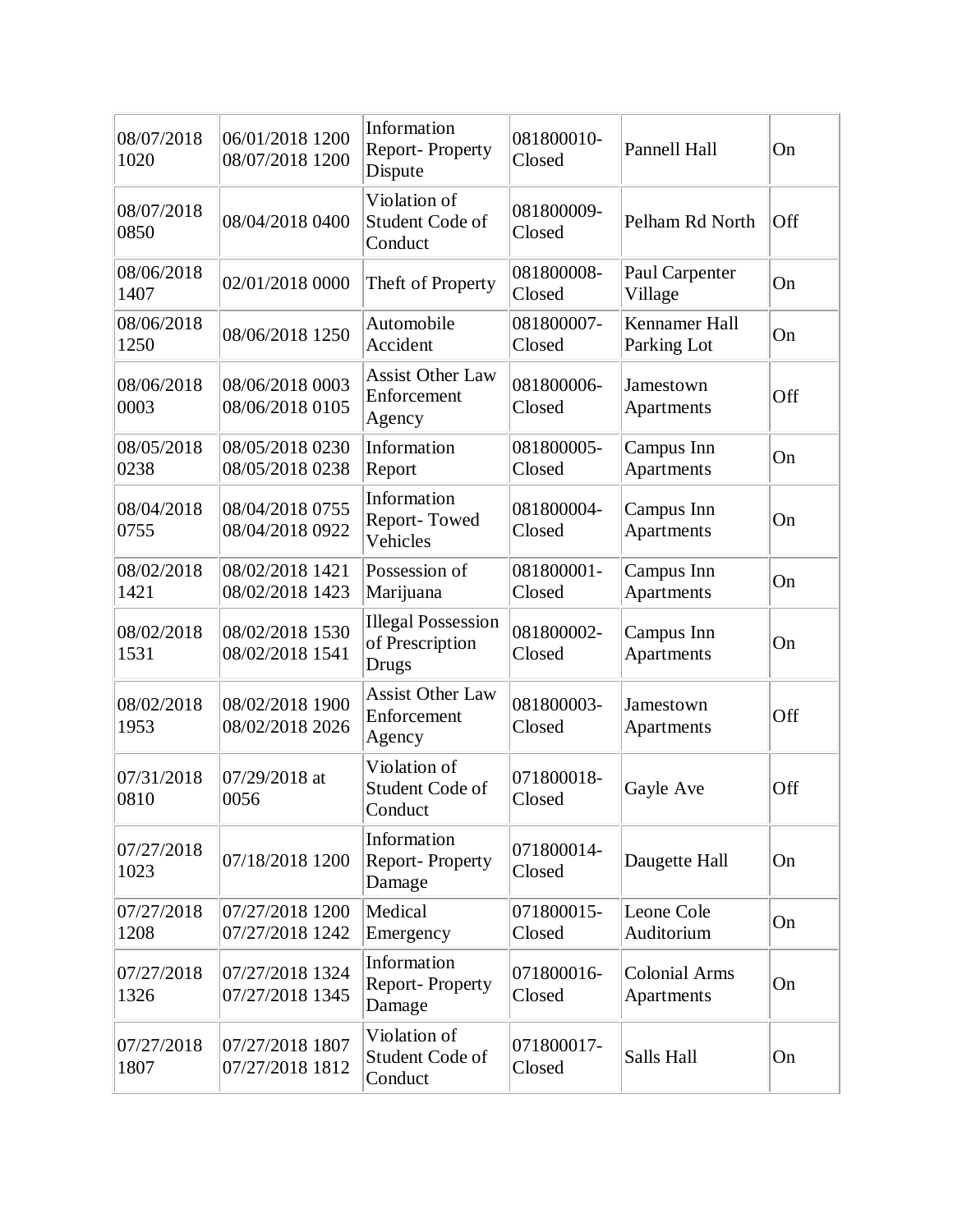| 07/25/2018<br>2321 | 07/25/2018 2321                    | Arrest-<br>Consumption of<br>Alcohol by a<br>Minor | 071800013-1<br>Closed | Sparkman Hall                           | On |
|--------------------|------------------------------------|----------------------------------------------------|-----------------------|-----------------------------------------|----|
| 07/25/2018<br>2321 | 07/25/2018 2321                    | Arrest-<br>Consumption of<br>Alcohol by a<br>Minor | 071800013-2<br>Closed | Sparkman Hall                           | On |
| 07/25/2018<br>2321 | 07/25/2018 2321                    | Arrest-<br>Consumption of<br>Alcohol by a<br>Minor | 071800013-3<br>Closed | Sparkman Hall                           | On |
| 7/24/2018<br>1314  | 7/24/2018 1314<br>07/24/2018 1355  | Possession of<br>Marijuana                         | 071800012-<br>Closed  | <b>Hammond Hall</b>                     | On |
| 07/20/2018<br>1328 | 07/20/2018 1326                    | Information<br>Report-Property<br>Damage           | 071800009-<br>Closed  | <b>Pete Mathews</b><br>Coliseum         | On |
| 07/20/2018<br>1524 | 07/20/2018 1524<br>07/20/2018 1547 | Information<br>Report-Assst<br>Other Agency        | 071800010-<br>Closed  | <b>Bibb Graves</b>                      | On |
| 07/19/2018<br>2114 | 07/19/2018 2000<br>07/19/2018 2119 | Information<br>Report-Threat<br>Assessment         | 071800009-<br>Closed  | Salls Hall                              | On |
| 07/16/2018<br>1930 | 07/16/2018 1930<br>07/16/2018 1933 | Information<br>Report-Assist<br>Other Agency       | 071800008-<br>Closed  | Forney Hall                             | On |
| 07/14/2018<br>0236 | 07/14/2018 0230<br>07/14/2018 0231 | Information<br>Report-<br><b>Suspicious Person</b> | 071800007-<br>Closed  | <b>Cleaning Services</b>                | On |
| 07/10/2018<br>1125 | 07/10/2018 1125                    | Automobile<br>Accident                             | 071800006-<br>Closed  | <b>SBIC</b><br>Parking Lot              | On |
| 07/09/2018<br>1613 | 07/09/2018 1600<br>07/09/2018 1613 | Medical<br>Emergency                               | 071800005-<br>Closed  | Theron<br>Montgomery<br><b>Building</b> | On |
| 07/09/2018<br>1550 | 07/09/2018 1550<br>07/09/2018 1555 | Possession of<br>Marijuana                         | 071800004-<br>Closed  | Meehan Hall                             | On |
| 07/09/2018<br>1500 | 07/09/2018 1430<br>07/09/2018 1500 | Possession of<br>Marijuana                         | 071800003-<br>Closed  | Meehan Hall                             | On |
| 07/09/2018<br>0926 | 07/05/2018 1200<br>07/09/2018 0925 | Theft of Property<br>$\&$                          | 071800002-<br>Pending | <b>Wellness Center</b>                  | On |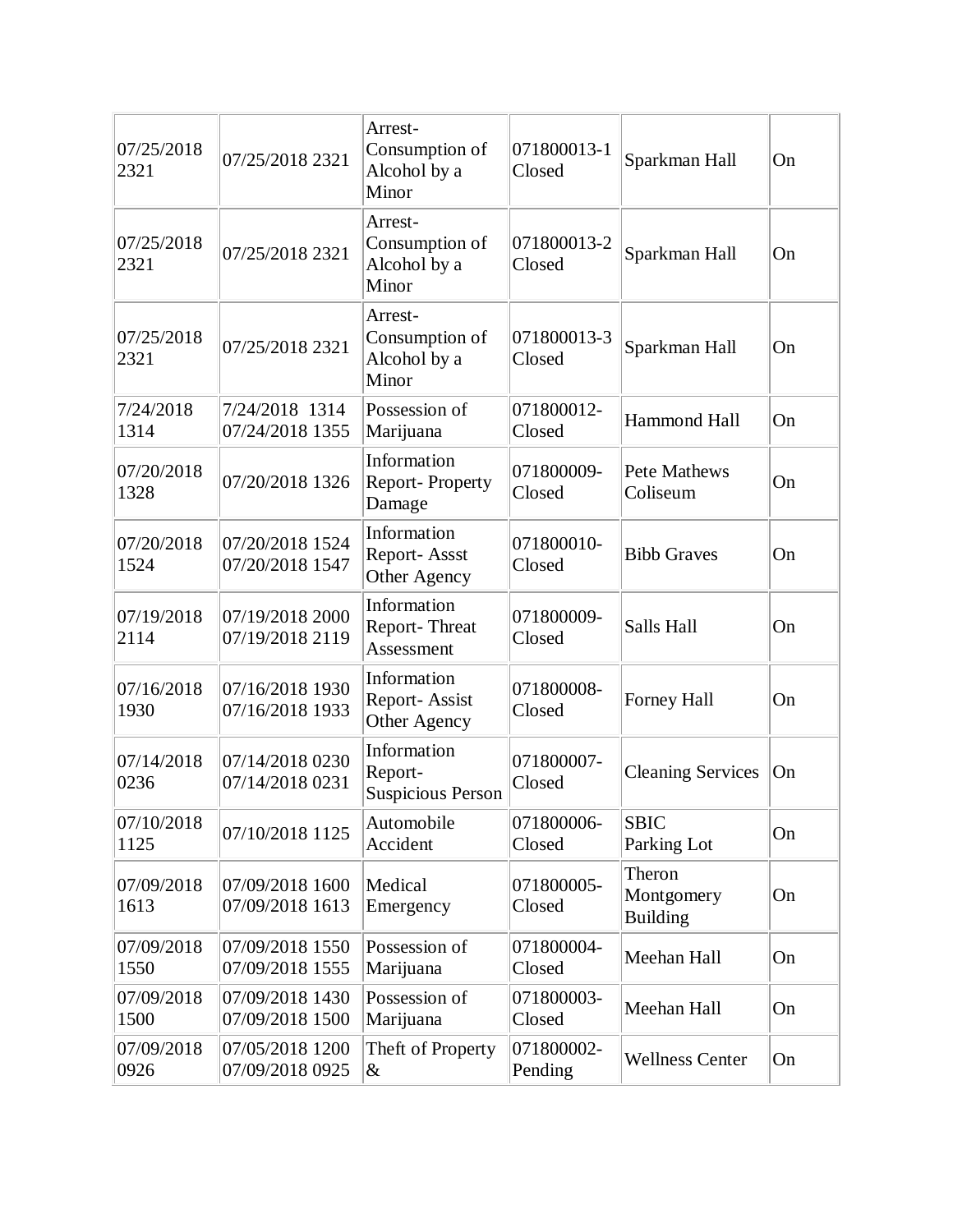|                    |                                    | <b>Receiving Stolen</b><br>Property                                                                |                       |                                    |     |
|--------------------|------------------------------------|----------------------------------------------------------------------------------------------------|-----------------------|------------------------------------|-----|
| 07/09/2018<br>0126 | 07/09/2018 0126                    | Arrest-<br>Possession of<br>Controlled<br>Substance &<br>Attempting to<br>Elude Law<br>Enforcement | 071800001-1<br>Closed | Pelham Road<br>South               | Off |
| 06/25/2018<br>0721 | 06/23/2018 0144                    | Violation of<br>Student Code of<br>Conduct                                                         | 061800026-<br>Closed  | <b>Greenleaf Street</b>            | Off |
| 06/25/2018<br>0708 | 06/22/2018 0221                    | Violation of<br>Student Code of<br>Conduct                                                         | 061800025-<br>Closed  | <b>Mountain Street</b>             | Off |
| 06/22/2018<br>2119 | 06/22/2018 1945<br>06/22/2018 2030 | Information<br>Report-Lost<br>Property                                                             | 061800024-<br>Closed  | <b>Curtiss Hall</b>                | On  |
| 06/22/2018<br>2009 | 06/22/2018 1524<br>06/22/2018 1526 | Medical<br>Emergency                                                                               | 061800023-<br>Closed  | Crow Hall                          | On  |
| 06/22/2018<br>1024 | 06/22/2018 0000<br>06/22/2018 1024 | <b>Criminal Mischief</b>                                                                           | 061800022-<br>Closed  | <b>Colonial Arms</b><br>Apartments | On  |
| 06/21/2018<br>1425 | 06/21/2018 1425                    | Information<br>Report-Assist<br>Title IX<br>Investigation                                          | 061800021-<br>Closed  | <b>JSU</b> Campus                  | On  |
| 06/21/2018<br>0329 | 06/21/2018 0156<br>06/21/2018 0300 | Information<br>Report-<br><b>Suspicious Person</b>                                                 | 061800020-<br>Closed  | <b>Stone Center</b><br>Parking Lot | On  |
| 06/20/2018<br>1550 | 06/20/2018 1030                    | Harassing<br>Communications                                                                        | 061800019-<br>Pending | <b>Bibb Graves</b>                 | On  |
| 06/20/2018<br>0816 | 06/18/2018 2200<br>06/20/2018 0815 | <b>Criminal Mischief</b>                                                                           | 061800018-<br>Pending | Meehan Hall                        | On  |
| 06/19/2018<br>1350 | 06/19/2018 0800<br>06/19/2018 0900 | <b>Burglary</b>                                                                                    | 061800017-<br>Pending | Meehan Hall                        | On  |
| 06/19/2018<br>0600 | 06/19/2018 0000<br>06/19/2018 0616 | <b>Burglary</b>                                                                                    | 061800016-<br>Closed  | Meehan Hall                        | On  |
| 06/19/2018<br>2335 | 06/18/2018 2335<br>06/19/2018 0026 | <b>Assist Other Law</b><br>Enforcement<br>Agency $\&$<br>Violation of                              | 061800015-<br>Closed  | Washington Street Off              |     |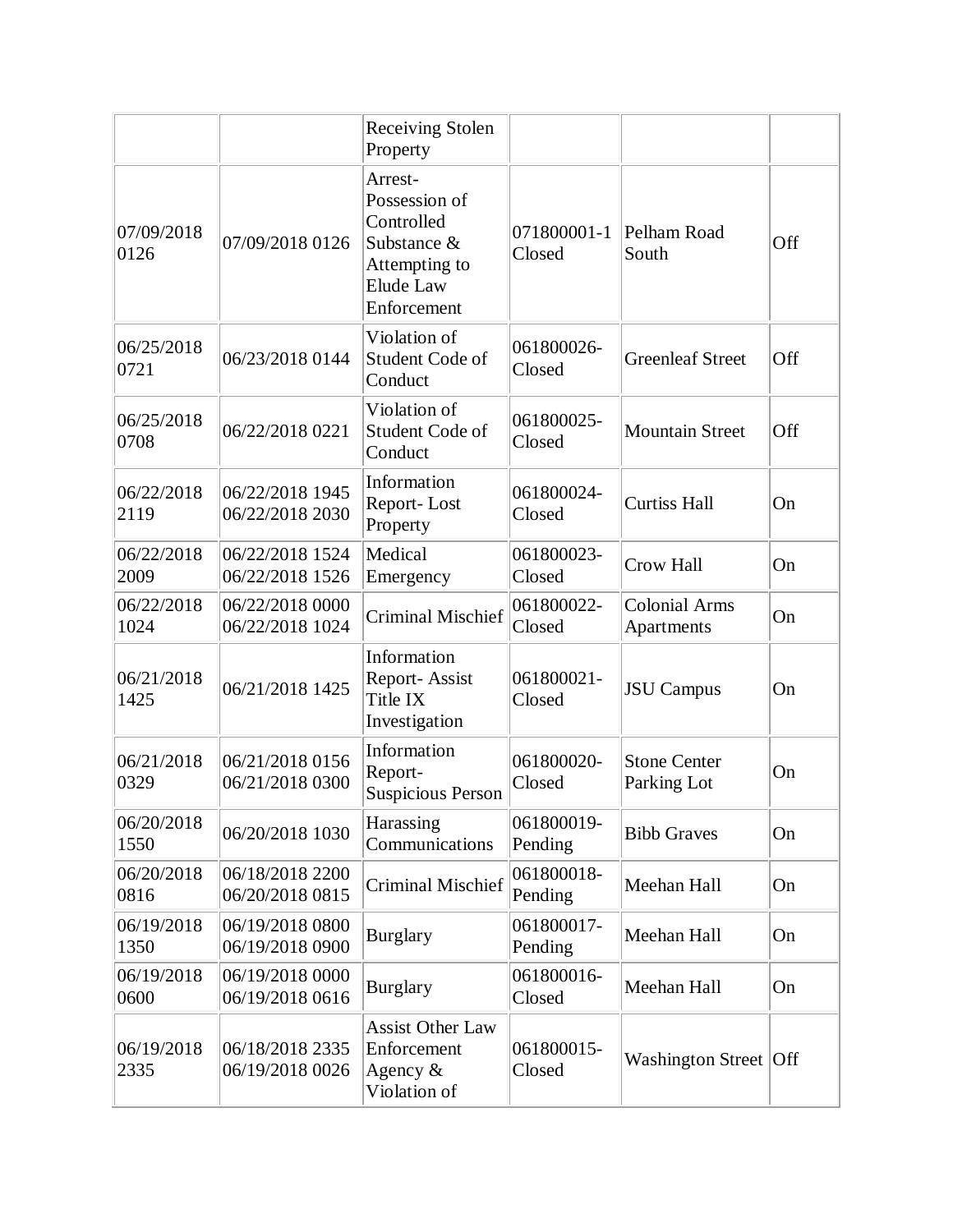|                    |                                    | Student Code of<br>Conduct                      |                       |                                          |     |
|--------------------|------------------------------------|-------------------------------------------------|-----------------------|------------------------------------------|-----|
| 06/14/2018<br>0753 | 06/11/2018 1303                    | Violation of<br>Student Code of<br>Conduct      | 061800014-<br>Closed  | Jacksonville<br><b>Police Department</b> | Off |
| 06/13/2018<br>1223 | 06/11/2018 0000<br>06/13/2018 1237 | Unlawful<br>Breaking &<br>Entering a<br>Vehicle | 061800013-<br>Closed  | Paul Carpenter<br>Village                | On  |
| 06/13/2018<br>0917 | 06/13/2018 0915<br>06/13/2018 0934 | Medical<br>Emergency                            | 061800012-<br>Closed  | <b>Bibb Graves</b>                       | On  |
| 06/11/2018<br>1450 | 06/11/2018 1445<br>06/11/2018 1450 | Medical<br>Emergency                            | 061800011-<br>Closed  | Merrill Hall                             | On  |
| 06/07/2018<br>1401 | 06/07/2018 1400<br>06/07/2018 1410 | Information<br>Report-Property<br>Damage        | 061800010-<br>Closed  | <b>Tredaway Avenue</b>                   | On  |
| 06/05/2018<br>1128 | 05/18/2018 1253<br>06/05/2018 1145 | Information<br>Report-Internet<br>Scam          | 061800009-<br>Closed  | Meehan Hall                              | On  |
| 06/04/2018<br>1842 | 06/04/2018 1835<br>06/04/2018 1846 | Possession of<br>Marijuana                      | 061800008-<br>Pending | Meehan Hall                              | On  |
| 06/04/2018<br>1745 | 06/04/2018 1745<br>06/04/2018 1747 | Possession of<br>Marijuana                      | 061800007-<br>Pending | Meehan Hall                              | On  |
| 06/04/2018<br>1220 | 06/04/2018 1220                    | Threat<br>Assessment                            | 061800006-<br>Pending | <b>RMC</b> Anniston                      | On  |
| 06/04/2018<br>1301 | 06/03/2018 1230<br>06/03/2018 1600 | Information<br>Report-Property<br>Damage        | 061800005-<br>Closed  | Campus Inn<br>Apartments                 | On  |
| 06/04/2018<br>1145 | 06/04/2018 1145                    | Automobile<br>Accident                          | 061800004-<br>Closed  | McGee Hall<br>Parking Lot                | On  |
| 06/04/2018<br>0831 | 06/02/2018 1300<br>06/02/2018 1330 | Theft of Property                               | 061800003-<br>Closed  | <b>Mason Hall</b>                        | On  |
| 06/03/2018<br>1704 | 06/03/2018 1700<br>06/03/2018 1706 | Possession of<br>Marijuana                      | 061800002-<br>Pending | Meehan Hall                              | On  |
| 06/02/2018<br>0800 | 06/02/2018 0800<br>06/02/2018 0830 | Medical<br>Emergency                            | 061800001-<br>Closed  | <b>Houston Cole</b><br>Library           | On  |
| 05/31/2018<br>1845 | 05/31/2018 1845<br>05/31/2018 1901 | Information<br><b>Report-Dumpster</b><br>Fire   | 051800024-<br>Closed  | College<br>Apartments<br>Parking Lot     | On  |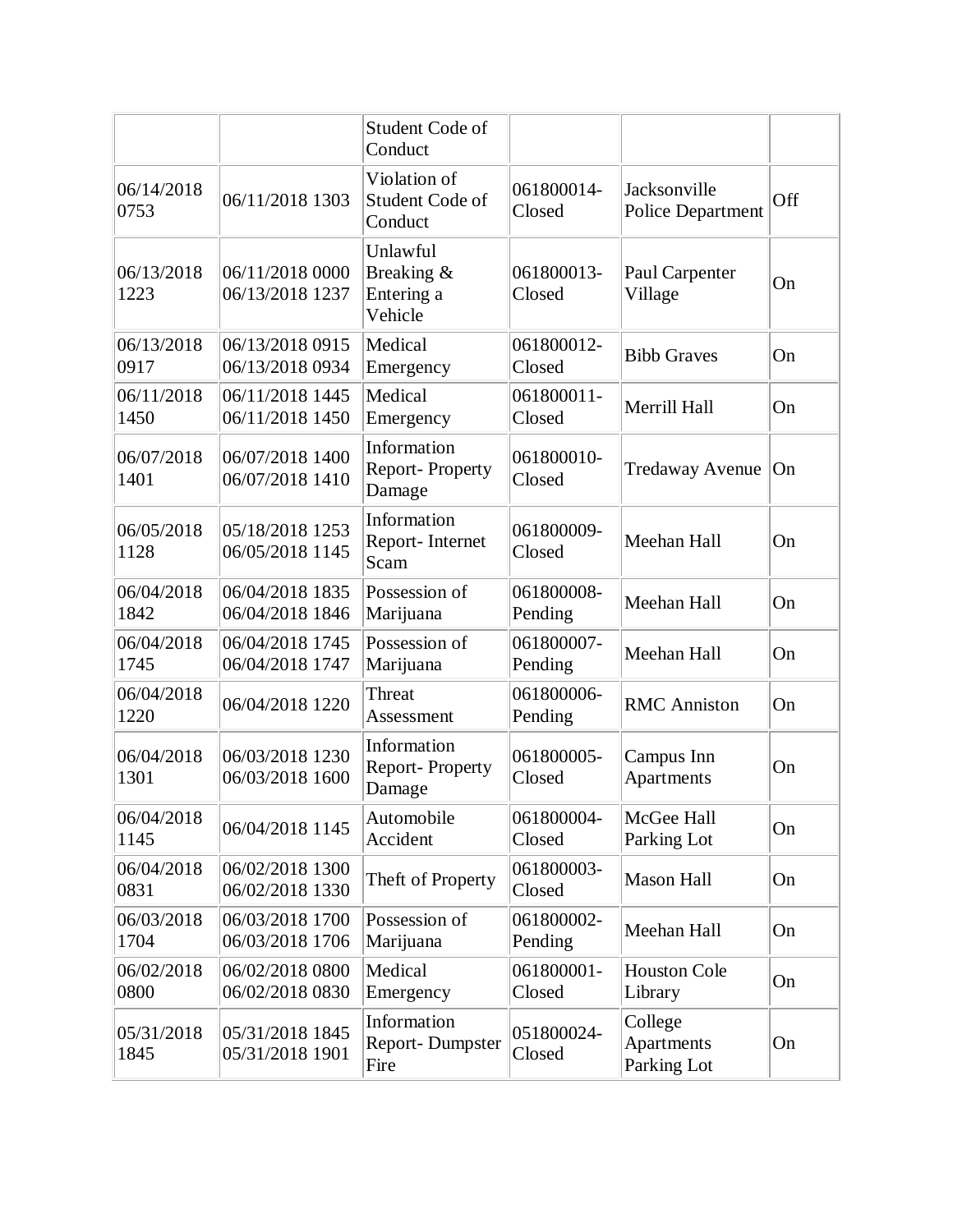| 05/25/2018<br>1030 | 03/19/2018 2000<br>05/25/2018 1039 | <b>Burglary</b>                                    | 051800023-<br>Closed  | <b>Mason Hall</b>                     | On  |
|--------------------|------------------------------------|----------------------------------------------------|-----------------------|---------------------------------------|-----|
| 05/25/2018<br>0903 | 05/24/2018 1625<br>05/24/2018 1635 | Information<br>Report-<br><b>Suspicious Person</b> | 051800022-<br>Closed  | <b>Bibb Graves</b><br>Parking Lot     | On  |
| 05/24/2018<br>1518 | 05/24/2018 1500<br>05/24/2018 1518 | <b>Property Damage</b>                             | 051800021-<br>Closed  | Self Hall<br>Parking Lot              | On  |
| 05/17/2018<br>1103 | 05/17/2018 0900<br>05/17/2018 1118 | Theft of Property                                  | 051800020-<br>Closed  | <b>Martin Hall</b>                    | On  |
| 05/14/2018<br>0845 | 05/16/2018 0500                    | Violation of<br>Student Code of<br>Conduct         | 051800019-<br>Closed  | Jamestown<br>Apartments               | Off |
| 05/16/2018<br>0612 | 05/15/2018 2000                    | Information<br>Report-<br>McClellan<br>Campus      | 051800018-<br>Pending | McClellan                             | On  |
| 05/15/2018<br>1459 | 09/23/2017 1200<br>10/29/2017 1200 | Information<br>Report                              | 051800017-<br>Closed  | Paul Carpenter<br>Village             | On  |
| 05/15/2018<br>0657 | 05/15/2018 0657<br>05/15/2018 0707 | <b>Assist Other Law</b><br>Enforcement<br>Agency   | 051800016-<br>Closed  | Pelham Road<br>North                  | Off |
| 05/14/2018<br>1530 | 05/14/2018 1530                    | Automobile<br>Accident                             | 051800015-<br>Closed  | University Circle                     | On  |
| 05/14/2018<br>1035 | 05/14/2018 1030<br>05/14/2018 1051 | Information<br>Report-<br><b>Suspicious Person</b> | 051800014-<br>Closed  | <b>Ayers Hall</b>                     | On  |
| 05/14/2018<br>0858 | 05/14/2018 0858                    | Automobile<br>Accident                             | 051800013-<br>Closed  | International<br>House<br>Parking Lot | On  |
| 05/10/2018<br>1411 | 04/25/2018 1200<br>04/25/2018 1600 | Information<br><b>Report-Damaged</b><br>Property   | 051800012-<br>Closed  | Meehan Hall<br>Parking Lot            | On  |
| 05/06/2018<br>0700 | 05/06/2018 0747                    | Violation of<br>Student Code of<br>Conduct         | 051800011-<br>Closed  | <b>College Street</b>                 | On  |
| 05/05/2018<br>1107 | 05/04/2018 1130<br>05/05/2018 1115 | Duty Upon<br>Striking an<br>Unattended<br>Vehicle  | 051800010-<br>Closed  | Crow Hall<br>Parking Lot              | On  |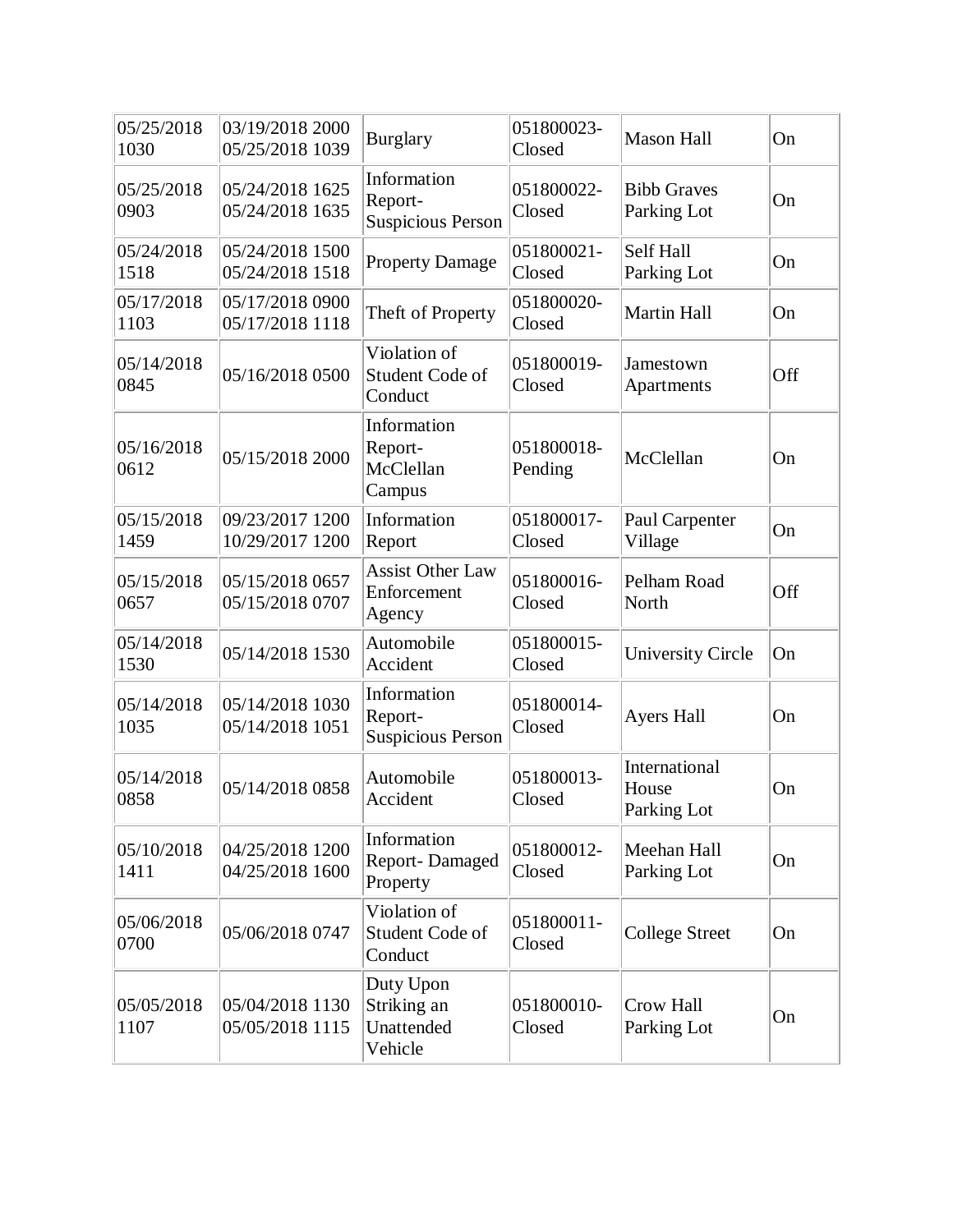| 05/05/2018<br>0730 | 05/04/2018 2356                    | Violation of<br>Student Code of<br>Conduct        | 051800009-<br>Closed   | Pelham Road<br>South                  | Off |
|--------------------|------------------------------------|---------------------------------------------------|------------------------|---------------------------------------|-----|
| 05/04/2018<br>1900 | 05/04/2018 1900                    | Automobile<br>Accident                            | 051800008-<br>Closed   | Meehan Hall<br>Parking Lot            | On  |
| 05/04/2018<br>1522 | 04/07/2018 1200<br>04/07/2018 1520 | <b>Burglary</b>                                   | 051800007-<br>Closed   | College<br>Apartments                 | On  |
| 05/04/2018<br>1219 | 05/04/2018 1017<br>05/04/2018 1039 | Theft of Property                                 | 051800006-<br>Closed   | Pannell Hall                          | On  |
| 05/04/2018<br>1039 | 05/04/2018 0815<br>05/04/2018 1039 | Duty Upon<br>Striking an<br>Unattended<br>Vehicle | 051800005-<br>Closed   | Stephenson Hall<br>Parking Lot        | On  |
| 05/04/2018<br>1000 | 05/04/2018 1000                    | Automobile<br>Accident                            | 051800004-<br>Closed   | <b>Stephenson Hall</b><br>Parking Lot | On  |
| 05/04/2018<br>0842 | 05/04/2018 0842<br>05/04/2018 0906 | Medical<br>Emergency<br>Unified<br>Command        | 051800003-<br>Closed   | <b>JSU Stadium</b>                    | On  |
| 05/03/2018<br>0706 | 05/03/2018 0430<br>05/03/2018 0445 | Information<br>Report                             | 051800002-<br>Pending  | <b>Bundrum Drive</b>                  | Off |
| 05/02/2018<br>2236 | 05/02/2018 2237<br>05/02/2018 2250 | <b>Towed Vehicle</b>                              | 051800001-<br>Closed   | <b>Spring Avenue</b>                  | Off |
| 04/30/2018<br>1403 | 04/28/2018 2000<br>04/28/2018 2359 | Domestic<br>Violence                              | 041800044-<br>Inactive | <b>Fitzpatrick Hall</b>               | On  |
| 04/29/2018<br>0800 | 04/29/2018 0006                    | Violation of<br>Student Code of<br>Conduct        | 041800043-<br>Closed   | Pelham Road<br>North                  | Off |
| 04/28/2018<br>0939 | 04/28/2018 0935<br>04/28/2018 0941 | Medical<br>Emergency                              | 041800042-<br>Closed   | Mason Hall                            | On  |
| 04/27/2018<br>1507 | 04/27/2018 1430<br>04/27/2018 1507 | Theft of Property                                 | 041800041-<br>Closed   | Crow Hall                             | On  |
| 04/27/2018<br>1420 | 04/27/2018 2122                    | Theft of Property                                 | 041800040-<br>Closed   | Meehan Hall                           | On  |
| 04/27/2018<br>1155 | 04/26/2018 2140<br>04/26/2018 2146 | Violation of<br>Student Code of<br>Conduct        | 041800039-<br>Closed   | <b>Mountain Street</b>                | Off |
| 04/26/2018<br>1127 | 04/26/2018 1125<br>04/26/2018 1150 | Violation of<br>Student Code of<br>Conduct        | 041800038-<br>Closed   | Dixon Hall                            | On  |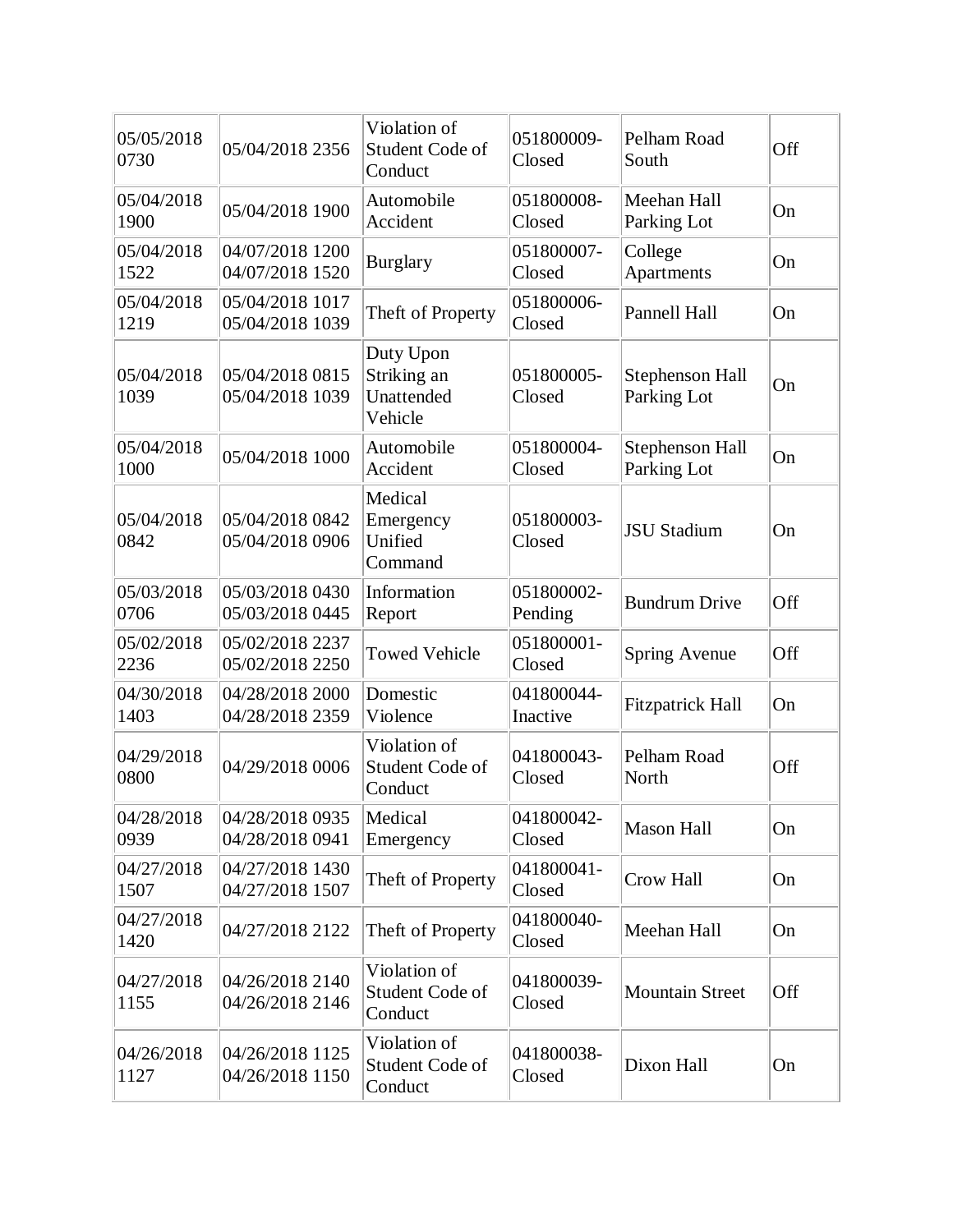| 04/26/2018<br>1011 | 04/25/2018 1130                    | Information<br><b>Report-Property</b><br>Damage                  | 041800037-<br>Closed  | Dixon Hall                                     | On  |
|--------------------|------------------------------------|------------------------------------------------------------------|-----------------------|------------------------------------------------|-----|
| 04/24/2018<br>1926 | 04/20/2018 1200<br>04/23/2017 1700 | Theft of Property                                                | 041800036-<br>Closed  | Meehan Hall                                    | On  |
| 04/24/2018<br>1530 | 04/24/2018 1530                    | Information<br>Report                                            | 041800035-<br>Closed  | <b>Bibb Graves</b>                             | On  |
| 04/24/2018<br>0250 | 04/24/2018 0148<br>04/24/2018 0159 | Information<br>Report-Vehicle<br>Repossession                    | 041800034-<br>Closed  | <b>Jax Apartments</b><br>Parking Lot           | On  |
| 04/23/2018<br>1631 | 04/23/2018 1631<br>04/23/2018 1655 | Information<br>Report-<br><b>Suspicious Person</b>               | 041800033-<br>Closed  | <b>Pete Mathews</b><br>Coliseum<br>Parking Lot | On  |
| 04/23/2018<br>1139 | 03/19/2018 2000<br>04/19/2018 1700 | Theft of Property                                                | 041800032-<br>Closed  | <b>Pete Mathews</b><br>Coliseum                | On  |
| 04/21/2018<br>2305 | 04/21/2018 2300<br>04/21/2018 2305 | Information<br>Report-Welfare<br>Check                           | 041800031-<br>Closed  | Sparkman Hall                                  | On  |
| 04/20/2018<br>1100 | 04/20/2018 1100<br>04/20/2018 1254 | <b>Assist Other Law</b><br>Enforcement<br>Agency                 | 041800030-<br>Pending | Salls Hall                                     | On  |
| 04/19/2018<br>1133 | 04/18/2018 1200<br>04/19/2018 1230 | Information<br>Report-Delayed<br><b>Accident Report</b>          | 041800029-<br>Closed  | Tredaway Avenue                                | On  |
| 04/19/2018<br>1009 | 04/19/2018 1009                    | Information<br><b>Report-Property</b><br>Damage                  | 041800028-<br>Closed  | Interstate 20                                  | Off |
| 04/18/2018<br>2018 | 04/18/2018 1600<br>04/18/2018 2033 | Duty Upon<br>Striking an<br>Unattended<br>Vehicle                | 041800027-<br>Closed  | <b>Jax Apartments</b><br>Parking Lot           | On  |
| 04/18/2018<br>0053 | 04/18/2018 0050<br>04/18/2018 0125 | Domestic Dispute<br>& Violation of<br>Student Code of<br>Conduct | 041800026-<br>Closed  | Meehan Hall<br>Parking Lot                     | On  |
| 04/16/2018<br>1540 | 04/16/2018 1540<br>04/16/2018 1541 | Information<br><b>Report-Property</b><br>Damage                  | 041800025-<br>Pending | <b>Brewer Hall</b>                             | On  |
| 04/15/2018<br>2245 | 04/14/2018 2240<br>04/14/2018 2241 | <b>Criminal Mischief</b>                                         | 041800024-<br>Closed  | Paul Carpenter<br>Village                      | On  |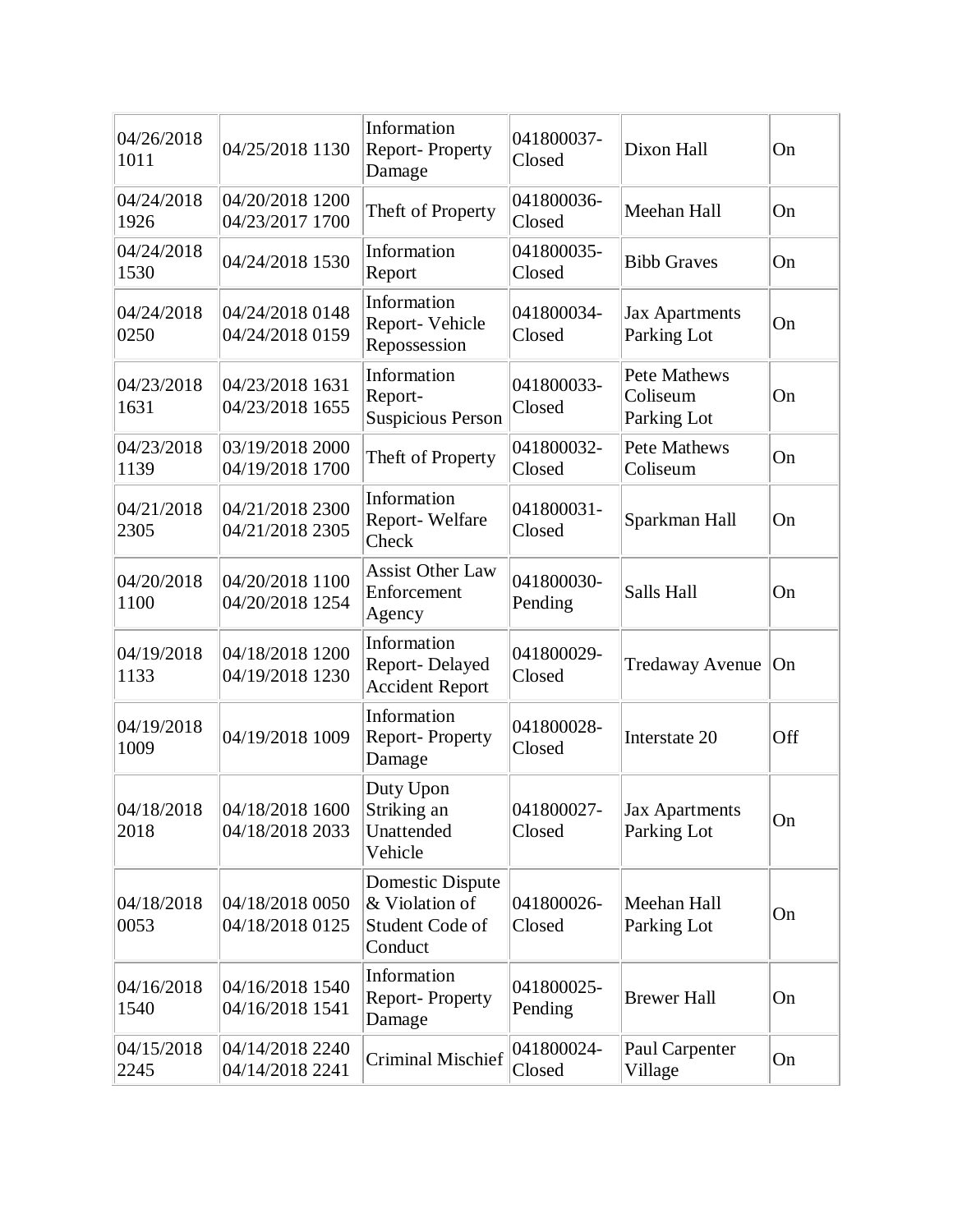| 04/14/2018<br>1835 | 04/14/2018 1835                    | Automobile<br>Accident                                                                                       | 041800023-<br>Closed  | Pannell Hall<br>Parking Lot   | On |
|--------------------|------------------------------------|--------------------------------------------------------------------------------------------------------------|-----------------------|-------------------------------|----|
| 04/15/2018<br>1106 | 04/15/2018 1106                    | <b>Arrest-Receiving</b><br><b>Stolen Property</b>                                                            | 041800022-1<br>Closed | Jacksonville City<br>Jail     | On |
| 04/14/2018<br>2351 | 04/14/2018 2351                    | Arrest-<br>Possession of<br>Marijuana &<br>Drug<br>Paraphernalia,<br>and Receiving<br><b>Stolen Property</b> | 041800021-1<br>Closed | <b>Crow Hall</b>              | On |
| 04/12/2018<br>2127 | 04/12/2018 2120<br>04/12/2018 2127 | Medical<br>Emergency                                                                                         | 041800020-<br>Closed  | Pannell Hall                  | On |
| 04/12/2018<br>1028 | 03/30/2018 1200<br>04/12/2018 1028 | Arrest-Theft of<br>Property                                                                                  | 041800019-1<br>Closed | Campus Inn<br>Apartments      | On |
| 04/11/2018<br>0222 | 04/11/2018 0220<br>04/11/2018 0259 | Information<br>Report                                                                                        | 041800018-<br>Closed  | Sparkman Hall                 | On |
| 04/10/2018<br>0029 | 04/10/2018 0027<br>04/10/2018 0031 | Assault 3rd<br>Degree                                                                                        | 041800017-<br>Pending | Penn House<br>Apartments      | On |
| 04/08/2018<br>0001 | 04/08/2018 0006<br>04/08/2018 0026 | <b>Assist Other Law</b><br>Enforcement<br>Agency                                                             | 041800016-<br>Closed  | <b>Cedar Springs</b><br>Drive | On |
| 04/06/2018<br>1349 | 04/06/2018 1330<br>04/06/2018 1407 | Medical<br>Emergency                                                                                         | 041800015-<br>Closed  | <b>Martin Hall</b>            | On |
| 04/06/2018<br>1315 | 04/06/2018 1310<br>04/06/2018 1322 | Information<br><b>Report-Property</b><br>Damage                                                              | 041800014-<br>Closed  | <b>Street Avenue</b>          | On |
| 04/06/2018<br>1151 | 03/09/2018 1310<br>04/06/2018 1150 | <b>Burglary</b>                                                                                              | 041800013-<br>Pending | <b>Martin Hall</b>            | On |
| 04/06/2018<br>1058 | 04/06/2018 1046<br>04/06/2018 1107 | <b>Bond Revocation</b>                                                                                       | 041800012-<br>Pending | Campus Inn<br>Apartments      | On |
| 04/06/2018<br>1038 | 04/06/2018 1038                    | Automobile<br>Accident                                                                                       | 041800011-<br>Closed  | <b>Tredaway Avenue</b>        | On |
| 04/05/2018<br>1013 | 03/23/2018 1200                    | Information<br>Report-Property<br>Damage                                                                     | 041800010-<br>Closed  | Meehan Hall<br>Parking Lot    | On |
| 04/05/2018<br>0827 | 04/05/2018 0827                    | <b>Arrest-Domestic</b><br>Violence &<br>Possession of<br>Marijuana                                           | 041800009-2<br>Closed | Campus Inn<br>Apartments      | On |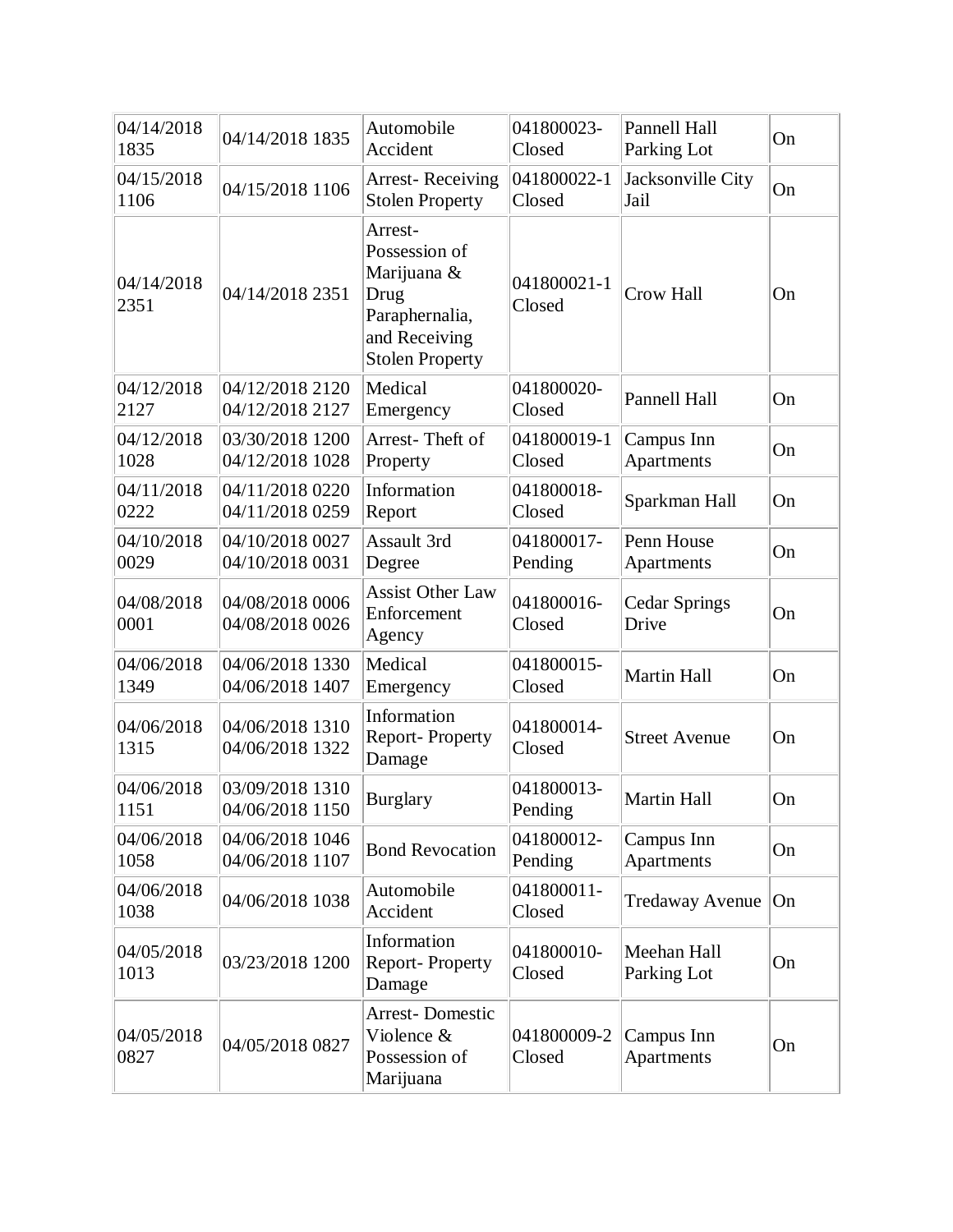| 04/05/2018<br>0827 | 04/05/2018 0827                    | <b>Arrest-Domestic</b><br>Violence &<br>Possession of<br>Marijuana          | 041800009-1<br>Closed | Campus Inn<br>Apartments              | On  |
|--------------------|------------------------------------|-----------------------------------------------------------------------------|-----------------------|---------------------------------------|-----|
| 04/05/2018<br>0735 | 04/05/2018 0738<br>04/05/2018 0800 | <b>Assist Other Law</b><br>Enforcement<br>Agency                            | 041800008-<br>Closed  | Salls Hall                            | On  |
| 04/04/2018<br>0951 | 04/04/2018 0951<br>04/04/2018 1016 | <b>Suspicious Person</b>                                                    | 041800007-<br>Closed  | International<br>House<br>Parking Lot | On  |
| 04/03/2018<br>1858 | 04/03/2018 1858                    | Automobile<br>Accident                                                      | 041800006-<br>Closed  | Meehan Hall                           | On  |
| 04/03/2018<br>1411 | 04/03/2018 1330<br>04/03/2018 1421 | Possession of<br>Marijuana &<br>Drug<br>Paraphernalia                       | 041800005-<br>Closed  | Penn House<br>Apartments              | On  |
| 04/02/2018<br>1428 | 04/02/2018 1350<br>04/02/2018 1400 | <b>Assist Other Law</b><br>Enforcement<br>Agency<br>of Theft of<br>Property | 041800004-<br>Closed  | <b>Brewer Hall</b><br>Parking Lot     | On  |
| 04/01/2018<br>1406 | 04/01/2018 1406<br>04/01/2018 1416 | <b>Assist Other Law</b><br>Enforcement<br>Agency                            | 041800003-<br>Closed  | 2nd Avenue                            | Off |
| 04/01/2018<br>1100 | 03/31/2018 2159                    | Violation of<br>Student Code of<br>Conduct                                  | 041800002-<br>Closed  | Gayle Avenue                          | Off |
| 04/01/2018<br>0957 | 04/01/2018 0957                    | <b>Arrest- Criminal</b><br>Trespassing                                      | 041800001-1<br>Closed | <b>Old Kitty Stone</b><br>Elementary  | On  |
| 03/31/2018<br>1118 | 03/31/2018 1118<br>03/31/2018 1130 | <b>Trespass</b><br><b>Warnings Issued</b>                                   | 031800063-<br>Closed  | <b>Bennett</b><br>Boulevard           | On  |
| 03/31/2018<br>1022 | 03/31/2018 1020<br>03/31/2018 1034 | Medical<br>Emergency                                                        | 031800062-<br>Closed  | Logan Hall                            | On  |
| 03/31/2018<br>1455 | 03/31/2018 1452<br>03/31/2018 1503 | <b>Assist Other Law</b><br>Enforcement<br>Agency                            | 031800061-<br>Closed  | 11th Street NE                        | Off |
| 03/30/2018<br>1100 | 03/30/2018 0830<br>03/30/2018 0913 | Violation of<br>Student Code of<br>Conduct<br>$\&$<br>Threat<br>Assessment  | 031800060-<br>Closed  | <b>Church Avenue</b>                  | Off |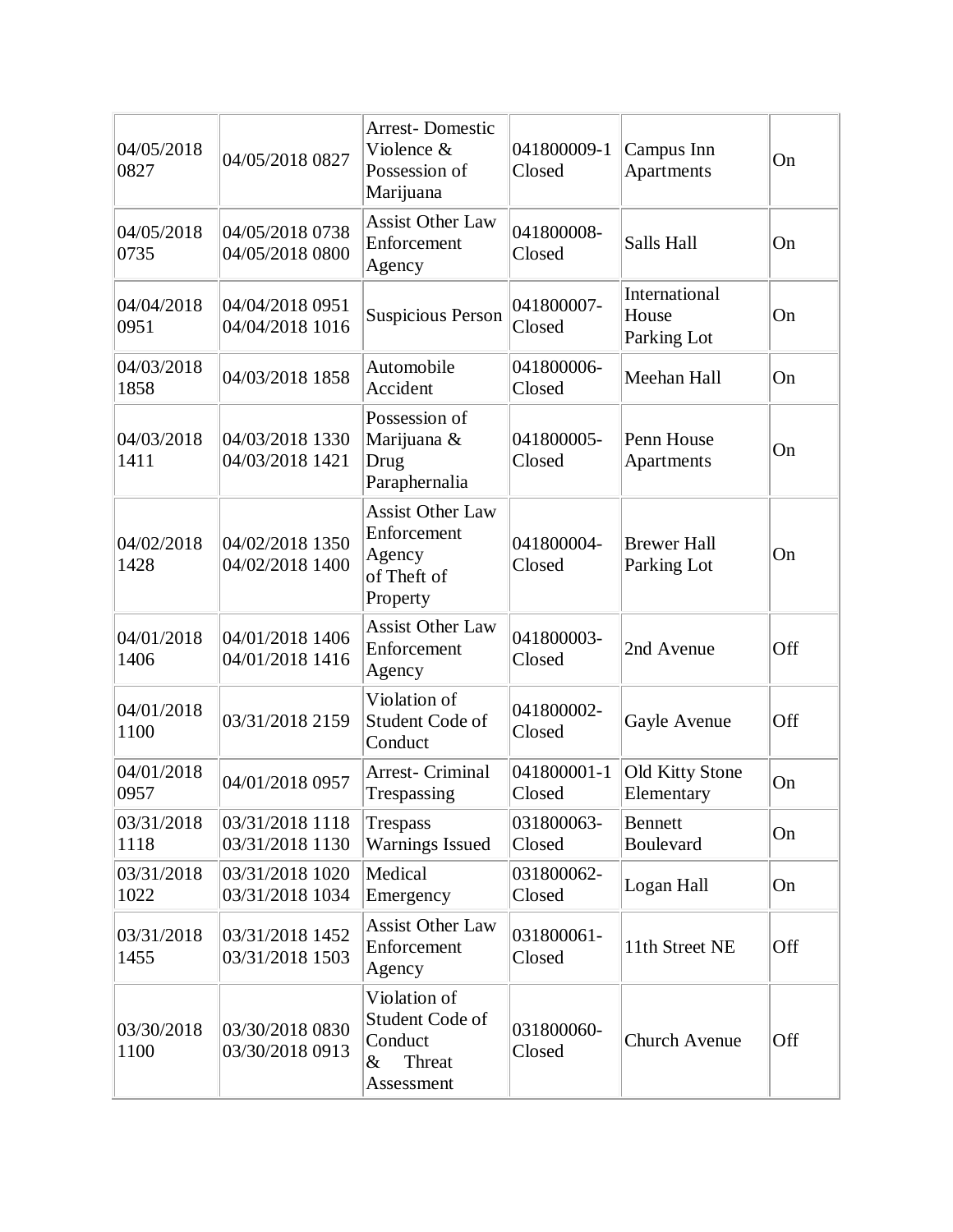| 03/29/2018<br>2009 | 03/29/2018 2009                    | Automobile<br>Accident                             | 031800059-<br>Closed  | Logan Hall<br>Parking Lot                 | On  |
|--------------------|------------------------------------|----------------------------------------------------|-----------------------|-------------------------------------------|-----|
| 03/29/2018<br>1609 | 03/29/2018 1600<br>03/29/2018 1629 | Medical<br>Emergency                               | 031800058-<br>Closed  | Medical<br>Emergency                      | On  |
| 03/29/2018<br>1631 | 03/29/2018 1600<br>03/29/2018 1645 | Domestic Dispute                                   | 031800057-<br>Closed  | Campus Inn<br>Apartments                  | On  |
| 03/29/2018<br>0827 | 03/15/2016 1200<br>03/16/2018 0710 | <b>Assist Other Law</b><br>Enforcement<br>Agency   | 031800056-<br>Closed  | Paul Carpenter<br>Village                 | On  |
| 03/29/2018<br>0243 | 03/29/2018 0243                    | <b>Arrest-Driving</b><br>Under the<br>Influence    | 031800055-1<br>Closed | <b>Francis Street</b>                     | Off |
| 03/28/2018<br>1433 | 03/28/2018 1430<br>03/28/2018 1456 | Medical<br>Emergency                               | 031800054-<br>Closed  | <b>JSU Track</b>                          | On  |
| 03/28/2018<br>0023 | 03/28/2018 0000<br>03/28/2018 0023 | Medical<br>Emergency                               | 031800053-<br>Closed  | Meehan Hall<br>Parking Lot                | On  |
| 03/27/2018<br>1416 | 03/27/2018 1407<br>03/27/2018 1434 | <b>Trespass Warning</b><br><b>Issued</b>           | 031800052-<br>Closed  | <b>Brewer Hall</b>                        | On  |
| 03/27/2018<br>1245 | 03/27/2018 1245                    | Automobile<br>Accident                             | 031800051-<br>Closed  | Duncan<br>Maintenance Shop<br>Parking Lot | On  |
| 03/26/2018<br>1450 | 03/26/2018 1445<br>03/26/2018 1500 | Medical<br>Emergency                               | 031800050-<br>Closed  | <b>Pete Mathews</b><br>Coliseum           | On  |
| 03/25/2018<br>1000 | 03/25/2018 0950<br>03/25/2018 1018 | Medical<br>Emergency                               | 031800049-<br>Closed  | <b>Trustee Circle</b>                     | On  |
| 03/23/2018<br>1330 | 03/02/2018 2100<br>03/02/2018 2115 | Threat<br>Assessment                               | 031800048-<br>Pending | Pelham Road<br>South                      | Off |
| 03/23/2018<br>1100 | 03/23/2018 1100                    | Automobile<br>Accident                             | 031800047-<br>Closed  | Meehan Hall<br>Parking Lot                | On  |
| 03/23/2018<br>1015 | 03/23/2017 1015<br>03/23/2018 1124 | <b>Criminal Trespass</b><br><b>Warnings Issued</b> | 031800046-<br>Closed  | <b>Stone Center</b>                       | On  |
| 03/20/2018<br>0455 | 03/19/2018 2016<br>03/20/2018 0500 | Information<br>Report-Damage<br>to Campus          | 031800045-<br>Closed  | <b>JSU</b> Campus                         | On  |
| 03/17/2018<br>0609 | 03/17/2018 0103                    | Violation of<br>Student Code of<br>Conduct         | 031800044-<br>Closed  | Pelham's Bar                              | Off |
| 03/16/2018<br>1550 | 03/13/2016 0000<br>03/16/2018 1600 | <b>Arrest-Receiving</b><br><b>Stolen Property</b>  | 031800043-1<br>Closed | Crow Hall                                 | On  |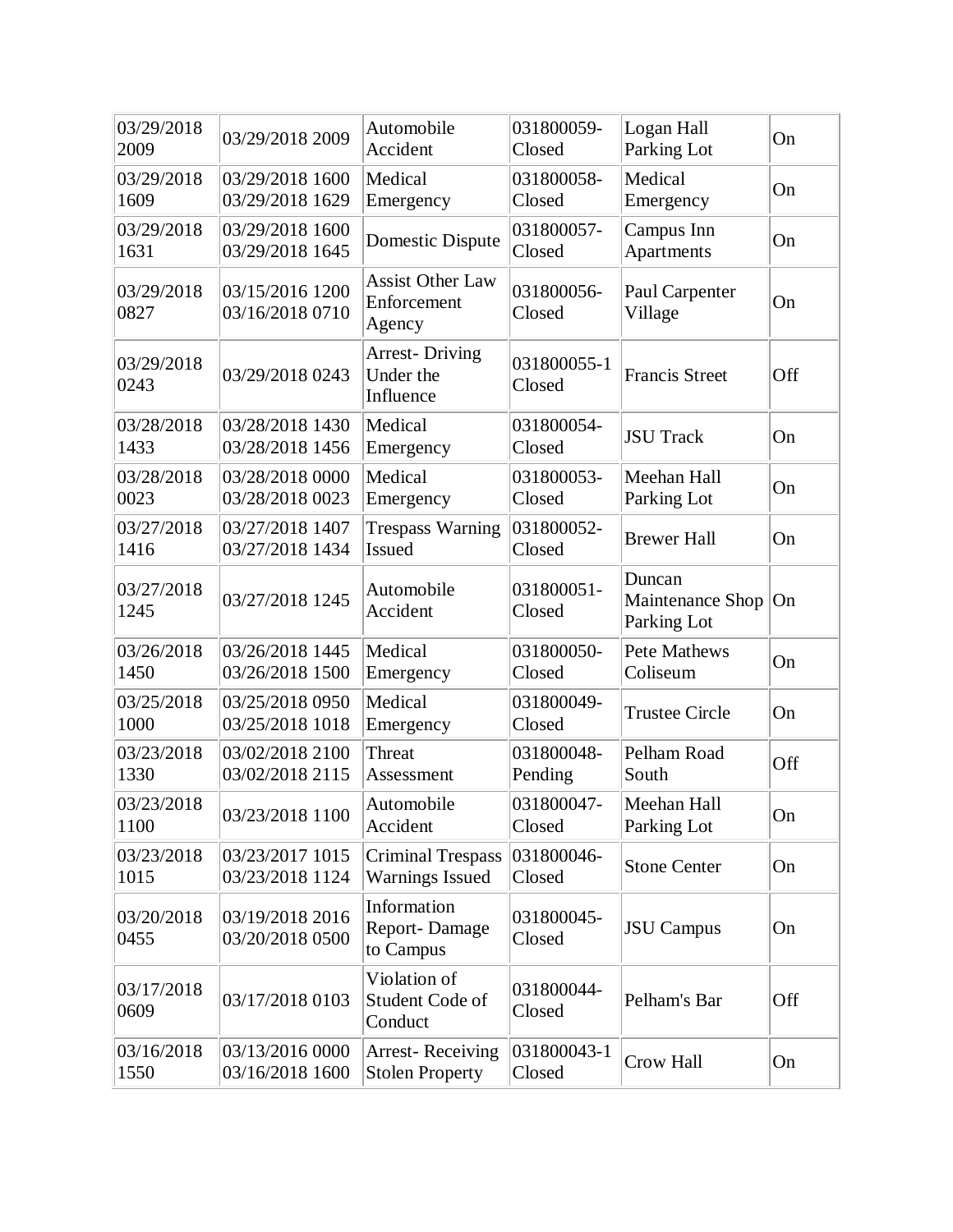| 03/16/2018<br>1148 | 03/11/2018 0800                    | <b>Burglary</b>                                                          | 031800042-<br>Pending | <b>Crow Hall</b>                                  | On  |
|--------------------|------------------------------------|--------------------------------------------------------------------------|-----------------------|---------------------------------------------------|-----|
| 03/16/2018<br>0752 | 03/15/2018 0805<br>03/15/2018 1741 | Duty Upon<br>Striking an<br>Unattended<br>Vehicle                        | 031800041-<br>Closed  | Merrill Hall<br>Parking Lot                       | On  |
| 03/16/2018<br>0627 | 03/16/2018 0154                    | Violation of<br>Student Code of<br>Conduct                               | 031800040-<br>Closed  | 8th Avenue                                        | Off |
| 03/16/2018<br>0627 | 03/16/20187<br>0157                | Violation of<br>Student Code of<br>Conduct                               | 031800039-<br>Closed  | 8th Avenue                                        | Off |
| 03/16/2018<br>0430 | 03/16/2018 0415<br>03/16/2018 0430 | <b>Arrest- Criminal</b><br>Trespass $\&$<br>Receiving Stolen<br>Property | 031800038-1<br>Closed | <b>Crow Hall</b>                                  | On  |
| 03/16/2018<br>0339 | 03/16/2018 0330<br>03/16/2018 0357 | Medical<br>Emergency $\&$<br>Consumption of<br>Alcohol by a<br>Minor     | 031800037-<br>Closed  | <b>Crow Hall</b>                                  | On  |
| 03/15/2018<br>1221 | 03/15/2018 1100<br>03/15/2018 1228 | Information<br>Report-<br><b>Suspicious Person</b>                       | 031800036-<br>Closed  | International<br>House                            | On  |
| 03/15/2018<br>2233 | 03/14/2018 2230<br>03/14/2018 2300 | Medical<br>Emergency &<br>Violation of<br>Student Code of<br>Conduct     | 031800035-<br>Closed  | Pannell Hall                                      | On  |
| 03/13/2018<br>2013 | 03/13/20181600<br>03/13/2018 2031  | Medical<br>Emergency                                                     | 031800034-<br>Closed  | Pannell Hall                                      | On  |
| 03/13/2018<br>1438 | 03/13/2018 1151<br>03/13/2018 1449 | Information<br>Report                                                    | 031800033-<br>Closed  | <b>Curtiss Hall</b>                               | On  |
| 03/13/2018<br>1144 | 03/13/2018 1144<br>03/13/2018 1145 | Information<br>Report                                                    | 031800032-<br>Closed  | <b>Colonial Arms</b><br>Apartments<br>Parking Lot | On  |
| 03/13/2018<br>0841 | 03/13/2018 0841<br>03/13/2018 0848 | Violation of<br>Student Code of<br>Conduct                               | 031800031-<br>Closed  | Campus Inn<br>Apartments                          | On  |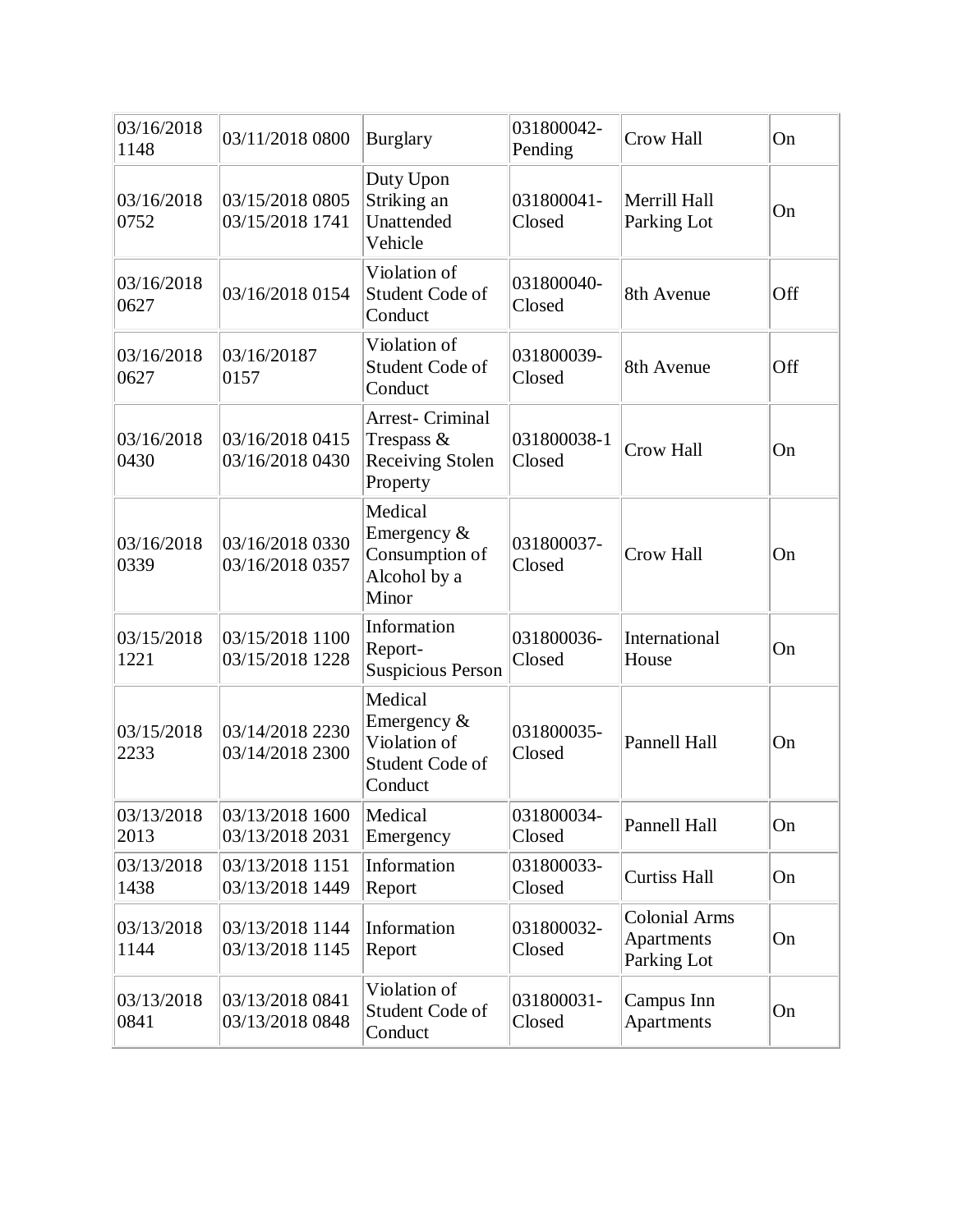| 03/13/2018<br>0742 | 03/12/2018 1900<br>03/13/2018 0720 | Unlawful<br>Breaking &<br>Entering a<br>Vehicle    | 031800030-<br>Closed  | Penn House<br>Apartments<br>Parking Lot | On  |
|--------------------|------------------------------------|----------------------------------------------------|-----------------------|-----------------------------------------|-----|
| 03/13/2018<br>0605 | 03/12/2018 2200<br>03/13/2018 0614 | Unlawful<br>Breaking &<br>Entering a<br>Vehicle    | 031800029-<br>Pending | Paul Carpenter<br>Village               | On  |
| 03/12/2018<br>1616 | 03/12/2018 1600<br>03/12/2018 1616 | Medical<br>Emergency                               | 031800028-<br>Closed  | <b>Stone Center</b>                     | On  |
| 03/11/2018<br>2149 | 03/11/2018 2120<br>03/11/2018 2140 | Information<br>Report-<br><b>Suspicious Person</b> | 031800027-<br>Closed  | Tredaway Avenue   On                    |     |
| 03/11/2018<br>1634 | 03/07/2018 1900<br>03/09/2018 1200 | <b>Burglary</b>                                    | 031800026-<br>Closed  | Crow Hall                               | On  |
| 03/10/2018<br>1449 | 03/10/2018 1445<br>03/10/2018 1524 | Information<br>Report-<br><b>Protection Order</b>  | 031800025-<br>Closed  | <b>JSU Track</b>                        | On  |
| 03/10/2018<br>0623 | 03/10/2018 0300<br>03/10/2018 0329 | Violation of<br>Student Code of<br>Conduct         | 031800024-<br>Closed  | Pelham Road<br>South                    | Off |
| 03/09/2018<br>1952 | 03/09/2018 1952                    | Automobile<br>Accident                             | 031800023-<br>Closed  | <b>Field House</b><br>Parking Lot       | On  |
| 03/09/2018<br>1030 | 03/10/2018 0800<br>03/10/2018 1800 | Information<br>Report-<br>Notification             | 031800022-<br>Closed  | <b>JSU Track</b>                        | On  |
| 03/08/2018<br>1416 | 03/08/2018 1416<br>03/08/2018 1421 | Information<br><b>Report-Property</b><br>Damage    | 031800021-<br>Closed  | Meehan Hall                             | On  |
| 03/07/2018<br>0900 | 10/11/2017 0800<br>03/07/2018 0911 | Theft of Property                                  | 031800020-<br>Closed  | Kennamer Hall                           | On  |
| 03/07/2018<br>0900 | 10/11/2017 0800<br>03/07/2018 0911 | Information<br>Report-<br>Abandoned<br>Vehicle     | 031800019-<br>Closed  | Campus Inn<br>Apartments<br>Parking Lot | On  |
| 03/06/2018<br>1308 | 03/02/2018 1605<br>03/02/2018 1620 | Duty Upon<br>Striking an<br>Unattended<br>Vehicle  | 031800018-<br>Closed  | Penn House<br>Apartments<br>Parking Lot | On  |
| 03/06/2018<br>1112 | 05/11/2017 1803<br>02/28/2018 1611 | Information<br>Report                              | 031800017-<br>Pending | <b>Bibb Graves</b>                      | On  |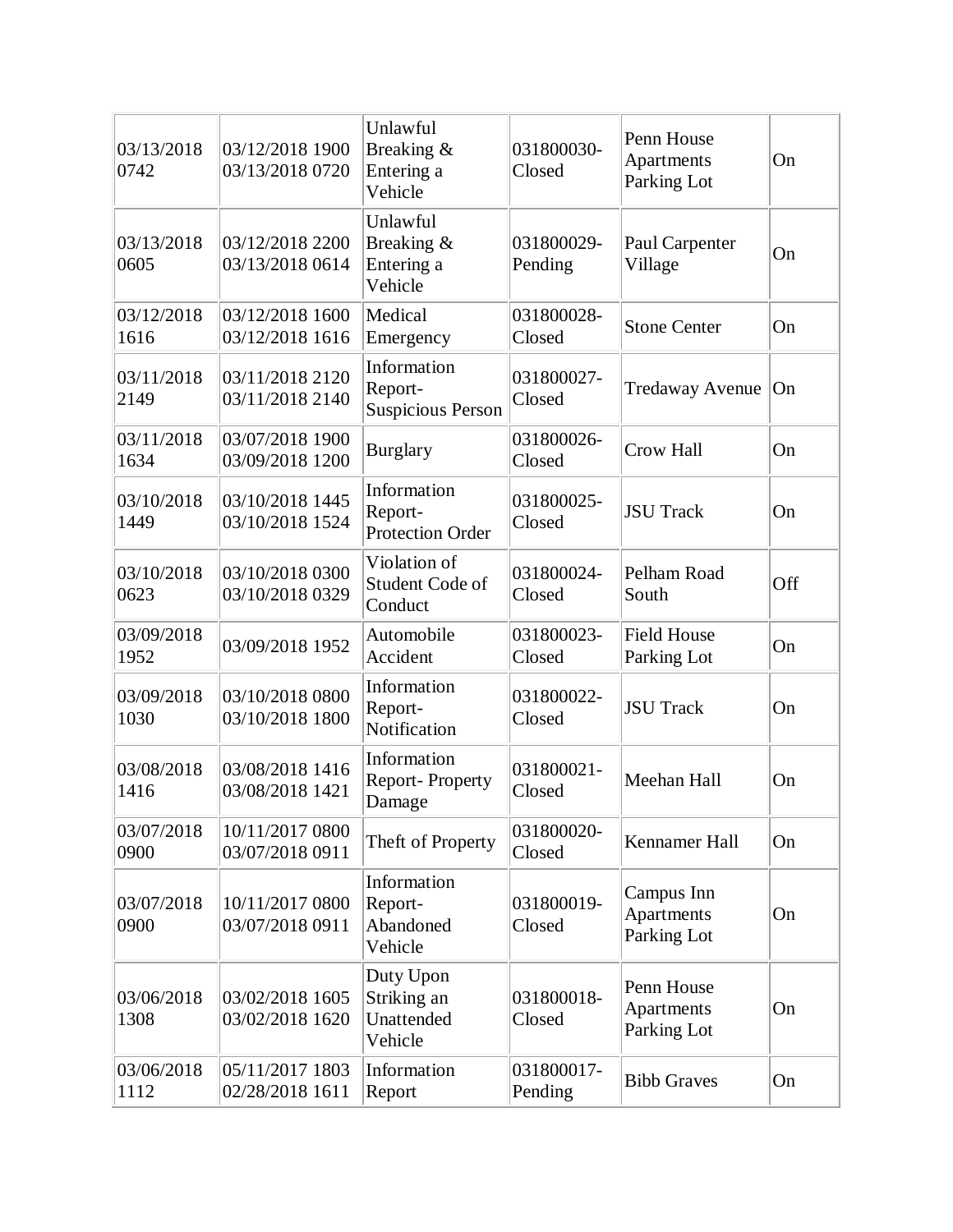| 03/05/2018<br>1315 | 03/05/2018 1300<br>03/05/2018 1325 | Medical<br>Emergency                                                                                 | 031800016-<br>Closed | <b>Stone Center</b>                | On  |
|--------------------|------------------------------------|------------------------------------------------------------------------------------------------------|----------------------|------------------------------------|-----|
| 03/04/2018<br>1113 | 03/04/2018 1050<br>03/04/2018 1131 | <b>Domestic Dispute</b>                                                                              | 031800015-<br>Closed | <b>Colonial Arms</b><br>Apartments | On  |
| 03/03/2018<br>0948 | 03/03/2018 0930<br>03/03/2018 0944 | Information<br>Report-Property<br>Damage                                                             | 031800014-<br>Closed | <b>Pete Mathews</b><br>Coliseum    | On  |
| 03/02/2018<br>1543 | 03/02/2018 1540<br>03/02/2018 1558 | Violation of<br>Student Code of<br>Conduct<br>& Criminal<br><b>Trespass Warning</b><br><b>Issued</b> | 031800013-<br>Closed | <b>Jax Apartments</b>              | On  |
| 03/02/2018<br>1000 | 03/02/2018 1000                    | Information<br>Report                                                                                | 031800012-<br>Closed | <b>Stone Center</b>                | On  |
| 03/02/2018<br>1001 | 02/24/2018 0000<br>03/02/2018 1000 | Violation of<br>Student Code of<br>Conduct                                                           | 031800011-<br>Closed | City of<br>Jacksonville            | Off |
| 03/02/2018<br>1001 | 02/28/2018 1689<br>02/28/2018 1655 | Violation of<br>Student Code of<br>Conduct                                                           | 031800010-<br>Closed | <b>Nisbet Street</b>               | Off |
| 03/02/2018<br>0910 | 03/01/2018 0915<br>03/02/2018 0910 | Information<br>Report-Property<br>Damage                                                             | 031800009-<br>Closed | Meehan Hall<br>Parking Lot         | On  |
| 03/02/2018<br>1039 | 02/28/2018 1700<br>03/02/2018 0847 | Theft of Property                                                                                    | 031800008-<br>Closed | Ramona Wood                        | On  |
| 03/01/2018<br>1151 | 03/01/2018 0915<br>03/01/2018 1206 | Information<br>Report-Property<br>Damage                                                             | 031800007-<br>Closed | Meehan Hall<br>Parking Lot         | On  |
| 03/01/2018<br>1110 | 03/01/2018 0915<br>03/01/2018 1120 | Information<br>Report-Property<br>Damage                                                             | 031800006-<br>Closed | Meehan Hall<br>Parking Lot         | On  |
| 03/01/2018<br>1012 | 03/01/2018 0915<br>03/01/2018 1000 | Information<br>Report-Fire<br>Alarm                                                                  | 031800005-<br>Closed | <b>JSU McClellan</b>               | On  |
| 03/01/2018<br>0950 | 03/01/2018 0915<br>03/01/2018 0950 | Information<br><b>Report-Property</b><br>Damage                                                      | 031800004-<br>Closed | Meehan Hall<br>Parking Lot         | On  |
| 03/01/2018<br>0945 | 03/01/2018 0915<br>03/01/2018 0946 | Information<br><b>Report-Property</b><br>Damage                                                      | 031800003-<br>Closed | Meehan Hall<br>Parking Lot         | On  |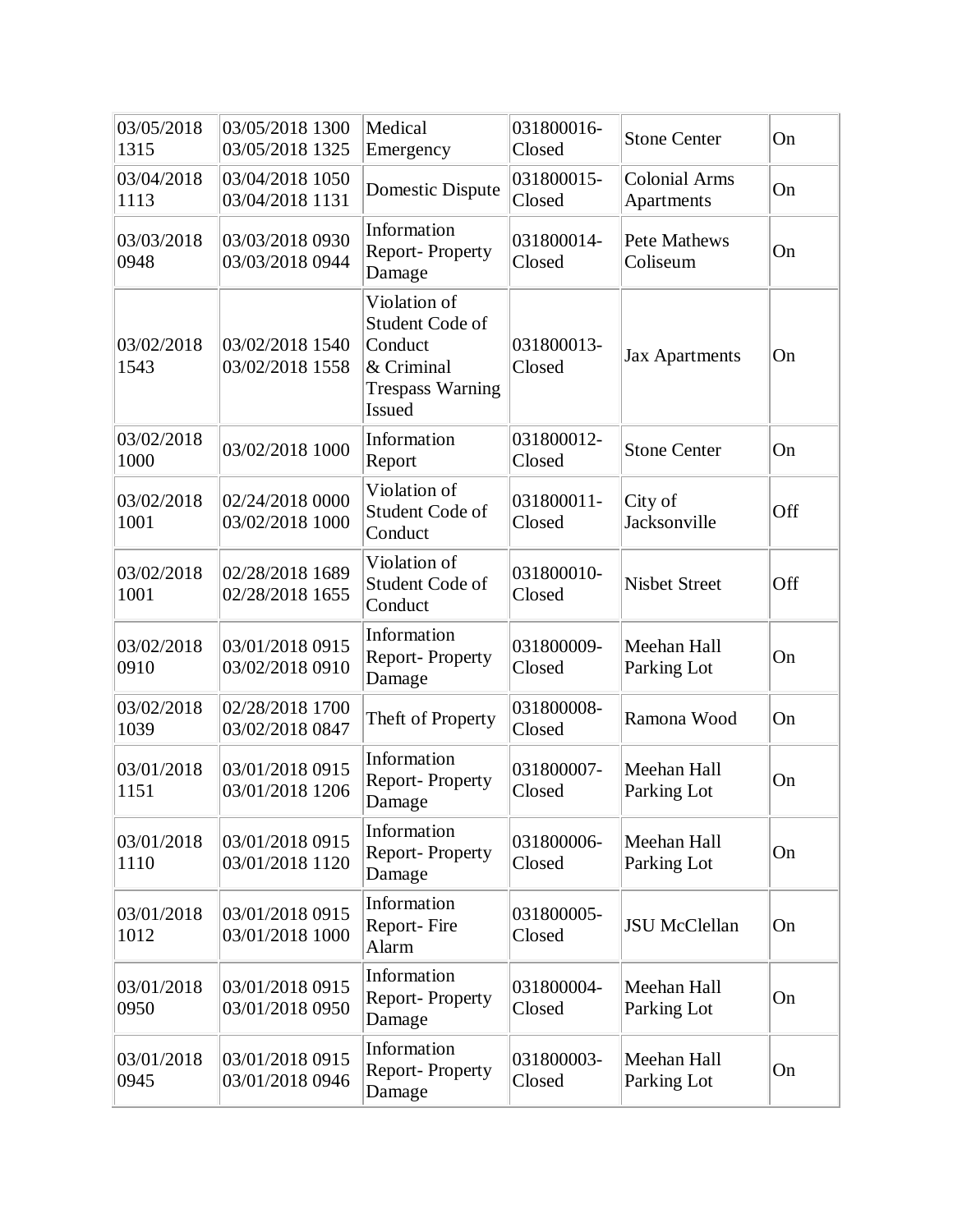| 03/01/2018<br>0923 | 03/01/2018 0915<br>03/01/2018 0940 | Information<br><b>Report-Property</b><br>Damage        | 031800002-<br>Closed  | <b>Trustee Circle</b>              | On  |
|--------------------|------------------------------------|--------------------------------------------------------|-----------------------|------------------------------------|-----|
| 03/01/2018<br>0923 | 03/01/2018 0915<br>03/01/2018 0943 | Information<br>Report-Property<br>Damage               | 031800001-<br>Closed  | <b>Bennett Field</b>               | On  |
| 02/28/2018<br>1200 | 02/28/2018 1008<br>02/28/2018 1206 | Information<br>Report-Property<br>Damage               | 021800053-<br>Closed  | <b>Stone Center</b><br>Parking Lot | On  |
| 02/27/2018<br>2115 | 02/27/2018 2115                    | Automobile<br>Accident                                 | 021800052-<br>Closed  | <b>Street Avenue</b>               | On  |
| 02/27/2018<br>0831 | 02/27/2018 0830                    | Information<br>Report-<br>Protection of<br>Abuse Order | 021800051-<br>Closed  | Salls Hall                         | On  |
| 02/27/2018<br>0210 | 02/27/2018 0210<br>02/27/2018 0238 | Consumption of<br>Alcohol by a<br>Minor                | 021800050-<br>Closed  | <b>Trustee Circle</b>              | On  |
| 02/26/2018<br>1544 | 02/26/2018 1545<br>02/26/2108 1553 | Medical<br>Emergency                                   | 021800049-<br>Closed  | Dixon Hall                         | On  |
| 02/26/2018<br>1330 | 02/25/2018 2100<br>02/25/2018 2110 | <b>Reckless Driving</b>                                | 021800048-<br>Closed  | Logan Hall<br>Parking Lot          | On  |
| 02/26/2018<br>2242 | 02/25/2018 2242<br>02/25/2018 2316 | Information<br>Report-Power<br>Outage                  | 021800047-<br>Closed  | Sparkman Hall                      | On  |
| 02/25/2018<br>2133 | 02/24/2018 2133<br>02/24/2018 2144 | <b>Burglary</b>                                        | 021800046-<br>Pending | <b>Colonial Arms</b><br>Apartments | On  |
| 02/23/2018<br>1348 | 02/23/2018 1405<br>02/23/2018 1522 | Possession of<br>Marijuana &<br>Drug<br>Paraphernalia  | 021800045-<br>Closed  | <b>Jax Apartments</b>              | On  |
| 02/23/2018<br>1256 | 02/23/2018 1256<br>02/23/2018 1309 | Possession of<br>Marijuana &<br>Drug<br>Paraphernalia  | 021800044-<br>Closed  | Penn House<br>Apartments           | On  |
| 02/23/2018<br>0942 | 02/22/2018 2150<br>02/22/2018 2156 | Theft of Property                                      | 021800043-<br>Closed  | <b>Pete Mathews</b><br>Coliseum    | On  |
| 02/23/2018<br>0919 | 02/23/2018 0600<br>02/23/2018 0937 | <b>Criminal Mischief</b>                               | 021800042-<br>Pending | <b>Mason Hall</b>                  | On  |
| 02/23/2018<br>070  | 02/23/2018 0720                    | Information<br>Report                                  | 021800041-<br>Closed  | Unknown                            | Unk |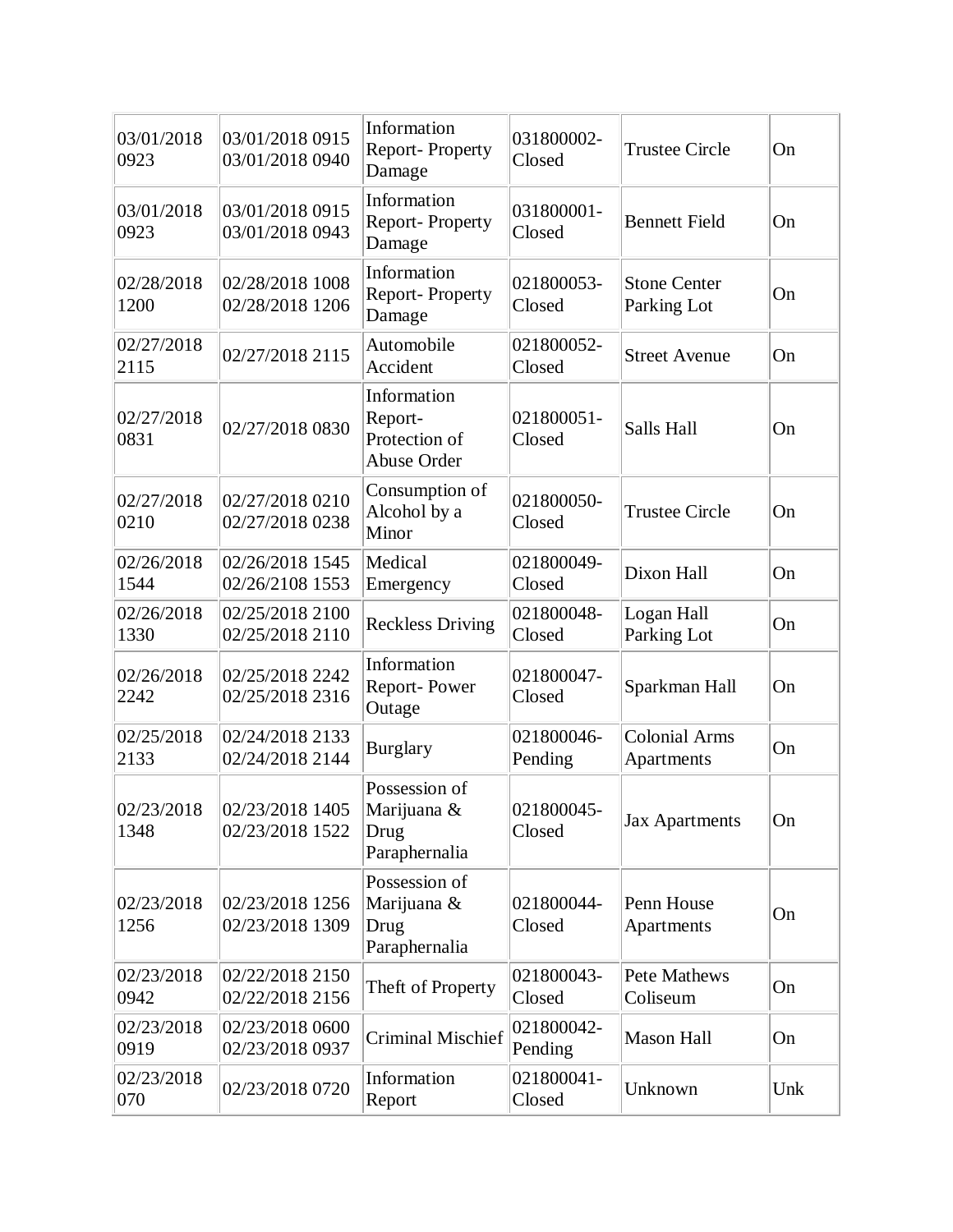| 02/22/2018<br>1706 | 02/22/2018 1700<br>02/22/2018 1713 | Information<br>Report-Property<br>Damage              | 021800040-<br>Closed  | Campus Inn<br>Parking Lot | On  |
|--------------------|------------------------------------|-------------------------------------------------------|-----------------------|---------------------------|-----|
| 02/22/2018<br>0844 | 02/21/2018 0000<br>02/22/2018 0844 | <b>Criminal Mischief</b><br>and Criminal<br>Trespass  | 021800039-<br>Closed  | Forney Hall               | On  |
| 02/21/2018<br>1704 | 02/21/2018 1650<br>02/21/2017 1714 | Possession of<br>Marijuana &<br>Drug<br>Paraphernalia | 021800038-<br>Closed  | <b>Patterson Hall</b>     | On  |
| 02/21/2018<br>1430 | 02/21/2018 1245<br>02/21/2018 1455 | Information<br>Report                                 | 021800037-<br>Closed  | Oak Village<br>Apartments | On  |
| 02/21/2018<br>0949 | 02/21/2018 0949<br>02/21/2018 0956 | Information<br>Report-Property<br>Damage              | 021800036-<br>Closed  | <b>Tredaway Avenue</b>    | On  |
| 02/21/2018<br>0630 | 02/17/2018 0338                    | Violation of<br>Student Code of<br>Conduct            | 021800035-<br>Closed  | <b>Roebuck Waters</b>     | Off |
| 02/20/2018<br>0743 | 02/20/2018 0730<br>02/20/2018 0740 | <b>Assist Other Law</b><br>Enforcement<br>Agency      | 021800034-<br>Closed  | Highway 204               | Off |
| 02/20/2018<br>1632 | 02/19/2018 1632<br>02/19/2018 1636 | <b>Illegal Possession</b><br>of Prescription<br>Drugs | 021800033-<br>Pending | Penn House<br>Apartments  | On  |
| 02/19/2018<br>0003 | 02/19/2018 0000                    | Information<br>Report-Welfare<br>Check                | 021800032-<br>Closed  | Meehan Hall               | On  |
| 02/17/2018<br>2045 | 02/17/2018 2045<br>02/17/2018 2049 | Medical<br>Emergency                                  | 021800031-<br>Closed  | <b>Stone Center</b>       | On  |
| 02/16/2018<br>1846 | 02/16/2018 1846<br>02/16/2018 1919 | Medical<br>Emergency                                  | 021800030-<br>Closed  | Pete Mathews<br>Coliseum  | On  |
| 02/17/2018<br>1715 | 02/16/2018 1700<br>02/16/2018 1737 | Medical<br>Emergency                                  | 021800029-<br>Closed  | Pete Mathews<br>Coliseum  | On  |
| 02/16/2018<br>1541 | 02/16/2018 1541<br>02/16/2018 1601 | Medical<br>Emergency                                  | 021800028-<br>Closed  | Pete Mathews<br>Coliseum  | On  |
| 02/16/2018<br>0151 | 02/16/2018 0151                    | <b>Arrest-Driving</b><br>Under the<br>Influence       | 021800027-1<br>Closed | Pelham Road               | Off |
| 02/15/2018<br>1400 | 02/15/2018 1030<br>02/15/2018 1200 | Theft of Property                                     | 021800026-<br>Closed  | Pete Mathews<br>Coliseum  | On  |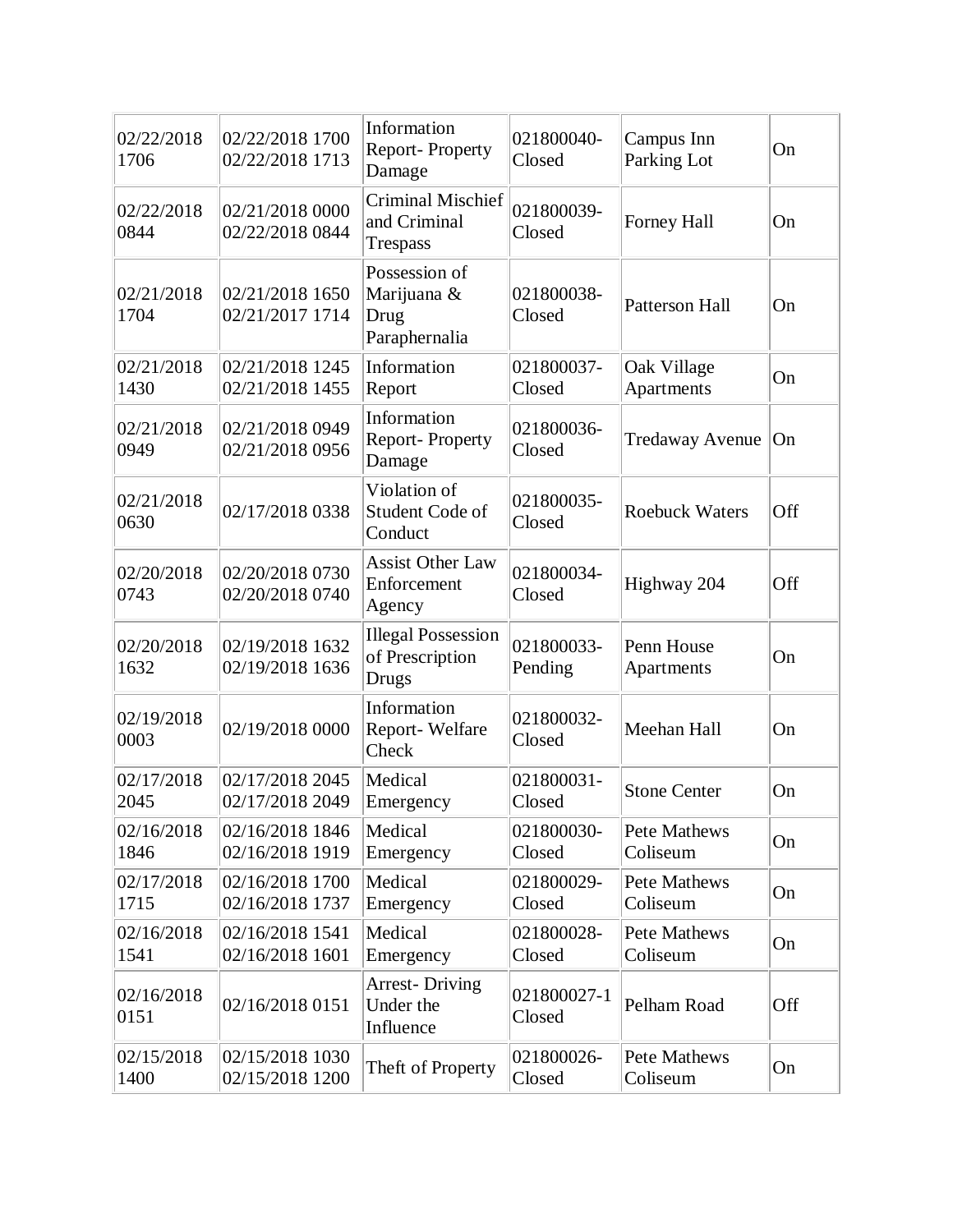| 02/15/2018<br>1331 | 02/09/2018 0000<br>02/09/2018 1300 | Unlawful<br>Breaking &<br>Entering a<br>Vehicle                      | 021800025-<br>Closed  | <b>Fitzpatrick Hall</b><br>Parking Lot | On  |
|--------------------|------------------------------------|----------------------------------------------------------------------|-----------------------|----------------------------------------|-----|
| 02/15/2018<br>0907 | 02/15/2018 0900<br>02/15/2018 0926 | Information<br>Report                                                | 021800024-<br>Closed  | <b>Pete Mathews</b><br>Coliseum        | On  |
| 02/14/2018<br>1324 | 02/14/2018 1310<br>02/14/2018 1339 | Possession of<br>Marijuana &<br>Drug<br>Paraphernalia                | 021800023-<br>Closed  | Crow Hall<br>Parking Lot               | On  |
| 02/13/2018<br>1255 | 02/03/2018 1104                    | Information<br>Report                                                | 021800022-<br>Pending | <b>Bibb Graves</b>                     | On  |
| 02/12/2018<br>2123 | 02/12/2018 2105<br>02/12/2018 2123 | Medical<br>Emergency                                                 | 021800021-<br>Closed  | <b>Stone Center</b>                    | On  |
| 02/11/2018<br>1630 | 02/11/2018 1530<br>02/11/2018 1630 | Information<br>Report & Assist<br>Other Law<br>Enforcement<br>Agency | 021800020-<br>Closed  | Salls Hall                             | On  |
| 02/11/2018<br>1849 | 02/11/2018 1840<br>02/11/2018 1849 | Information<br>Report-Fire<br>Response                               | 021800019-<br>Closed  | <b>Colonial Arms</b><br>Apartment      | On  |
| 02/09/2018<br>1001 | 02/09/2018 1230<br>02/09/2018 1240 | Information<br>Report-Property<br>Damage                             | 021800018-<br>Closed  | McGee Hall<br>Parking Lot              | On  |
| 02/09/2018<br>0227 | 02/09/2018 0227                    | <b>Arrest-Driving</b><br>Under the<br>Influence                      | 021800017-1<br>Closed | <b>Mountain Street</b>                 | On  |
| 02/08/2018<br>1545 | 02/08/2018 1545<br>02/08/2018 1624 | Medical<br>Emergency                                                 | 021800016-<br>Closed  | Tennis Courts                          | On  |
| 02/07/2018<br>1151 | 01/27/2018 0100<br>01/27/2018 0115 | Information<br>Report                                                | 021800015-<br>Closed  | Jacksonville, AL                       | Off |
| 02/07/2018<br>0918 | 02/07/2018 0600<br>02/07/2018 0830 | <b>Criminal Mischief</b>                                             | 021800014-<br>Pending | <b>Mason Hall</b>                      | On  |
| 02/06/2018<br>2006 | 02/06/2018 2004<br>02/06/2018 2019 | <b>Assist Other Law</b><br>Enforcement<br>Agency                     | 021800013-<br>Closed  | <b>Nisbet Street</b>                   | Off |
| 02/06/2018<br>1801 | 02/06/2018 1750<br>02/06/2018 1801 | Information<br>Report-Fire<br>Alarm                                  | 021800012-<br>Closed  | Paul Carpenter<br>Village              | On  |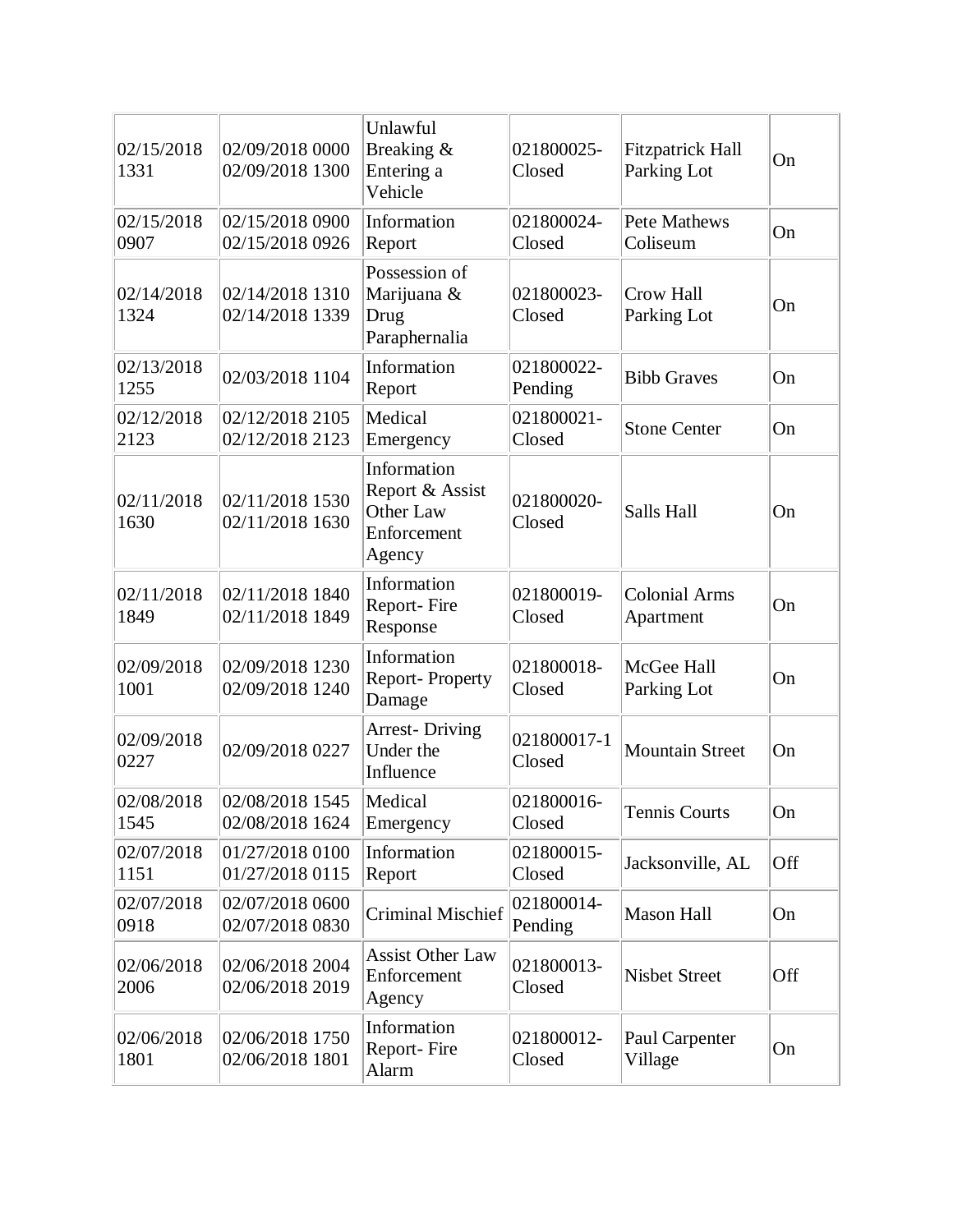| 02/06/2018<br>1000 | 02/06/2018 1000<br>02/06/2018 1013 | Information<br>Report                                            | 021800011-<br>Closed  | Anniston                                | Off |
|--------------------|------------------------------------|------------------------------------------------------------------|-----------------------|-----------------------------------------|-----|
| 02/05/2018<br>2045 | 02/05/2018 1800<br>02/05/2018 2045 | Information<br>Report                                            | 021800010-<br>Closed  | Salls Hall                              | On  |
| 02/05/2018<br>1222 | 02/05/2018 1200<br>02/08/2018 1234 | Possession of<br>Marijuana                                       | 021800009-<br>Closed  | International<br>House                  | On  |
| 02/04/2018<br>2001 | 02/04/2018 2001                    | Arrest-<br>Possession of<br>Marijuana &<br>Drug<br>Paraphernalia | 021800008-1<br>Closed | <b>Colonial Arms</b><br>Apartments      | On  |
| 02/03/2018<br>1757 | 02/03/2018 1757                    | Possession of<br>Marijuana &<br>Drug<br>Paraphernalia            | 021800007-<br>Closed  | Penn House<br>Apartments                | On  |
| 02/02/2018<br>1839 | 02/02/2018 1839                    | Arrest-<br>Possession of<br>Drug<br>Paraphernalia                | 021800006-4<br>Closed | Dixon Hall<br>Parking Lot               | On  |
| 02/02/2018<br>1839 | 02/02/2018 1839                    | Arrest-<br>Possession of<br>Marijuana &<br>Drug<br>Paraphernalia | 021800006-3<br>Closed | Dixon Hall<br>Parking Lot               | On  |
| 02/02/2018<br>1839 | 02/02/2018 1839                    | Arrest-<br>Possession of<br>Marijuana                            | 021800006-2<br>Closed | Dixon Hall<br>Parking Lot               | On  |
| 02/02/2018<br>1839 | 02/02/2018 1839                    | Arrest-<br>Possession of<br>Marijuana &<br>Drug<br>Paraphernalia | 021800006-1<br>Closed | Dixon Hall<br>Parking Lot               | On  |
| 02/03/2018<br>1344 | 02/02/2018 1330<br>02/02/2018 1357 | Medical<br>Emergency                                             | 021800005-<br>Closed  | Theron<br>Montgomery<br><b>Building</b> | On  |
| 02/02/2018<br>0558 | 02/02/2018 0430<br>02/02/2018 0618 | Information<br>Report-<br><b>Suspicious Person</b>               | 021800004-<br>Closed  | Meehan Hall                             | On  |
| 02/01/2018<br>0316 | 02/02/2018 0316<br>02/02/2018 0347 | Consumption of<br>Alcohol by a<br>Minor &                        | 021800003-<br>Closed  | Salls Hall                              | On  |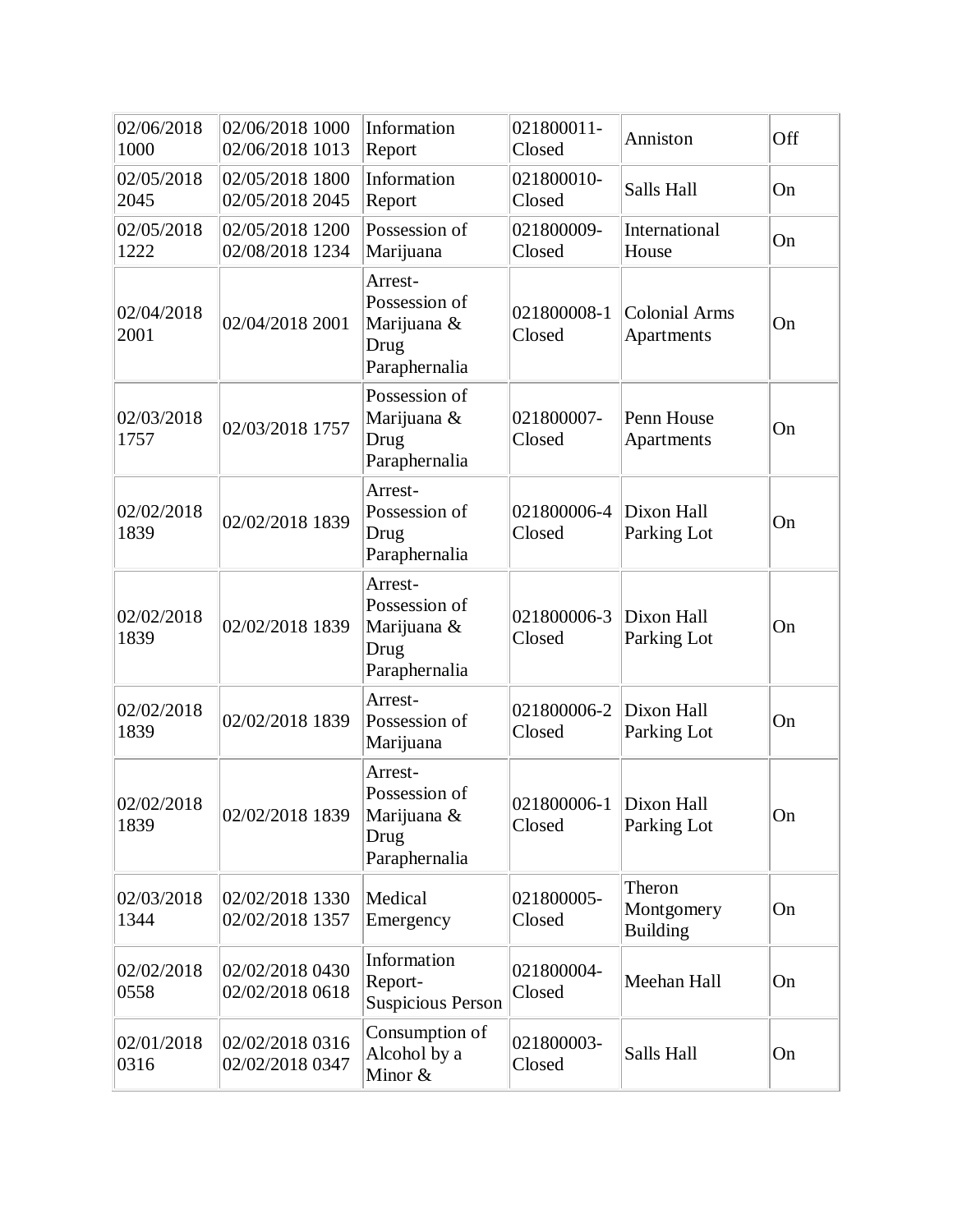|                    |                                    | Medical<br>Emergency                                                          |                       |                                               |     |
|--------------------|------------------------------------|-------------------------------------------------------------------------------|-----------------------|-----------------------------------------------|-----|
| 02/01/2018<br>2230 | 02/01/2018 2225<br>02/01/2018 2230 | Consumption of<br>Alcohol by a<br>Minor                                       | 021800002-<br>Closed  | <b>Crow Hall</b>                              | On  |
| 02/01/2018<br>1943 | 02/01/2018 1943<br>02/01/2018 1950 | <b>Criminal Mischief</b><br>& Violation of<br>Student Code of<br>Conduct      | 021800001-<br>Closed  | Penn House<br>Apartments                      | On  |
| 01/31/2018<br>0956 | 01/31/2018 0204<br>01/31/2018 0323 | Threat<br>Assessment                                                          | 011800037-<br>Pending | Pelham Road<br>South                          | Off |
| 01/30/2018<br>0052 | 01/29/2018 0045<br>01/30/2018 0137 | <b>Assist Other Law</b><br>Enforcement<br>Agency $\&$<br>Medical<br>Emergency | 011800036-<br>Closed  | Salls Hall                                    | On  |
| 01/29/2018<br>1502 | 01/29/2018 1500<br>01/29/2018 1523 | Medical<br>Emergency                                                          | 011800035-<br>Closed  | <b>Stone Center</b>                           | On  |
| 01/29/2019<br>1056 | 01/29/2018 1100                    | Information<br>Report                                                         | 011800034-<br>Closed  | Salls Hall                                    | On  |
| 01/29/2018<br>0751 | 01/29/2018 0750<br>01/29/2018 0802 | Medical<br>Emergency                                                          | 011800033-<br>Closed  | <b>Ayers Hall</b>                             | On  |
| 01/25/2018<br>2220 | 01/25/2018 2220                    | Automobile<br>Accident                                                        | 011800032-<br>Closed  | Meehan Hall<br>Parking Lot                    | On  |
| 01/25/2018<br>1452 | 01/25/2018 1430<br>01/25/2018 1534 | Duty Upon<br>Striking an<br>Unattended<br>Vehicle                             | 011800031-<br>Closed  | <b>Houston Cole</b><br>Library<br>Parking Lot | On  |
| 01/24/2018<br>0928 | 01/12/2018 0000<br>01/22/2018 0800 | Theft of Property                                                             | 011800030-<br>Closed  | Ramona Wood                                   | On  |
| 01/23/2018<br>1427 | 01/23/2018 0150<br>01/23/2018 0215 | Attempted<br><b>Burglary</b>                                                  | 011800029-<br>Closed  | <b>Jax Apartments</b>                         | On  |
| 01/23/2018<br>1408 | 01/23/2018 1345<br>01/23/2018 1433 | Harassment                                                                    | 011800028-<br>Closed  | <b>Bibb Graves</b><br>Parking Lot             | On  |
| 01/23/2018<br>0925 | 01/23/2018 0849<br>01/23/2018 0916 | Information<br>Report                                                         | 011800027-<br>Closed  | Ramona Wood                                   | On  |
| 01/23/2018<br>0849 | 01/23/2018 0849<br>01/23/2018 0916 | Possession of<br>Marijuana                                                    | 011800026-<br>Closed  | International<br>House                        | On  |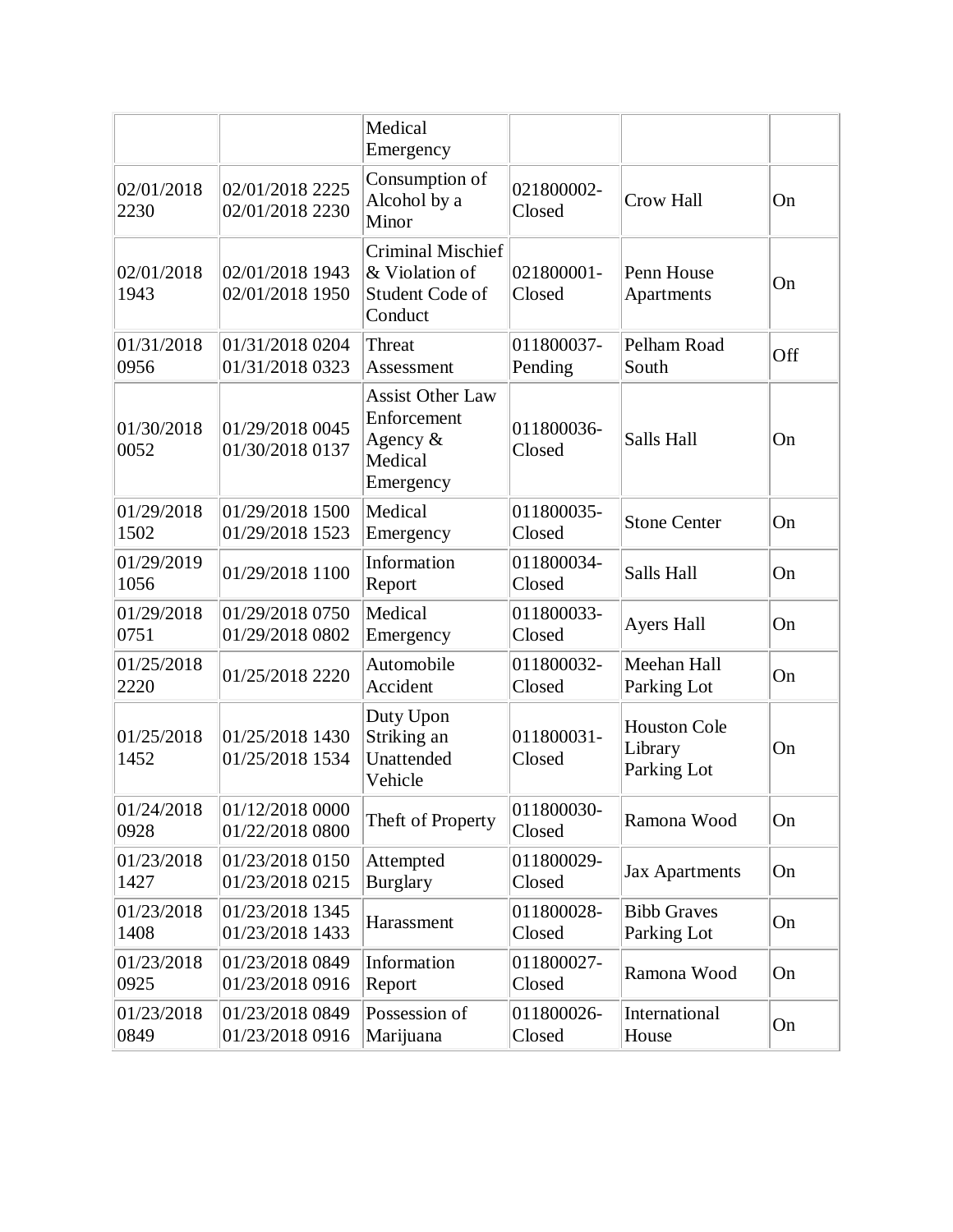| 01/23/2018<br>0215 | 01/22/2018 2020<br>01/22/2018 2035 | <b>Assist Other Law</b><br>Enforcement<br>Agency      | 011800025-<br>Closed   | Pete Mathews<br>Coliseum                               | On  |
|--------------------|------------------------------------|-------------------------------------------------------|------------------------|--------------------------------------------------------|-----|
| 01/21/2018<br>1106 | 01/21/2018 0156                    | Duty Upon<br>Striking an<br>Unattended<br>Vehicle     | 011800024-<br>Closed   | Meehan Hall<br>Parking Lot                             | On  |
| 01/21/2018<br>1917 | 01/20/2018 0530<br>01/20/2018 0715 | <b>Criminal Mischief</b>                              | 011800023-<br>Closed   | Pete Mathews<br>Coliseum<br>Parking Lot                | On  |
| 01/20/2018<br>1202 | 01/20/2018 1200<br>01/20/2018 1208 | Violation of<br>Student Code of<br>Conduct            | 011800022-<br>Closed   | <b>Jax Apartments</b>                                  | On  |
| 01/20/2018<br>1845 | 01/19/2018 1800<br>01/19/2018 1812 | <b>Criminal Mischief</b>                              | 011800021-<br>Pending  | Pete Mathews<br>Coliseum                               | On  |
| 01/19/2018<br>1358 | 12/10/2017 0001<br>01/19/2018 1350 | <b>Burglary</b>                                       | 011800020-<br>Pending  | <b>Jax Apartments</b>                                  | On  |
| 01/18/2018<br>1308 | 01/18/2018 1308                    | Automobile<br>Accident                                | 011800019-<br>Closed   | Theron<br>Montgomery<br><b>Building</b><br>Parking Lot | On  |
| 01/17/2018<br>1538 | 01/14/2018 1200<br>01/17/2018 1530 | Information<br>Report-Lost<br>Property                | 011800018-<br>Inactive | <b>JSU</b>                                             | On  |
| 01/17/2018<br>1227 | 01/17/2018 1225<br>01/17/2018 1235 | Medical<br>Emergency                                  | 011800017-<br>Closed   | Sparkman Hall                                          | On  |
| 01/16/2018<br>1512 | 01/16/2018 1500<br>01/16/2018 1535 | Possession of<br>Marijuana &<br>Drug<br>Paraphernalia | 011800016-<br>Pending  | <b>Colonial Arms</b><br>Apartments                     | On  |
| 01/16/2018<br>0515 | 01/15/2018 0415                    | <b>Assist Other Law</b><br>Enforcement<br>Agency      | 011800015-<br>Closed   | Piedmont,<br>Alabama                                   | Off |
| 01/16/2018<br>0001 | 01/16/2018 2345<br>01/16/2018 2350 | Information<br>Report-Dispute                         | 011800014-<br>Closed   | Sparkman Hall                                          | On  |
| 01/15/2018<br>1335 | 01/15/2018 0000<br>01/15/2018 1334 | Theft of Property                                     | 011800013<br>Closed    | <b>Nelson Avenue</b>                                   | On  |
| 01/15/2018<br>0321 | 01/15/2018 0300<br>01/15/2018 0321 | Information<br>Report-<br>Suspicious<br>Vehicle       | 011800012-<br>Closed   | Rowe Hall<br>Parking Lot                               | On  |